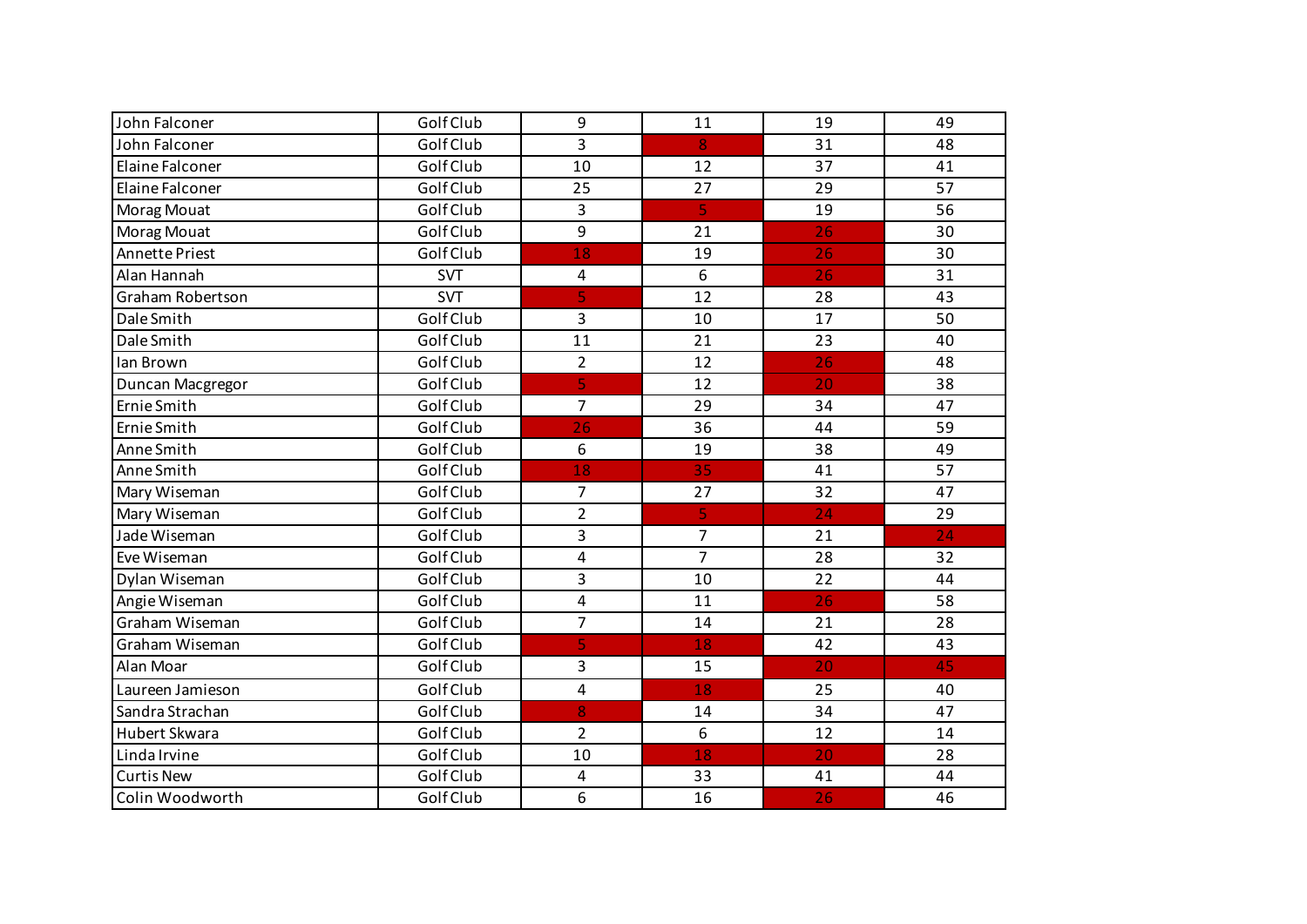| <b>Nigel Clark</b>   | Golf Club  | $\overline{7}$          | 13             | 23 | 27 |
|----------------------|------------|-------------------------|----------------|----|----|
| Paul Barnett         | Golf Club  | 11                      | 28             | 34 | 41 |
| <b>Paul Ratter</b>   | Golf Club  | 3                       | 10             | 17 | 34 |
| John Angus           | Golf Club  | $\overline{7}$          | 10             | 17 | 25 |
| Alan Leask           | Golf Club  | 17                      | 21             | 29 | 34 |
| Graeme Davie         | Golf Club  | 5                       | $\overline{7}$ | 18 | 21 |
| Lesley Johnson       | Golf Club  | 8                       | 15             | 25 | 31 |
| Liam Davie           | Golf Club  | 12                      | 22             | 29 | 50 |
| Caitlin Johnson      | Golf Club  | $\overline{2}$          | 32             | 43 | 52 |
| Hannah Johnson       | Golf Club  | $\overline{1}$          | $\overline{7}$ | 32 | 43 |
| Becky Johnson        | <b>SVT</b> | $\overline{7}$          | 9              | 19 | 37 |
| Caroline Bennet      | SVT        | 12                      | 17             | 26 | 42 |
| Teresa Williamson    | <b>SVT</b> | 6                       | $\overline{7}$ | 23 | 45 |
| Stephanie Deathe     | <b>SVT</b> | 9                       | 19             | 21 | 36 |
| Mari Williamson      | SVT        | 10                      | 18             | 27 | 51 |
| Howard Johnson       | SVT        | 5                       | 17             | 37 | 45 |
| <b>Tim Coote</b>     | <b>SVT</b> | 8                       | 19             | 28 | 44 |
| Craig Johnson        | <b>SVT</b> | 18                      | 20             | 29 | 45 |
| Keith Macleod        | SVT        | 9                       | 30             | 40 | 50 |
| Hamish Leask         | <b>SVT</b> | 3                       | 9              | 16 | 27 |
| <b>Karl Sincalir</b> | SVT        | 8                       | 10             | 15 | 29 |
| Bryan Georgeson      | SVT        | $\overline{2}$          | 14             | 18 | 23 |
| Davy Arthur          | SVT        | 3                       | 17             | 22 | 39 |
| Bruce Johnson        | SVT        | $\overline{7}$          | 21             | 33 | 36 |
| R Anderson           | SVT        | 6                       | $\overline{7}$ | 8  | 9  |
| D Mckenzie           | SVT        | 7                       | 16             | 22 | 28 |
| A Falconer           | <b>SVT</b> | $\overline{\mathbf{4}}$ | 12             | 19 | 57 |
| R Mckenzie           | <b>SVT</b> | 8                       | 25             | 40 | 55 |
| D Graham             | <b>SVT</b> | 9                       | 12             | 23 | 32 |
| David Wiseman        | <b>SVT</b> | $\overline{2}$          | 13             | 39 | 41 |
| K Ewan               | <b>SVT</b> | $\overline{\mathbf{4}}$ | 10             | 12 | 29 |
| A Morrison           | <b>SVT</b> | 23                      | 28             | 32 | 36 |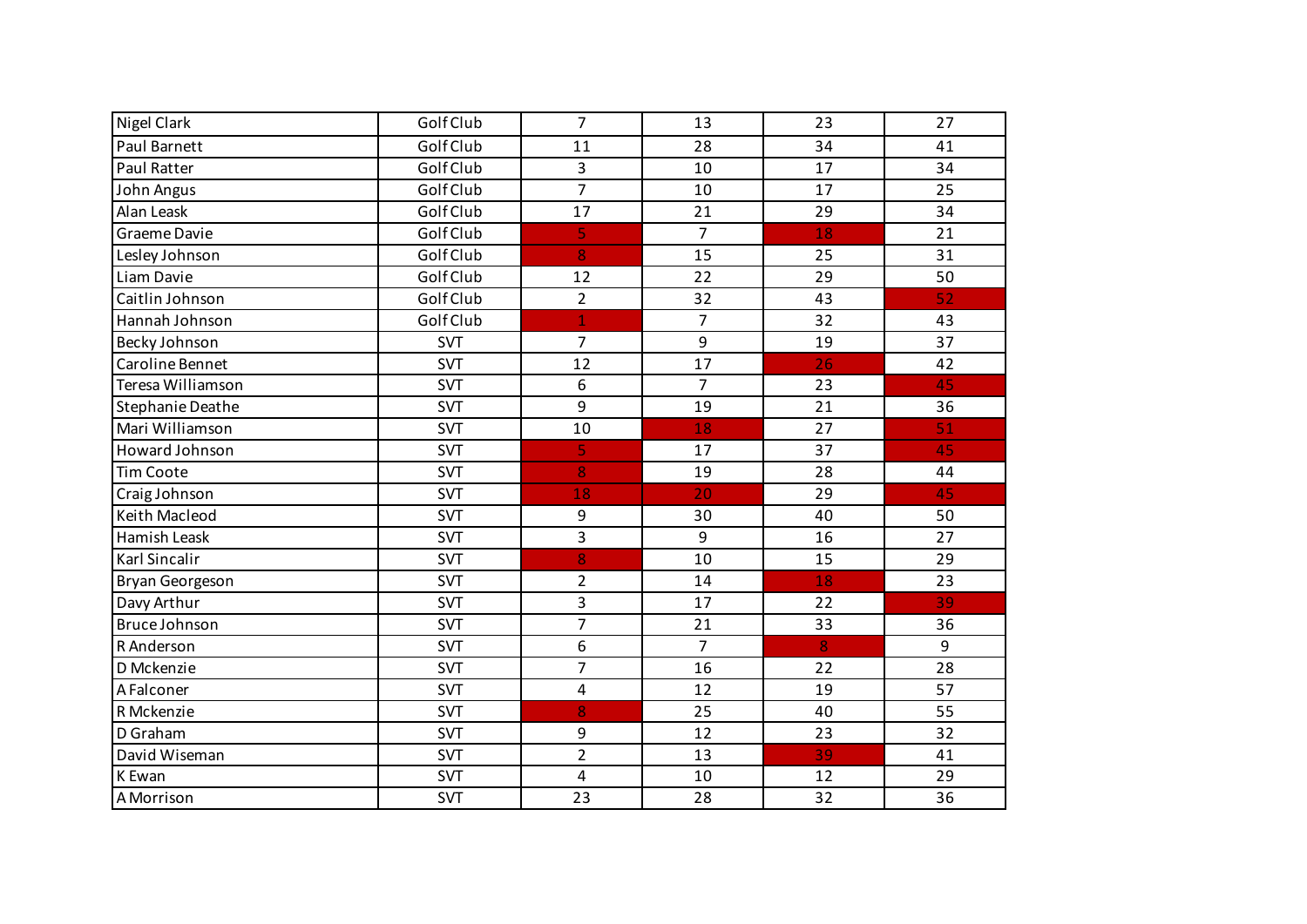| <b>MJohnson</b>        | <b>SVT</b> | 10                      | 17 | 27 | 28 |
|------------------------|------------|-------------------------|----|----|----|
| I Hawick               | <b>SVT</b> | 11                      | 15 | 31 | 51 |
| Dougie Wiseman         | <b>SVT</b> | $\overline{7}$          | 19 | 26 | 55 |
| Yvonne Wiseman         | <b>SVT</b> | 15                      | 22 | 38 | 59 |
| N Mcdonald             | <b>SVT</b> | 10                      | 14 | 21 | 28 |
| Ian Scott              | Golf Club  | $\overline{4}$          | 5  | 9  | 10 |
| Ann Nicolson           | Golf Club  | 9                       | 29 | 33 | 37 |
| Derek Nicolson         | Golf Club  | 9                       | 18 | 19 | 57 |
| Derek Nicolson         | Golf Club  | 12                      | 14 | 27 | 41 |
| Derek Nicolson         | Golf Club  | 20                      | 36 | 40 | 49 |
| Morag Nicolson         | Golf Club  | $\overline{7}$          | 13 | 14 | 28 |
| Morag Nicolson         | Golf Club  | 5                       | 17 | 19 | 34 |
| Ian Pottinger          | Golf Club  | 1                       | 17 | 24 | 39 |
| <b>Hazel Pottinger</b> | Golf Club  | 3                       | 16 | 29 | 44 |
| Allyn Sutherland       | Golf Club  | 17                      | 18 | 20 | 22 |
| Ross Chisholm          | Golf Club  | $\overline{7}$          | 13 | 31 | 42 |
| Ross Chisholm          | Golf Club  | 9                       | 17 | 36 | 40 |
| Ross Chisholm          | Golf Club  | 3                       | 19 | 21 | 27 |
| Ross Chisholm          | Golf Club  | 11                      | 25 | 37 | 44 |
| Ross Chisholm          | Golf Club  | 18                      | 29 | 30 | 48 |
| Iain Tulloch           | Golfclub   | $\overline{\mathbf{4}}$ | 9  | 13 | 29 |
| Kathleen Tulloch       | Golfclub   | 8                       | 15 | 23 | 25 |
| Colin Tulloch          | Golfclub   | 6                       | 23 | 32 | 47 |
| Krista Tulloch         | Golfclub   | $\overline{2}$          | 11 | 21 | 36 |
| <b>Betty Tulloch</b>   | Golfclub   | 19                      | 31 | 37 | 42 |
| <b>Betty Tulloch</b>   | Golfclub   | $\overline{\mathbf{4}}$ | 9  | 14 | 46 |
| Stephen Tulloch        | Golfclub   | $\overline{5}$          | 15 | 25 | 35 |
| Stephen Tulloch        | Golfclub   | 3                       | 12 | 13 | 49 |
| Joan Smith             | Golf Club  | 3                       | 13 | 16 | 44 |
| Ian Smith              | Golf Club  | 24                      | 36 | 44 | 59 |
| <b>Scott Smith</b>     | Golf Club  | $\overline{7}$          | 29 | 43 | 56 |
| Danny Peterson         | Golf Club  | 3                       | 6  | 9  | 27 |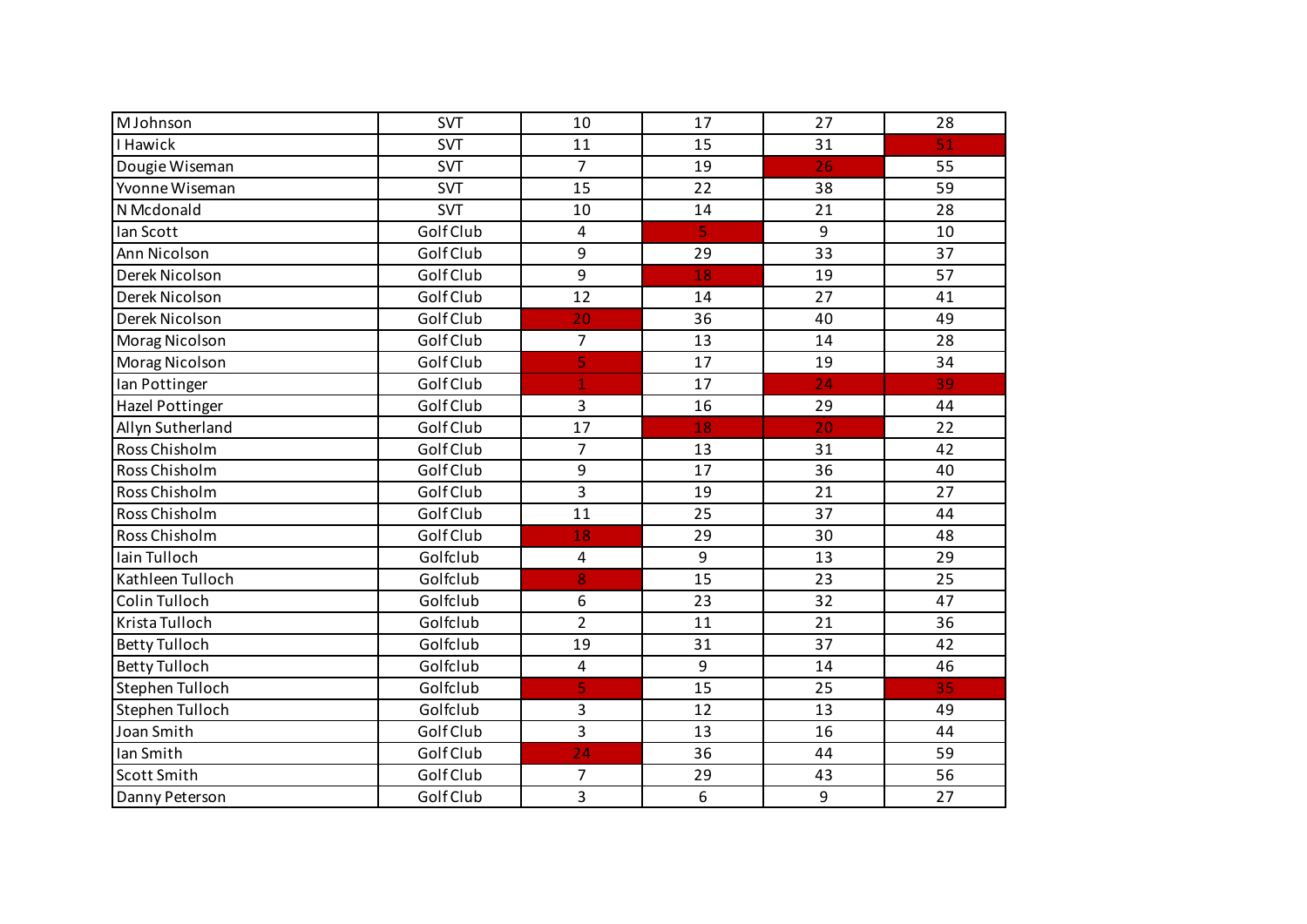| Jenna Peterson         | Golf Club         | 6              | $\overline{7}$          | 8               | 10 |
|------------------------|-------------------|----------------|-------------------------|-----------------|----|
| James Manson           | Golf Club         | $\overline{2}$ | 10                      | 17              | 36 |
| Fraser Hall            | Golf Club         | 6              | 13                      | 19              | 24 |
| Norma Peterson         | Golf Club         | 6              | 16                      | 21              | 35 |
| Greig Jamieson         | Golf Club         | 5              | 11                      | 21              | 34 |
| Alister Williamson     | Golf Club         | $\overline{7}$ | 16                      | 23              | 33 |
| <b>Stuart Lavender</b> | Golf Club         |                | $\overline{2}$          | 3               | 4  |
| Gary Johnson           | Golf Club         | 6              | 13                      | 43              | 53 |
| Valerie Johnson        | Golf Club         | 4              | 12                      | 23              | 33 |
| <b>Gary Burns</b>      | Golf Club         | 9              | 11                      | 18              | 25 |
| Nikita Johnson         | Golf Club         | 6              | 32                      | 47              | 50 |
| Lauren Peterson        | Golf Club         | $\overline{2}$ | $\overline{\mathbf{5}}$ | 42              | 56 |
| Alex Stout             | <b>SVT</b>        | 9              | 11                      | 17              | 51 |
| John Clark             | <b>SVT</b>        | $\overline{7}$ | 11                      | 45              | 47 |
| Michael Peterson       | <b>SVT</b>        | 17             | 27                      | 36              | 44 |
| Peem Neillie           | <b>SVT</b>        | 17             | 23                      | 27              | 46 |
| John Sandison          | <b>SVT</b>        | 3              | 14                      | 19              | 24 |
| Craig Johnston         | <b>SVT</b>        | 13             | 17                      | 42              | 48 |
| Arnold Leask           | <b>SVT</b>        | 8              | 19                      | 36              | 44 |
| Alex Stout             | <b>SVT</b>        | 3              | $\overline{4}$          | 10              | 27 |
| Clive Watt             | Golf Club         | 20             | 25                      | 49              | 56 |
| Jackie Watt            | Golf Club         | $\overline{2}$ | 22                      | 49              | 56 |
| John Teale             | Golf Club         | 3              | 10                      | 44              | 52 |
| John Teale             | Golf Club         | 6              | 8                       | 19              | 25 |
| John Teale             | Golf Club         | 9              | 12                      | 17              | 30 |
| Elizabeth Robertson    | Golf Club         | $\overline{2}$ | 6                       | 15              | 43 |
| Janette Gray           | Golf Club         | $\overline{7}$ | 10                      | 22              | 31 |
| <b>Iris Black</b>      | <b>Bells Brae</b> | 9              | 26                      | 39              | 45 |
| Helen Smth             | <b>Bells Brae</b> | 15             | 16                      | 21              | 31 |
| Paula Sinclair         | <b>Bells Brae</b> | 14             | 15                      | $\overline{26}$ | 30 |
| Anne Amedro            | <b>Bells Brae</b> | $\mathbf{1}$   | 10                      | 27              | 59 |
| <b>Sharon Moore</b>    | <b>Bells Brae</b> | $\overline{2}$ | 8                       | 42              | 49 |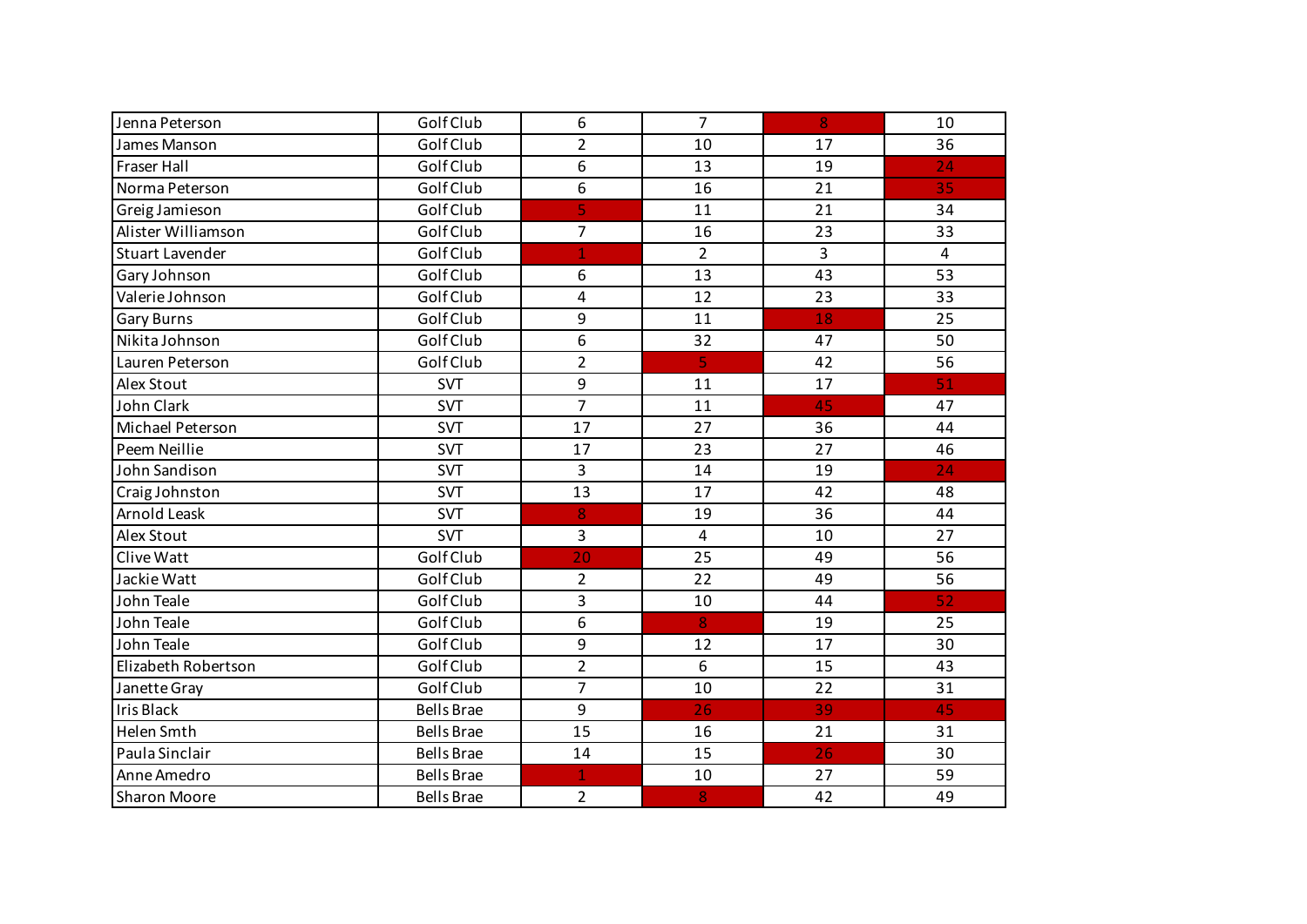| Jill Williamson        | <b>Bells Brae</b> | 10                      | 17             | 25 | 48              |
|------------------------|-------------------|-------------------------|----------------|----|-----------------|
| Yvonne Johnson         | <b>Bells Brae</b> | 11                      | 13             | 18 | 50              |
| Eunice Henderson       | <b>Bells Brae</b> | 10                      | 29             | 33 | 40              |
| Mark Sandison          | <b>Bells Brae</b> | 6                       | 18             | 27 | 56              |
| Linsey Spence          | <b>Bells Brae</b> | $\overline{1}$          | $\overline{7}$ | 16 | 43              |
| <b>Gwen Malcolmsom</b> | <b>Bells Brae</b> | 4                       | 12             | 20 | 31              |
| Dorothy Robertson      | <b>Bells Brae</b> | 7                       | 21             | 30 | 40              |
| Linda Tait             | <b>Bells Brae</b> | 3                       | $\overline{7}$ | 23 | 33              |
| Chloe Macleod          | <b>Bells Brae</b> | $\overline{8}$          | 15             | 28 | 32              |
| Nicole Douglas         | <b>Bells Brae</b> | 7                       | 13             | 21 | 40              |
| Julie Johnson          | <b>Bells Brae</b> | $\overline{7}$          | 14             | 27 | 56              |
| Carly Cheyney          | <b>Bells Brae</b> | $\overline{7}$          | 10             | 22 | 26              |
| Marie Moar             | <b>Bells Brae</b> | 8                       | 13             | 15 | 28              |
| <b>Alison Black</b>    | <b>Bells Brae</b> | 3                       | $\overline{7}$ | 15 | 37              |
| Colleen Henderson      | <b>Bells Brae</b> | $\overline{7}$          | 17             | 21 | 30              |
| Jacqueline Riise       | <b>Bells Brae</b> | 9                       | 15             | 35 | 44              |
| Janice Stuart          | <b>Bells Brae</b> | $\overline{1}$          | 6              | 30 | 42              |
| Jennifer Wadley        | <b>Bells Brae</b> | $\overline{7}$          | 10             | 18 | 26              |
| <b>Francis Tait</b>    | <b>Bells Brae</b> | 8                       | 10             | 11 | 25              |
| Leah Henry             | <b>Bells Brae</b> | 3                       | 9              | 17 | 21              |
| Lois Paul              | <b>Bells Brae</b> | $\overline{\mathsf{S}}$ | 10             | 45 | 58              |
| Cheryl Simpson         | <b>Bells Brae</b> | 3                       | 5              | 18 | 22              |
| <b>Ross Hornal</b>     | <b>Bells Brae</b> | 13                      | 28             | 46 | 58              |
| <b>Stewart Hornal</b>  | <b>Bells Brae</b> | 6                       | 17             | 22 | 38              |
| Jean Stewart           | <b>Bells Brae</b> | 4                       | 17             | 36 | 59              |
| Natalie Garlingie      | <b>Bells Brae</b> | 3                       | 8              | 19 | 40              |
| Linda Strachan         | <b>Bells Brae</b> | $\mathbf{1}$            | $\overline{2}$ | 16 | $\overline{24}$ |
| Pamela Wilson          | <b>Bells Brae</b> | $\overline{7}$          | 12             | 22 | 27              |
| Celia Gray             | <b>Bells Brae</b> | $\overline{1}$          | 5              | 30 | 44              |
| <b>Helen Leask</b>     | <b>Bells Brae</b> | 4                       | $\overline{7}$ | 11 | 20              |
| Rory Tulloch           | <b>Bells Brae</b> | 8                       | 11             | 38 | 45              |
| Sandy Leask            | <b>Bells Brae</b> | 9                       | 14             | 21 | 31              |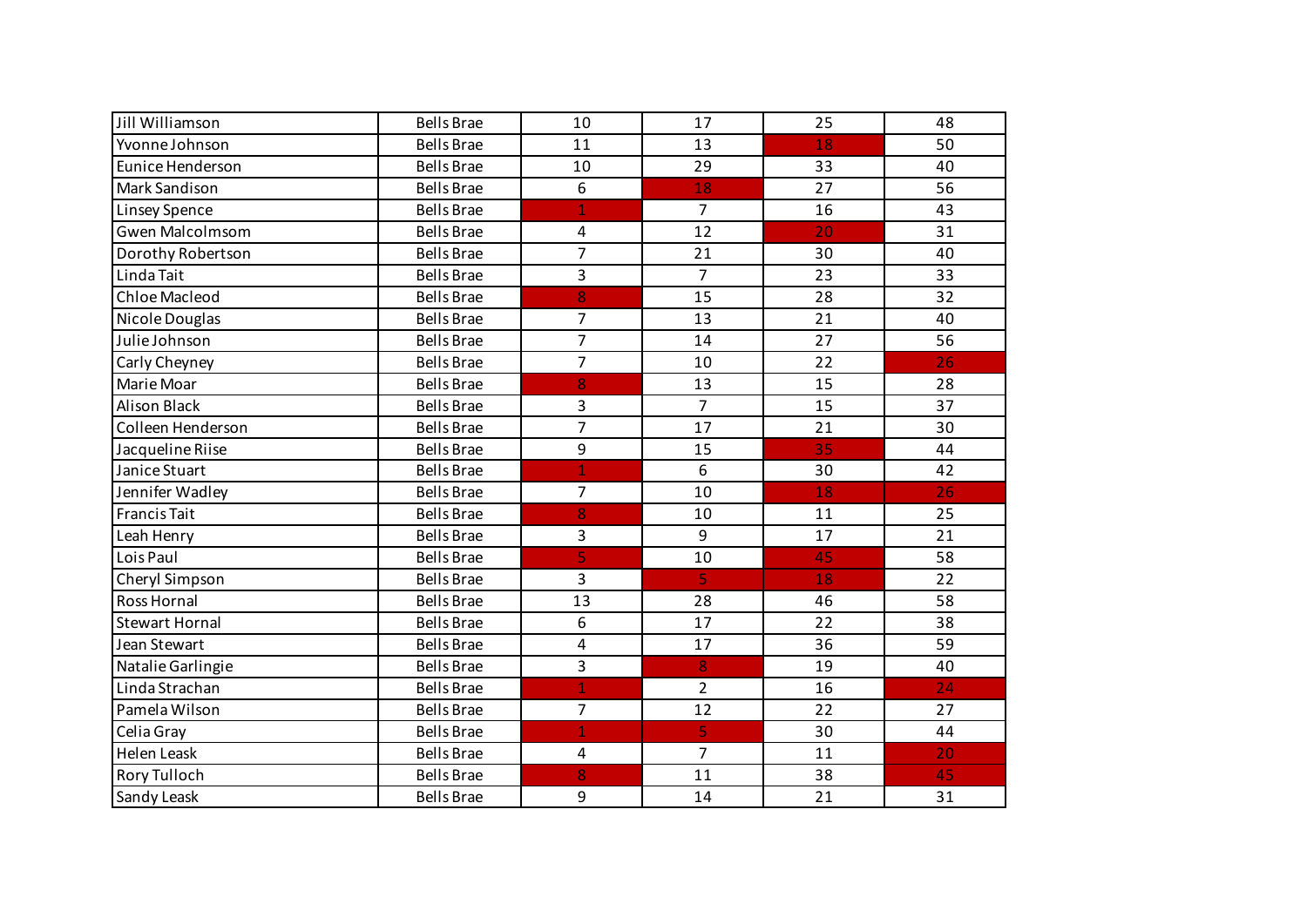| Laura Leask          | <b>Bells Brae</b> | 22             | 36                      | 37 | 45 |
|----------------------|-------------------|----------------|-------------------------|----|----|
| Magnus Leask         | <b>Bells Brae</b> | 16             | 20                      | 49 | 51 |
| Maisie Unsworth      | <b>Bells Brae</b> | 3              | $\overline{\mathbf{4}}$ | 17 | 20 |
| Ava Williams         | <b>Bells Brae</b> | $\overline{2}$ | 8                       | 17 | 19 |
| Agnes Purdie         | <b>SVT</b>        | 3              | 8                       | 20 | 26 |
| Jimmy Johnson        | <b>SVT</b>        | 8              | 10                      | 25 | 27 |
| Marion Johnson       | <b>SVT</b>        | $\overline{2}$ | 4                       | 12 | 20 |
| <b>Yvonne Coutts</b> | <b>SVT</b>        | 5              | 15                      | 44 | 53 |
| <b>Ray Coutts</b>    | <b>SVT</b>        | $\overline{7}$ | 21                      | 34 | 49 |
| Kevin Williamson     | <b>SVT</b>        | 5              | 42                      | 43 | 52 |
| Stephen Johnson      | <b>SVT</b>        | 9              | 14                      | 16 | 51 |
| Russell Johnson      | <b>SVT</b>        | 11             | 17                      | 28 | 34 |
| Andy Stephen         | <b>SVT</b>        | $\mathbf{1}$   | $\mathsf{3}$            | 17 | 39 |
| <b>Richie Ross</b>   | <b>SVT</b>        | 10             | 12                      | 23 | 28 |
| Heidi Docherty       | <b>SVT</b>        | 10             | 14                      | 46 | 54 |
| <b>Stevie Doc</b>    | <b>SVT</b>        | 14             | 16                      | 21 | 42 |
| Jackie Mcalpine      | <b>SVT</b>        | 5              | 37                      | 38 | 45 |
| Gibbie Pottinger     | Golf Club         | $\overline{7}$ | 15                      | 25 | 37 |
| Gibbie Pottinger     | Golf Club         | 29             | 38                      | 45 | 59 |
| Leigh Gray           | Golf Club         | 15             | 20                      | 30 | 56 |
| Peter Miller         | Golf Club         | 3              | 9                       | 27 | 33 |
| Amy Miller           | Golf Club         | 16             | 19                      | 22 | 25 |
| James Anderson       | Golf Club         | 9              | 18                      | 29 | 43 |
| Shona Ward           | Golf Club         | 3              | 12                      | 27 | 29 |
| Michael Groat        | Golf Club         | 7              | 16                      | 32 | 48 |
| <b>Sharon Groat</b>  | Golf Club         | 3              | 12                      | 21 | 43 |
| <b>Tove Garrick</b>  | Golf Club         | 13             | 18                      | 22 | 52 |
| Lennie Peterson      | Golf Club         | 10             | 12                      | 38 | 57 |
| Naoah Macdonald      | Golf Club         | $\overline{7}$ | 16                      | 35 | 59 |
| Leiv Garrick         | Golf Club         | 10             | 11                      | 47 | 51 |
| Jordan Kay           | Golf Club         | 3              | 12                      | 15 | 32 |
| May Macdonald        | Golf Club         | 6              | 9                       | 14 | 45 |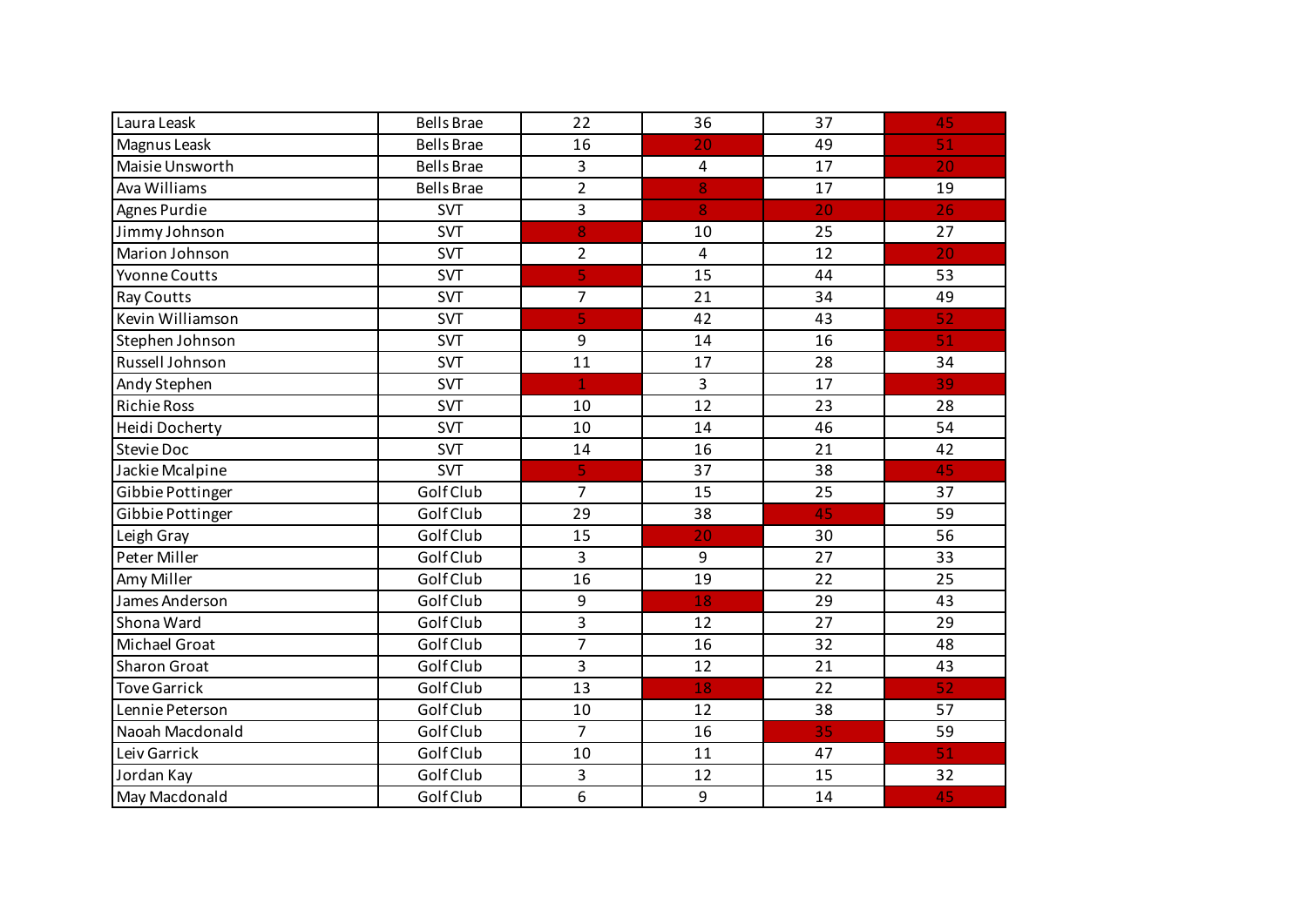| Gordon Keith            | Golf Club  | 6                       | 13                      | 17              | 27 |
|-------------------------|------------|-------------------------|-------------------------|-----------------|----|
| Amy Keith               | Golf Club  | 13                      | 26                      | 31              | 47 |
| Theo Simpson            | Golf Club  | 9                       | 11                      | 27              | 47 |
| <b>Jed Simpson</b>      | Golf Club  | 9                       | 18                      | 21              | 34 |
| Leigh Simpson           | Golf Club  | $\mathbf{1}$            | $\overline{\mathbf{5}}$ | 27              | 35 |
| Marjory Williamson      | Golf Club  | $\overline{2}$          | 25                      | 34              | 49 |
| Anne Robertson          | Golf Club  | 3                       | $\overline{7}$          | 9               | 10 |
| Christine Robertson     | Golf Club  | 5                       | 8                       | 21              | 22 |
| John L Simpson          | Golf Club  | 8                       | 17                      | 41              | 59 |
| Gary Williamson         | Golf Club  | 14                      | 17                      | 41              | 55 |
| Janice Johnston         | Golf Club  | $\overline{\mathbf{4}}$ | 9                       | 22              | 43 |
| David Johnston          | Golf Club  | 6                       | 10                      | 24              | 44 |
| <b>Bradley Johnston</b> | Golf Club  | $\overline{7}$          | 14                      | 33              | 55 |
| Joyce Johnston          | Golf Club  | 9                       | 17                      | 23              | 42 |
| Jesma Fraser            | Golf Club  | $\mathbf{1}$            | 8                       | $\overline{24}$ | 54 |
| <b>Colin Fraser</b>     | Golf Club  | 6                       | $\overline{7}$          | 14              | 16 |
| Ertie Johnston          | Golf Club  | 5                       | 19                      | 38              | 58 |
| Beth Johnston           | Golf Club  | 3                       | 13                      | 18              | 23 |
| Lisa Odie               | Golf Club  | 6                       | 11                      | 27              | 40 |
| John Odie               | Golf Club  | 11                      | 18                      | 25              | 38 |
| A Thompspn              | Golf Club  | 5                       | 22                      | 48              | 52 |
| M Thompson              | Golf Club  | 5                       | 19                      | 20              | 49 |
| Doreen Gray             | Golf Club  | 11                      | 13                      | 22              | 24 |
| Doreen Gray             | Golf Club  | 6                       | 14                      | 18              | 25 |
| Michael Gray            | Golf Club  | $\overline{4}$          | 6                       | 29              | 38 |
| Michael Gray            | Golf Club  | 17                      | 20                      | $\overline{27}$ | 34 |
| Grant Johnson           | <b>SVT</b> | $\overline{2}$          | 13                      | 20              | 27 |
| Jimmy Cunningham        | <b>SVT</b> | 5                       | 8                       | 30              | 57 |
| Jimmy Cunningham        | <b>SVT</b> | 12                      | 27                      | 31              | 39 |
| Alice Duffin            | Golf Club  | 3                       | 15                      | 46              | 48 |
| Alice Duffin            | Golf Club  | 1                       | $\overline{4}$          | 9               | 12 |
| Rab Duffin              | Golf Club  | $\overline{7}$          | 19                      | 44              | 49 |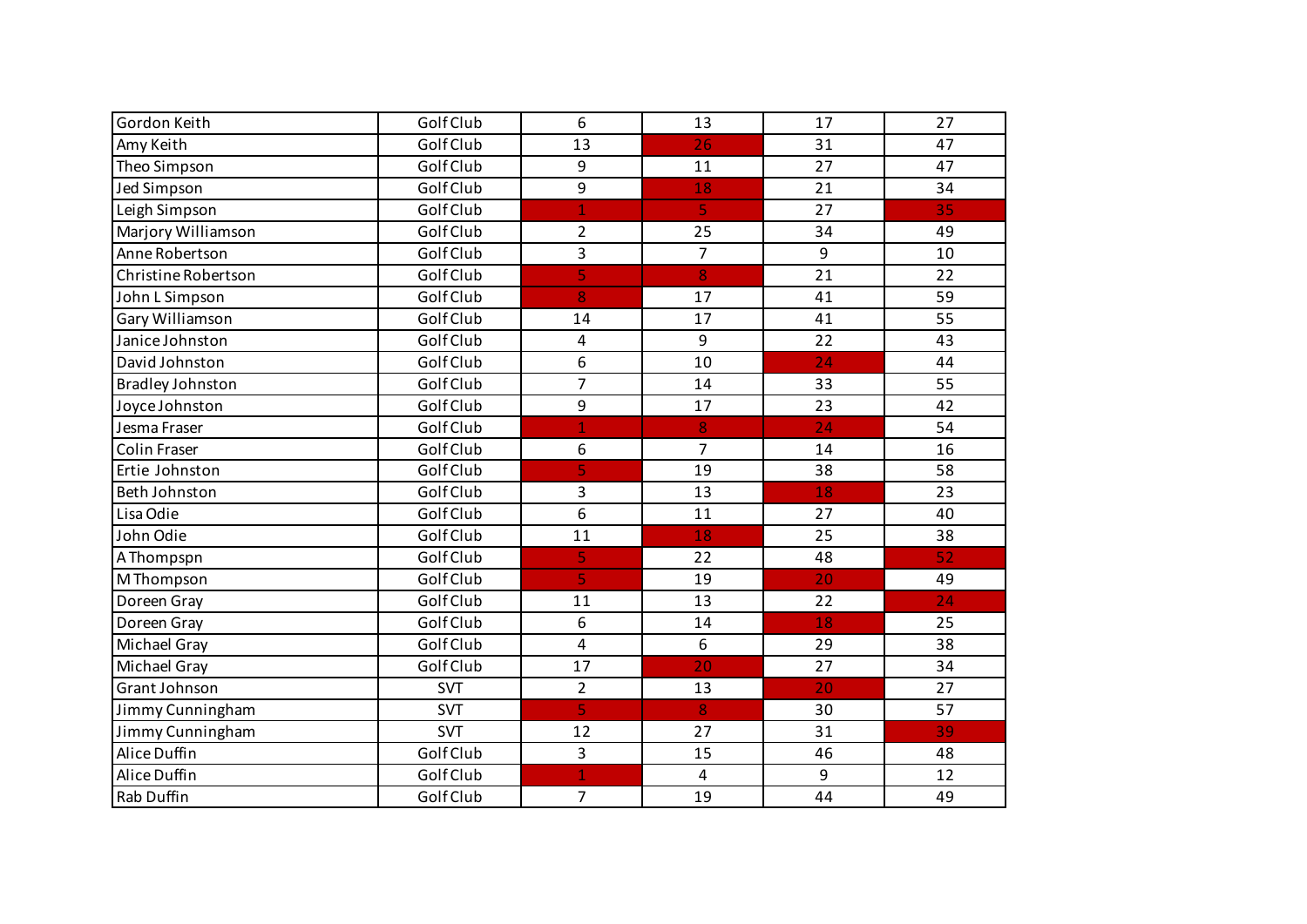| Rab Duffin           | Golf Club  | 14                      | 17               | 21               | 23              |
|----------------------|------------|-------------------------|------------------|------------------|-----------------|
| R+M Duffin           | Golf Club  | 11                      | 20               | 26               | 42              |
| <b>Richard Smith</b> | Golf Club  | 8                       | 14               | <u>18</u>        | 52              |
| Yvonne Smith         | Golf Club  | $\mathbf{1}$            | 24               | 39               | 56              |
| Douglas Smith        | Golf Club  | $\overline{3}$          | 26               | 28               | 31              |
| Robert Smith         | Golf Club  | $\overline{2}$          | 25               | 47               | 58              |
| Rhiannon Inkster     | Golf Club  | $\overline{3}$          | 21               | 26               | 49              |
| Katie Smith          | Golf Club  | $\overline{2}$          | 14               | 39               | 45              |
| Niall Healy          | Golf Club  | $\overline{7}$          | 16               | 27               | 52              |
| Logan Smith          | Golf Club  | $\overline{\mathbf{4}}$ | $\boldsymbol{9}$ | 19               | 37              |
| Lisa Smith           | Golf Club  | $\overline{4}$          | 17               | 23               | 42              |
| David Smith          | Golf Club  | $\mathbf{1}$            | 13               | 19               | 21              |
| Elisabeth Leask      | Golf Club  | $\overline{7}$          | 21               | 35               | 42              |
| David Leask          | Golf Club  | 16                      | 17               | 20               | 29              |
| Jill Hibbert         | Golf Club  | 5                       | 8                | 18               | 29              |
| Kenny Ewan           | <b>SVT</b> | 8                       | 12               | 16               | 39              |
| Ross Hunter          | <b>SVT</b> | 5                       | 11               | 15               | 22              |
| Kenny Robertson      | <b>SVT</b> | $\mathbf{1}$            | 3                | 15               | $\overline{26}$ |
| Darren Johnston      | SVT        | 5                       | 10               | 18               | 23              |
| Gary Laurenson       | <b>SVT</b> | 1                       | 11               | 13               | 59              |
| Martin Boyle         | <b>SVT</b> | $\overline{a}$          | 25               | 28               | 33              |
| Magnus Henry         | <b>SVT</b> | $\overline{3}$          | 5                | 16               | 22              |
| <b>Niall Holmes</b>  | <b>SVT</b> | 6                       | 14               | 15               | 30              |
| Sam Ward             | <b>SVT</b> | $\overline{7}$          | 21               | 28               | 32              |
| Mick McGrory         | <b>SVT</b> | 6                       | 16               | 17               | 29              |
| Mick Oxley           | <b>SVT</b> | $\overline{2}$          | 5                | $\boldsymbol{9}$ | 16              |
| Colin Petrie         | Golf Club  | $\overline{\mathbf{4}}$ | 21               | 42               | 50              |
| Yvonne Anderson      | Golf Club  | $\overline{2}$          | $\boldsymbol{9}$ | 16               | 30              |
| David Inkster        | Golf Club  | 8                       | 28               | 37               | 57              |
| Arnold Duncan        | Golf Club  | 9                       | 10               | 19               | 46              |
| Hazel Anderson       | Golf Club  | 15                      | 21               | 47               | 50              |
| John Anderson        | Golf Club  | 16                      | 24               | 30               | 42              |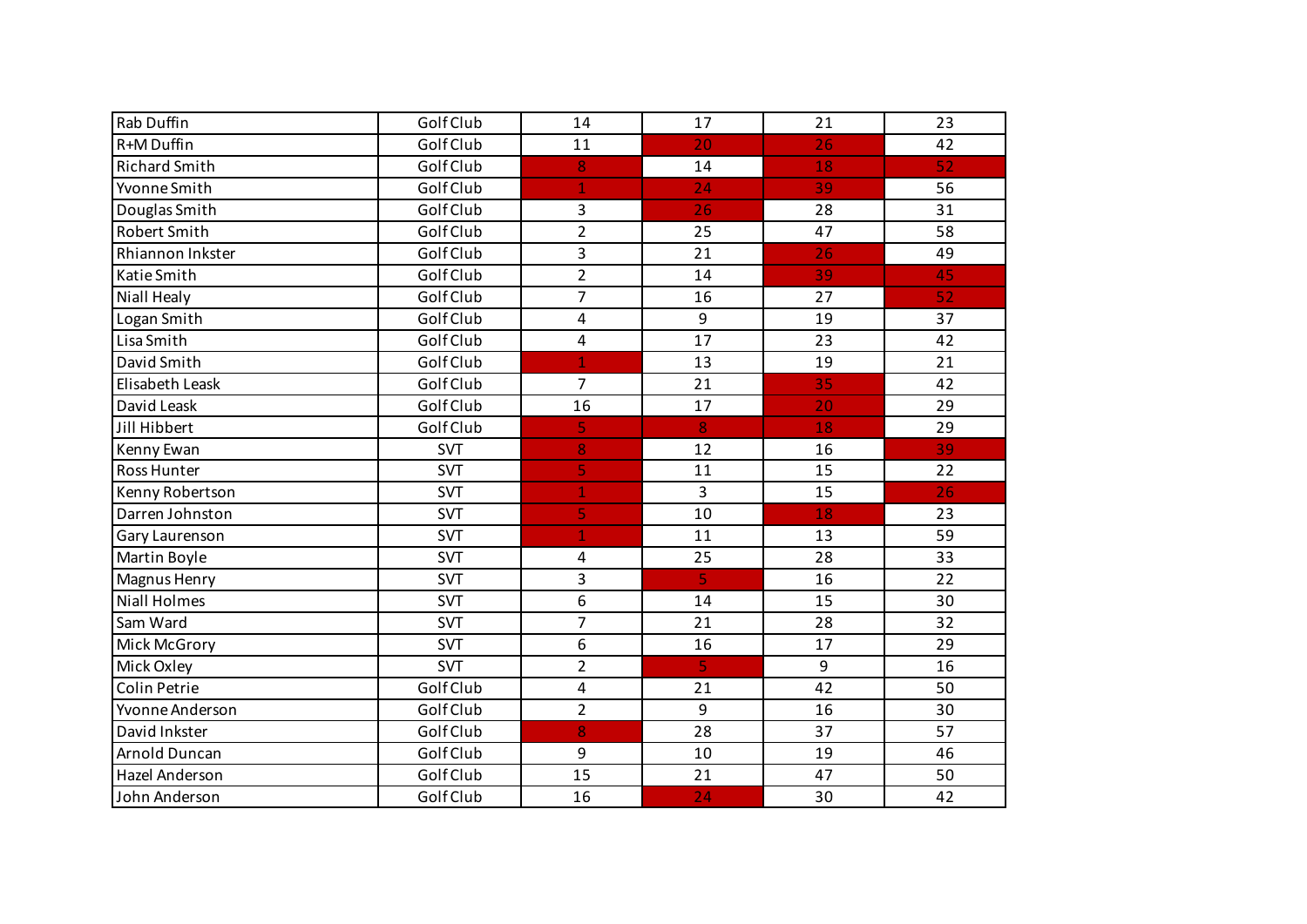| Colin Petrie            | Golf Club | 6                       | 9              | 25 | 29 |
|-------------------------|-----------|-------------------------|----------------|----|----|
| Mandy Henderson         | Golf Club | 4                       | 10             | 19 | 56 |
| Adrian Henderson        | Golf Club | $\overline{7}$          | 14             | 21 | 28 |
| <b>Stacy Warren</b>     | Golf Club | $\overline{2}$          | 11             | 24 | 41 |
| <b>Stacy Warren</b>     | Golf Club | 8                       | 9              | 34 | 56 |
| Alison Laurenson        | Golf Club | 3                       | 28             | 33 | 47 |
| Alison Laurenson        | Golf Club | 6                       | 10             | 43 | 52 |
| Jamie Laurenson         | Golf Club | $\overline{2}$          | $\overline{7}$ | 11 | 29 |
| Myleen Laurenson        | Golf Club | 4                       | 8              | 26 | 59 |
| Claire Laurenson        | Golf Club | 11                      | 17             | 26 | 35 |
| Ian Spence              | Golf Club | 13                      | 22             | 27 | 36 |
| Ian Spence              | Golf Club | $\overline{\mathbf{4}}$ | 12             | 18 | 47 |
| Audrey Spence           | Golf Club | 17                      | 19             | 38 | 52 |
| <b>Audrey Spence</b>    | Golf Club | 23                      | 34             | 55 | 58 |
| Allan Hall              | Golf Club | 16                      | 19             | 24 | 32 |
| C Inkster               | Golf Club | 21                      | 36             | 42 | 47 |
| John Strmsek            | Golf Club | $\overline{7}$          | 8              | 12 | 33 |
| Elaine Strmesk          | Golf Club | 3                       | 10             | 27 | 38 |
| Callum Nicolson         | Golf Club | 4                       | 14             | 24 | 34 |
| Jade Nicolson           | Golf Club | 3                       | 13             | 23 | 33 |
| <b>Scott Sandison</b>   | Golf Club | $\overline{7}$          | 9              | 11 | 31 |
| Liam Jamieson           | Golf Club | 12                      | 19             | 20 | 31 |
| Liam Jamieson           | Golf Club | 16                      | 24             | 37 | 58 |
| <b>Richard Goodladd</b> | Golf Club | 11                      | 21             | 33 | 49 |
| Laura Garriock          | Golf Club | $\overline{\mathbf{4}}$ | 16             | 29 | 44 |
| Vhagiz Neceprvenko      | Golf Club | 6                       | 8              | 20 | 27 |
| Karina Hall             | Golf Club | 9                       | 18             | 27 | 36 |
| Lauren Hogg             | Golf Club | 14                      | 16             | 22 | 25 |
| David Mann              | Golf Club | $\overline{\mathbf{5}}$ | 36             | 41 | 50 |
| Forbes Hogg             | Golf Club | 23                      | 25             | 37 | 51 |
| <b>Heather Hogg</b>     | Golf Club | 3                       | 11             | 44 | 47 |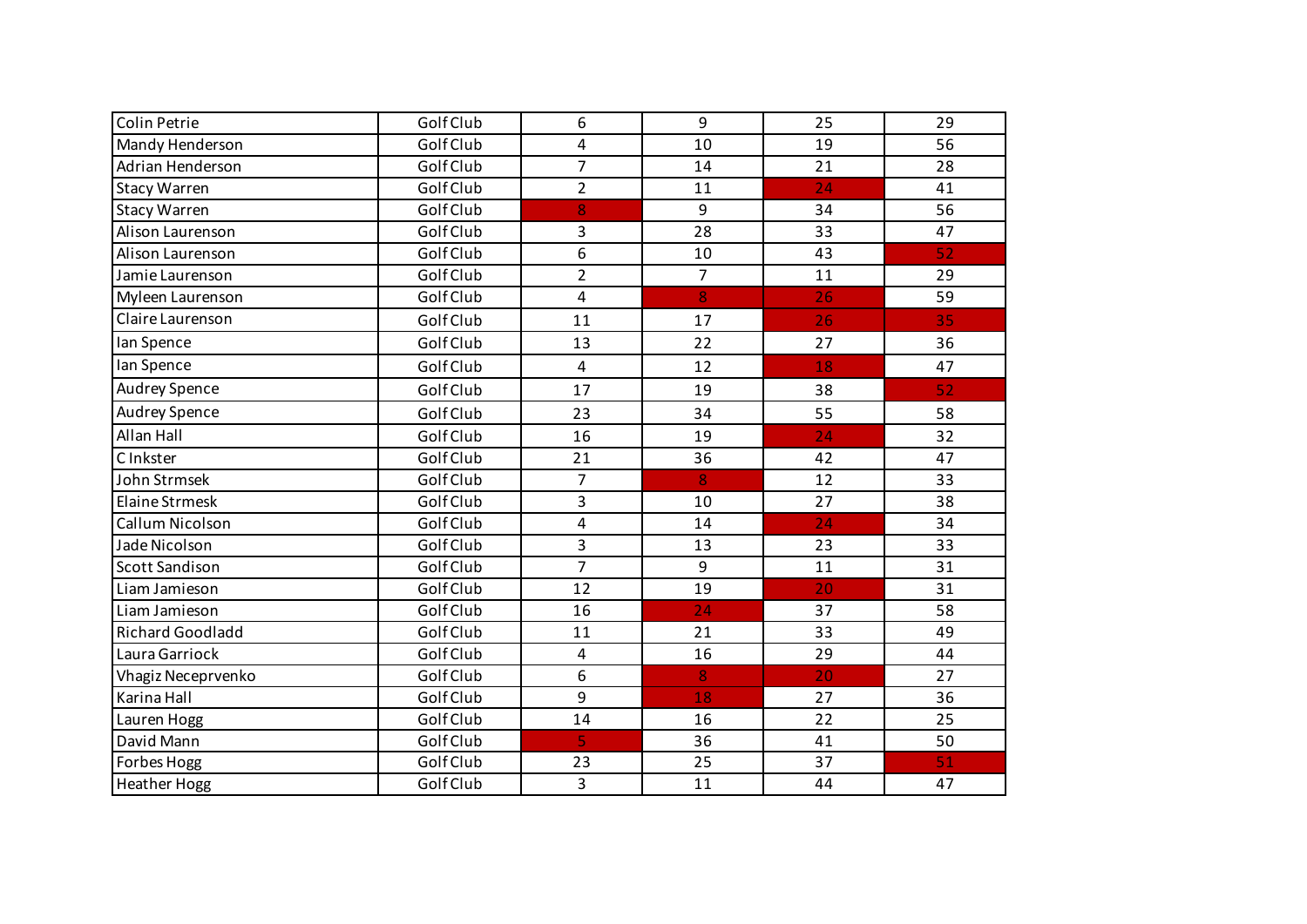| Robert Balfour            | Golf Club     | $\overline{7}$          | 21             | 39             | 44 |
|---------------------------|---------------|-------------------------|----------------|----------------|----|
| Ross Macdougall           | Golf Club     | 13                      | 14             | 18             | 36 |
| <b>Matthew Saunders</b>   | Golf Club     | 21                      | 37             | 40             | 55 |
| Gordon Johnson            | Golf Club     | $\pmb{4}$               | 12             | 24             | 49 |
| Julioe Johnson            | Golf Club     | 5                       | 18             | 20             | 25 |
| Michaela Johnson          | Golf Club     | $\overline{2}$          | 15             | 27             | 48 |
| Olive Pearson             | Golf Club     | $\overline{2}$          | 5              | 11             | 16 |
| <b>Huey Pearson</b>       | Golf Club     | 1                       | $\overline{4}$ | 10             | 20 |
| <b>Grace Morrison</b>     | Golf Club     | 9                       | 10             | 41             | 44 |
| <b>Hope Morrsion</b>      | Golf Club     | $\overline{4}$          | 13             | 34             | 59 |
| Michelle Johnson          | Golf Club     | 5                       | 10             | 18             | 23 |
| Graham Hughson            | <b>SVT</b>    | $\overline{\mathbf{5}}$ | 16             | 18             | 33 |
| Olga Hughson              | <b>SVT</b>    | 10                      | 19             | 21             | 42 |
| <b>Stuart Smith</b>       | <b>VIKING</b> | $\overline{2}$          | 5              | 8              | 11 |
| Helen Smith               | <b>VIKING</b> | 5                       | 9              | 16             | 47 |
| Eva Smith                 | <b>VIKING</b> | 6                       | 12             | 21             | 28 |
| Aimee Smith               | <b>VIKING</b> | 3                       | 31             | 39             | 45 |
| Alice Macbeath            | <b>VIKING</b> | 15                      | 30             | 48             | 59 |
| Sal Ball                  | <b>VIKING</b> | 8                       | 19             | 21             | 59 |
| Kenny Roberston           | <b>VIKING</b> | 13                      | 18             | 25             | 27 |
| David McGinty             | <b>VIKING</b> | 3                       | 17             | 34             | 42 |
| <b>Gerry Hamill</b>       | <b>VIKING</b> | $\overline{2}$          | 17             | 23             | 37 |
| <b>Aaron Priest</b>       | <b>VIKING</b> | 6                       | 11             | 25             | 47 |
| Paul Nicolson             | <b>VIKING</b> | $\overline{7}$          | 12             | 33             | 42 |
| Andrea Laurenson          | <b>VIKING</b> | $\overline{2}$          | 17             | 26             | 31 |
| <b>Richard Bell</b>       | <b>VIKING</b> | 6                       | 14             | 16             | 26 |
| <b>Craig Casey</b>        | <b>VIKING</b> | 9                       | 10             | 20             | 29 |
| <b>Richard Shucksmith</b> | <b>VIKING</b> | 5                       | $\overline{7}$ | 13             | 44 |
| Martha Devin              | <b>VIKING</b> | 15                      | 16             | 17             | 18 |
| <b>Kevin Mapes</b>        | <b>VIKING</b> | 3                       | 14             | 20             | 26 |
| Donald Gordon             | <b>VIKING</b> | 10                      | 20             | 30             | 40 |
| james MacDonald           | <b>VIKING</b> | 3                       | 5              | $\overline{7}$ | 11 |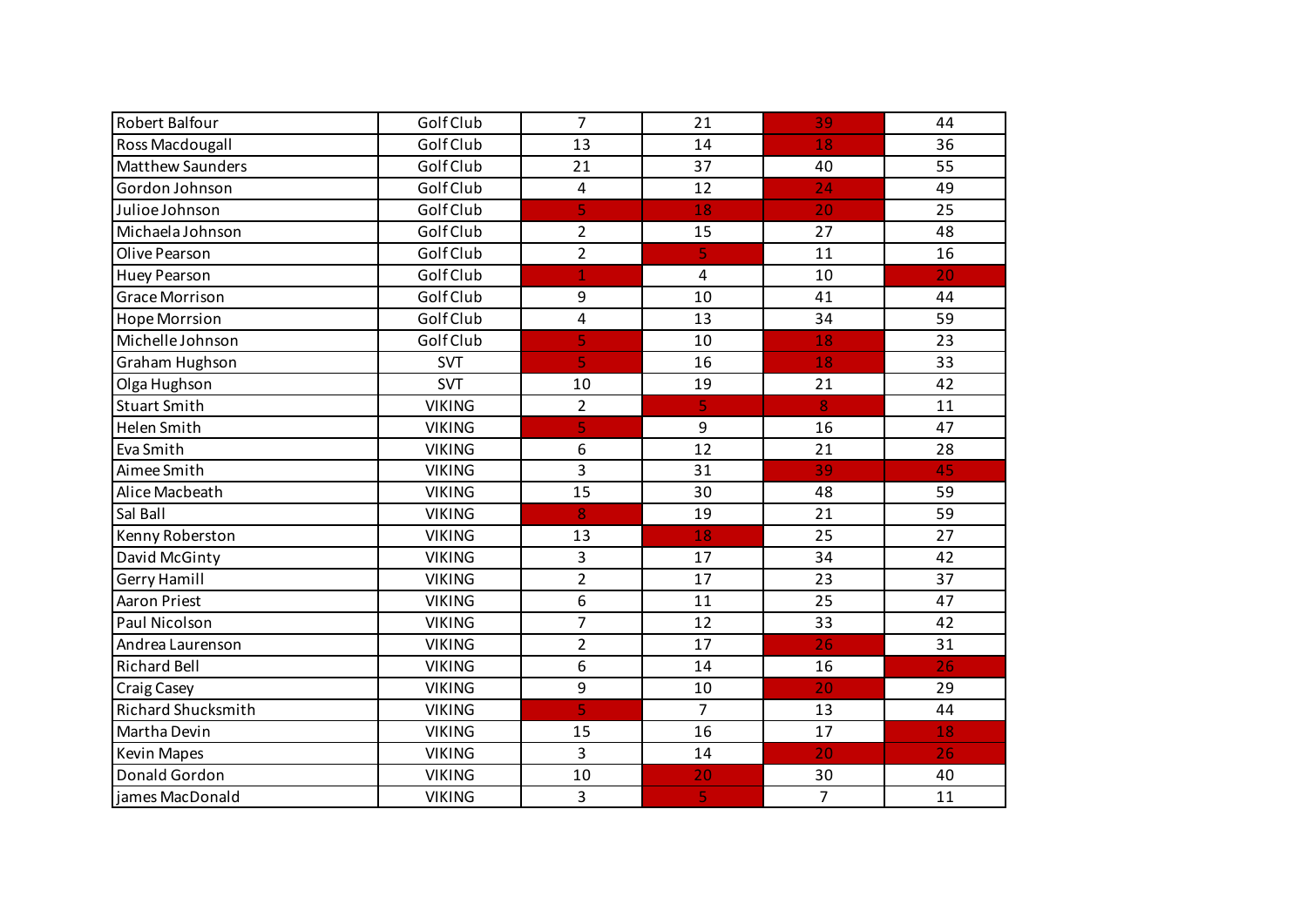| John Holt             | <b>VIKING</b> | $\overline{7}$          | 17                      | 27             | 37              |
|-----------------------|---------------|-------------------------|-------------------------|----------------|-----------------|
| <b>Stevie Allison</b> | <b>VIKING</b> | 56                      | 57                      | 58             | 59              |
| Calum Matheson        | <b>VIKING</b> | 23                      | 26                      | 31             | 32              |
| Sean Mcanallen        | <b>VIKING</b> | $\overline{5}$          | 17                      | 19             | 26              |
| Luke Fraser           | <b>VIKING</b> | 12                      | 22                      | 34             | 56              |
| Marianne Stevenson    | <b>VIKING</b> | 10                      | 13                      | 26             | 47              |
| David Hogg            | <b>VIKING</b> | $\overline{7}$          | 10                      | 21             | 44              |
| Darren Browne         | <b>VIKING</b> | $\pmb{4}$               | $\overline{\mathbf{5}}$ | 9              | 13              |
| Stuart Finlayson      | <b>VIKING</b> | 8                       | 14                      | 15             | 22              |
| David Hegarty         | <b>VIKING</b> | $\overline{7}$          | 27                      | 36             | 54              |
| <b>Ronald Oborn</b>   | <b>VIKING</b> | 5                       | 12                      | 17             | 25              |
| Sean McKenna          | <b>VIKING</b> | 4                       | 9                       | 11             | 31              |
| <b>Brian Groat</b>    | Golf Club     | 10                      | 19                      | 41             | 57              |
| Linda Groat           | Golf Club     | 9                       | 17                      | 25             | 36              |
| Ross Groat            | Golf Club     | 4                       | 19                      | 24             | 35              |
| Sarah Groat           | Golf Club     | 9                       | 29                      | 46             | 58              |
| Janet Mullins         | Golf Club     | $\overline{7}$          | 17                      | 31             | 58              |
| John Thomson          | Golf Club     | $\overline{2}$          | $\overline{\mathbf{4}}$ | 9              | 58              |
| John Thomson          | Golf Club     | 4                       | 9                       | 21             | 39              |
| David Kerr            | Golf Club     | 3                       | 26                      | 49             | 51              |
| David kerr            | Golf Club     | 14                      | 35                      | 40             | $\overline{52}$ |
| Sarah Kerr            | Golf Club     | $\mathbf{1}$            | 23                      | 39             | 47              |
| Sarah Kerr            | Golf Club     | $\boldsymbol{9}$        | 27                      | 42             | 55              |
| Darren Kerr           | Golf Club     | 8                       | 23                      | 36             | 40              |
| Darren Kerr           | Golf Club     | 4                       | 21                      | 26             | 58              |
| Alex Kerr             | Golf Club     | 14                      | 16                      | 29             | 54              |
| Alex Kerr             | Golf Club     | $\overline{7}$          | 15                      | 17             | 32              |
| <b>Richie Kerr</b>    | Golf Club     | $\overline{2}$          | 3                       | $\overline{7}$ | 14              |
| <b>Richie Kerr</b>    | Golf Club     | 21                      | 28                      | 44             | 58              |
| Jim Kerr              | Golf Club     | $\overline{\mathbf{5}}$ | 29                      | 47             | 50              |
| Jim Kerr              | Golf Club     | $\overline{7}$          | 36                      | 52             | 53              |
| Dorothy Kerr          | Golf Club     | 10                      | 21                      | 28             | 40              |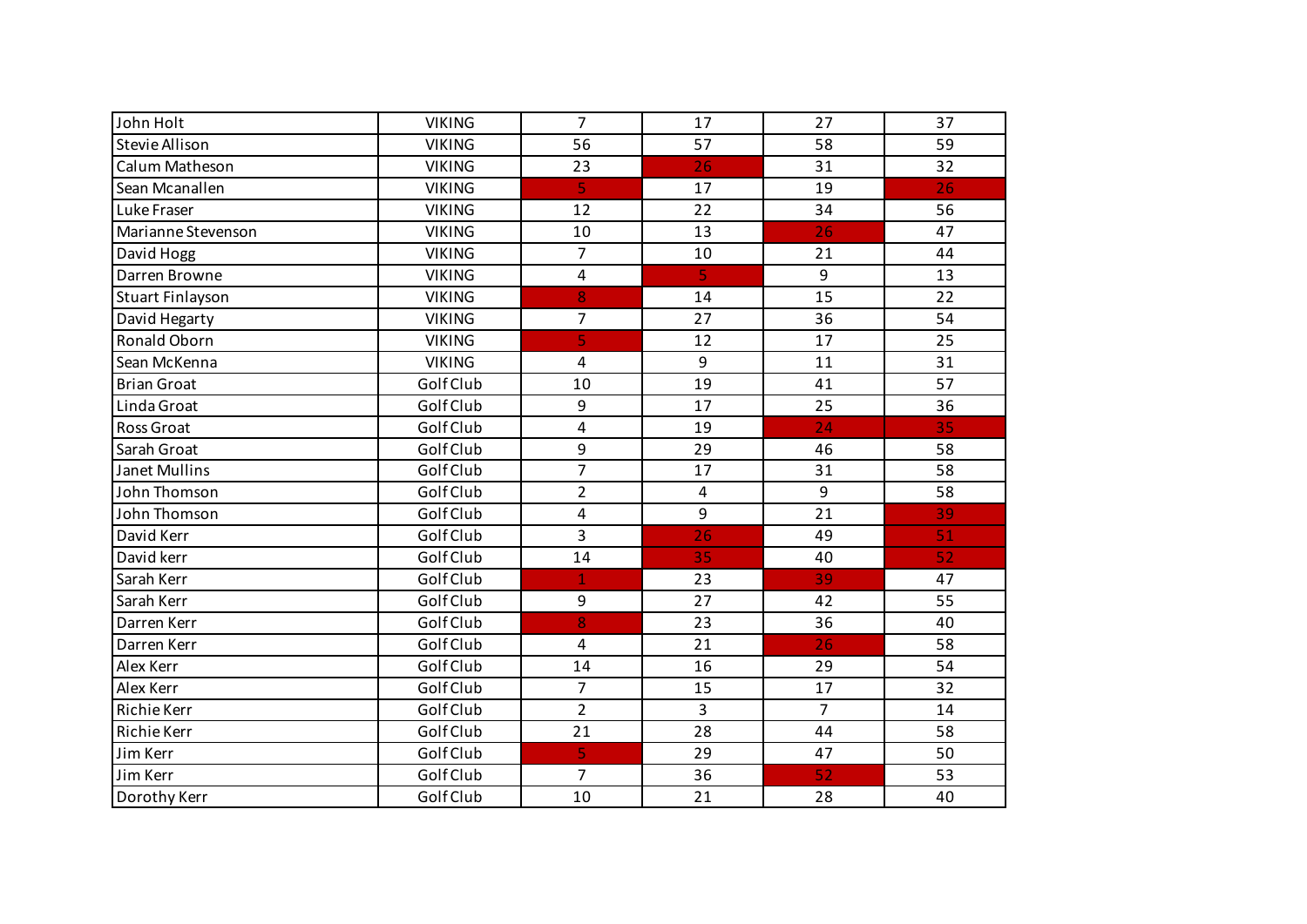| Dorothy Kerr         | Golf Club  | 6                       | 32                      | 49              | 56 |
|----------------------|------------|-------------------------|-------------------------|-----------------|----|
| Kevin Don Maclean    | <b>SVT</b> | $\overline{7}$          | 14                      | 21              | 48 |
| David Urquhart       | <b>SVT</b> | $\mathbf{1}$            | $\overline{7}$          | 12              | 27 |
| David Urquhart       | <b>SVT</b> | 5                       | 18                      | 25              | 28 |
| Lee Carter           | <b>SVT</b> | $\boldsymbol{9}$        | 23                      | 24              | 52 |
| <b>Brian Brand</b>   | <b>SVT</b> | 3                       | 15                      | 33              | 49 |
| Michael John         | <b>SVT</b> | 5                       | 10                      | 15              | 20 |
| Michael John         | <b>SVT</b> | 8                       | 11                      | 19              | 25 |
| Alan Odie            | <b>SVT</b> | 3                       | $\overline{7}$          | $\overline{24}$ | 26 |
| Roy Wilson           | <b>SVT</b> | 6                       | 9                       | 23              | 46 |
| Alan Cowan           | <b>SVT</b> | 8                       | 12                      | 25              | 40 |
| Tomasz               | <b>SVT</b> | $\overline{\mathbf{4}}$ | 15                      | 28              | 32 |
| Chris Macgregor      | <b>SVT</b> | 17                      | 19                      | 38              | 43 |
| Chris Macgregor      | <b>SVT</b> | $\overline{2}$          | 23                      | 31              | 34 |
| Allan Graham         | <b>SVT</b> | $\overline{\mathbf{4}}$ | 6                       | 27              | 46 |
| Totty                | <b>SVT</b> | $\overline{1}$          | $\overline{\mathbf{4}}$ | 5               | 10 |
| Totty                | <b>SVT</b> | 9                       | 23                      | 24              | 27 |
| Liam Sutherland      | <b>SVT</b> | $\overline{7}$          | 24                      | 30              | 41 |
| Mark Smith           | <b>SVT</b> | 11                      | 13                      | 20              | 21 |
| Alan Carter          | <b>SVT</b> | 9                       | 11                      | 27              | 43 |
| Shona carter         | <b>SVT</b> | 6                       | 8                       | 15              | 26 |
| <b>Hoe Carter</b>    | <b>SVT</b> | 3                       | 5                       | $\overline{7}$  | 15 |
| Meryn Carter         | <b>SVT</b> | 8                       | 10                      | 23              | 41 |
| marc Sherwood        | <b>SVT</b> | 12                      | 13                      | 19              | 21 |
| <b>Garry Henry</b>   | <b>SVT</b> | $\overline{7}$          | 20                      | 48              | 53 |
| Garry Henry          | <b>SVT</b> | 19                      | 29                      | 44              | 47 |
| Jim Mason            | <b>SVT</b> | 36                      | 38                      | 39              | 48 |
| Isla Sutherland      | <b>SVT</b> | 8                       | 14                      | 37              | 50 |
| Rose Stewart         | <b>SVT</b> | 11                      | 25                      | 27              | 58 |
| <b>Robert Molloy</b> | <b>SVT</b> | 11                      | 17                      | 29              | 34 |
| Shane Winson         | <b>SVT</b> | $\mathbf{1}$            | $\overline{7}$          | 14              | 19 |
| <b>Fraser Leask</b>  | <b>SVT</b> | 3                       | 9                       | 27              | 53 |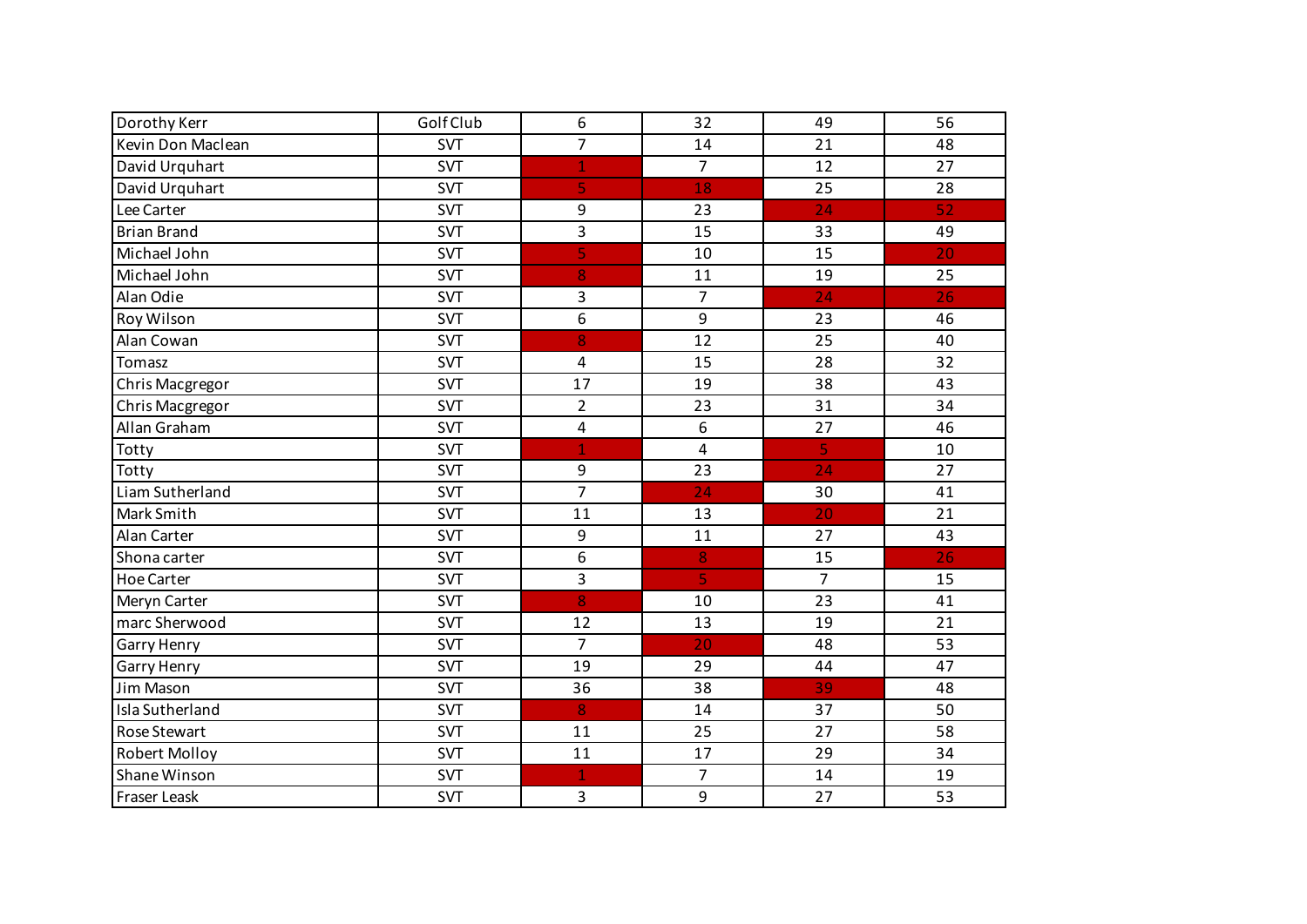| Martin Work          | SVT        | 6                       | 8              | 38             | 40 |
|----------------------|------------|-------------------------|----------------|----------------|----|
|                      |            |                         |                |                |    |
| Aaron Robertson      | <b>SVT</b> | 4                       | 7              | 20             | 22 |
| Liam Mullay          | <b>SVT</b> | $\overline{7}$          | 9              | 24             | 54 |
| Lenny Spence         | SVT        | 23                      | 42             | 48             | 51 |
| Rodney Ratter        | <b>SVT</b> | $\mathbf{1}$            | $\overline{7}$ | 35             | 44 |
| John Murray          | <b>SVT</b> | 8                       | 17             | 20             | 42 |
| Liam Flaws           | <b>SVT</b> | $\overline{2}$          | 3              | 6              | 10 |
| Derek Sutherland     | <b>SVT</b> | 3                       | 15             | 33             | 46 |
| Roy Wood             | <b>SVT</b> | $\overline{6}$          | 17             | 28             | 41 |
| <b>Billy Johnson</b> | <b>SVT</b> | 7                       | 12             | 23             | 32 |
| Richie Horton        | <b>SVT</b> | 11                      | 13             | 16             | 20 |
| <b>Tommy Goudie</b>  | <b>SVT</b> | $\overline{2}$          | 13             | 20             | 47 |
| <b>Steve Denoon</b>  | <b>SVT</b> | 12                      | 19             | 23             | 36 |
| <b>Grant Thomson</b> | <b>SVT</b> | 5                       | 17             | 21             | 24 |
| Helen Denoon         | <b>SVT</b> | $\mathbf{1}$            | 3              | $\overline{7}$ | 14 |
| John Allen           | <b>SVT</b> | 4                       | 8              | 17             | 19 |
| Lindsay Leslie       | <b>SVT</b> | 6                       | $\overline{7}$ | 14             | 21 |
| David Carter         | <b>SVT</b> | 5                       | $\overline{7}$ | 9              | 25 |
| George Leask         | Golf Club  | 9                       | 32             | 39             | 46 |
| Freda Leask          | Golf Club  | 9                       | 13             | 40             | 53 |
| Kirsti Leask         | Golf Club  | 5                       | 25             | 50             | 55 |
| Joe Leask            | Golf Club  | $\overline{\mathbf{1}}$ | 11             | 17             | 23 |
| Cameron Johnston     | Golf Club  | 3                       | $\overline{7}$ | 21             | 48 |
| David Arthur         | Golf Club  | $\overline{7}$          | 11             | 14             | 22 |
| Crawford McIntyre    | Golf Club  | 9                       | 16             | 38             | 39 |
| Diane McIntyre       | Golf Club  | 9                       | 21             | 27             | 38 |
| Katie McIntyre       | Golf Club  | 10                      | 12             | 19             | 20 |
| Laura Lawson         | Golf Club  | $\mathbf{1}$            | 11             | 19             | 27 |
| Sheena McIntyre      | Golf Club  | 10                      | 22             | 25             | 51 |
| Jane McIntyre        | Golf Club  | 22                      | 23             | 27             | 38 |
| Rhoda Anderson       | Golf CLub  | $\overline{4}$          | 12             | 30             | 57 |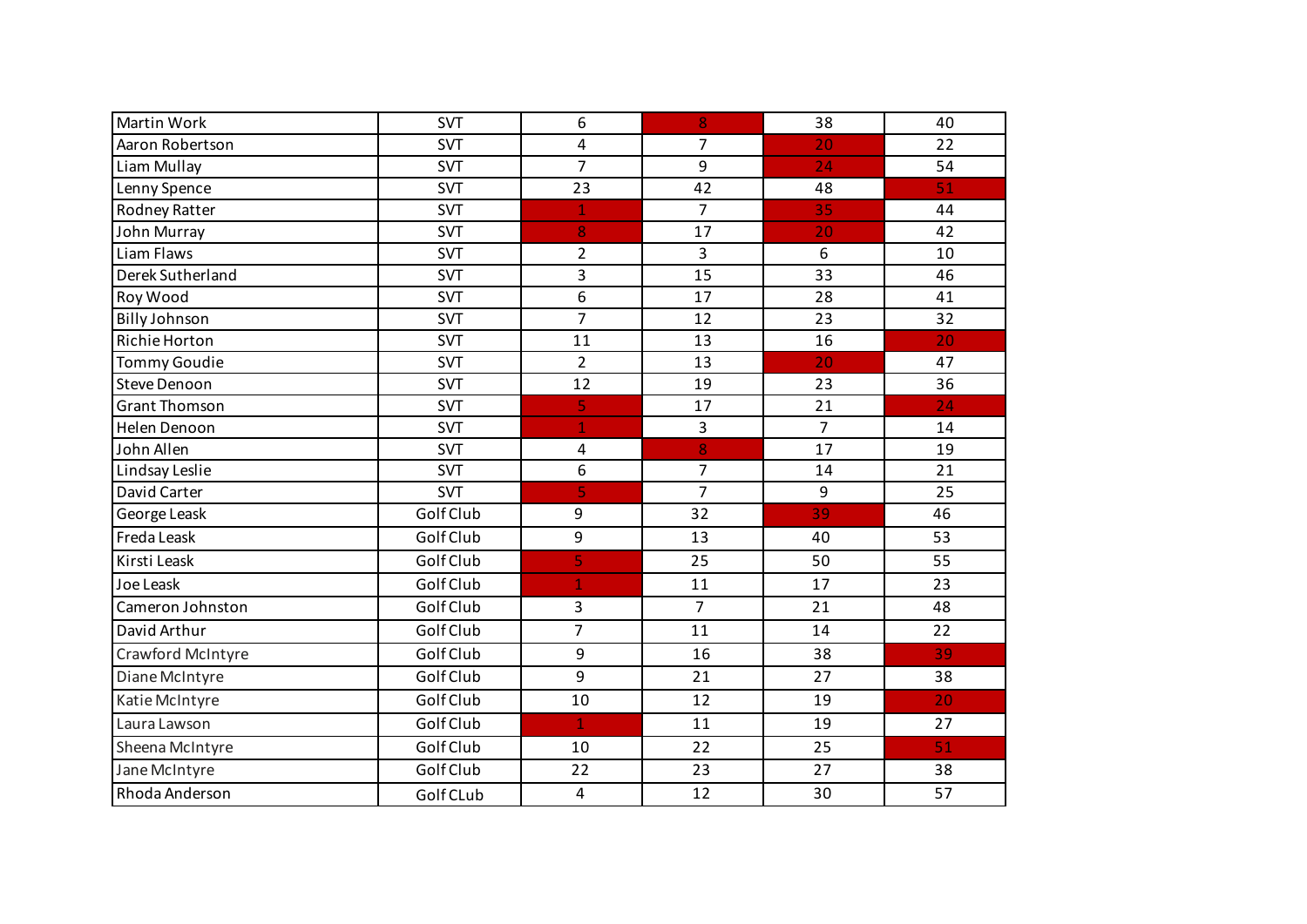| Drew Anderson      | Golf Club | 8              | 14 | 29 | 43 |
|--------------------|-----------|----------------|----|----|----|
| Kirsten Harcus     | Golf Club | 6              | 15 | 22 | 29 |
| <b>Abby Harcus</b> | Golf Club | 8              | 17 | 21 | 36 |
| Jessie Harcus      | Golf Club | 9              | 11 | 23 | 26 |
| <b>Alan Harcus</b> | Golf Club | 17             | 24 | 31 | 38 |
| Alex Sandy Boak    | Golf Club | 8              | 33 | 47 | 54 |
| Karen Baxter       | Golf Club | 6              | 21 | 38 | 43 |
| Kathleen Baxter    | Golf Club | 5              | 17 | 21 | 33 |
| Linda Ruthven      | Golf Club | 6              | 18 | 26 | 28 |
| Fiona Gilbertson   | Golf Club | $\overline{7}$ | 16 | 20 | 47 |
| Neil Ruthven       | Golf Club | 44             | 47 | 50 | 53 |
| Olive Macleod      | Golf Club | $\mathbf{1}$   | 3  | 4  | 16 |
| Olive Macleod      | Golf Club | 9              | 18 | 28 | 29 |
| lan Leiper         | Golf Club | $\mathbf{1}$   | 9  | 32 | 45 |
| Lisa Crook         | Golf Club | $\overline{2}$ | 11 | 27 | 30 |
| Alex Leiper        | Golf Club | 3              | 17 | 27 | 41 |
| Caitlin Leiper     | Golf Club | $\overline{1}$ | 12 | 20 | 22 |
| Doreen Morris      | Golf Club | $\overline{7}$ | 29 | 36 | 54 |
| <b>Ruth Mair</b>   | Golf Club | $\overline{1}$ | 9  | 13 | 26 |
| Caroline Mackenzie | Golf Club | $\overline{7}$ | 16 | 23 | 29 |
| Alexis Symington   | Golf Club | 22             | 26 | 28 | 59 |
| Anna Gray          | Golf Club | 5              | 8  | 21 | 40 |
| Vicki Paul         | Golf Club | 4              | 18 | 19 | 23 |
| <b>Mandy Stout</b> | Golf Club | 12             | 13 | 31 | 39 |
| Laura Hodge        | Golf Club | $\overline{2}$ | 14 | 18 | 30 |
| Katirina Vavilova  | Golf Club | 3              | 6  | 11 | 29 |
| Karen Erasmuson    | Golf Club | 8              | 14 | 29 | 36 |
| David Smith        | Golf Club | 12             | 38 | 43 | 54 |
| David Smith        | Golf Club | 14             | 17 | 56 | 59 |
| John M Laurenson   | Golf Club | 4              | 16 | 17 | 44 |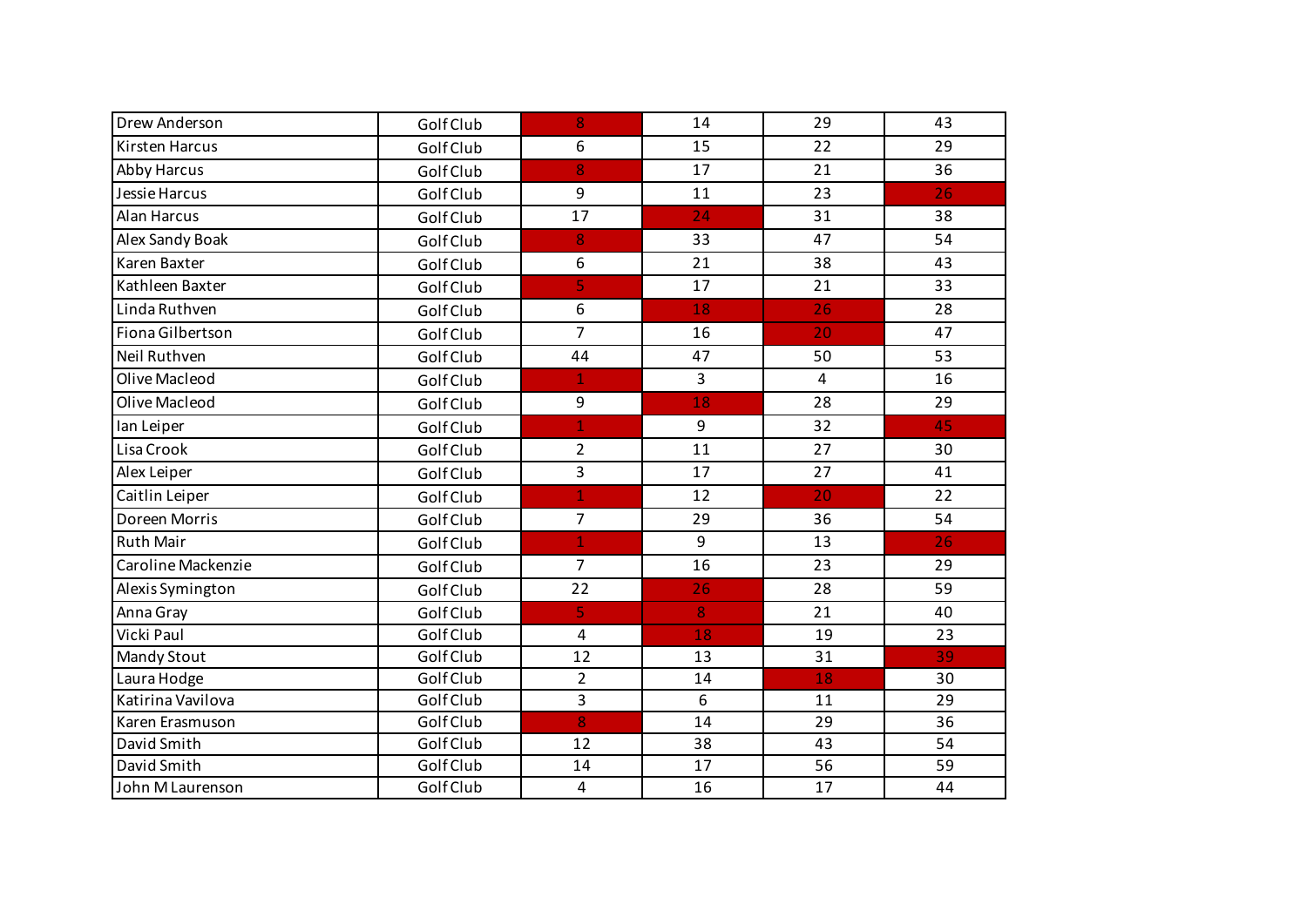| Leslie Hutchison       | Golf Club | $\mathbf 1$             | 11             | 18 | 28 |
|------------------------|-----------|-------------------------|----------------|----|----|
| Ryan McNeillie         | Golf Club | $\overline{5}$          | 18             | 44 | 52 |
| Angela McNeillie       | Golf Club | 17                      | 23             | 27 | 29 |
| Peem McNeillie         | Golf Club | 8                       | 26             | 30 | 41 |
| Theo McNeillie         | Golf Club | 13                      | 28             | 42 | 52 |
| <b>Holly McNeillie</b> | Golf Club | $\boldsymbol{9}$        | 41             | 52 | 57 |
| Donna McNeillie        | Golf Club | $\overline{4}$          | 19             | 23 | 37 |
| Emma Cripps            | Golf Club | 25                      | 32             | 42 | 59 |
| Jacqui Birnie          | Golf Club | $\overline{\mathbf{4}}$ | 13             | 27 | 45 |
| Leona Newcombe         | Golf Club | 5                       | 14             | 18 | 26 |
| <b>Scott Newcombe</b>  | Golf Club | 9                       | 24             | 29 | 41 |
| Noah Newcombe          | Golf Club | 9                       | 16             | 33 | 42 |
| <b>Billy Couper</b>    | Golf Club | 1                       | 22             | 26 | 29 |
| Johann Smith           | Golf Club | $\overline{\mathbf{4}}$ | $\overline{7}$ | 12 | 23 |
| Ewan Tulloch           | Golf Club | 4                       | 11             | 37 | 48 |
| Ingram Thomson         | Golf Club | $\overline{3}$          | 16             | 22 | 45 |
| Julie Thomson          | Golf Club | 18                      | 29             | 39 | 49 |
| Lottie Thomson         | Golf Club | 4                       | 13             | 26 | 58 |
| Anna Thomson           | Golf Club | 10                      | 26             | 37 | 52 |
| John Duncan            | Golf Club | 5.                      | $\overline{7}$ | 17 | 24 |
| John Duncan            | Golf Club | 6                       | 12             | 17 | 21 |
| <b>Suzanne Fox</b>     | Golf Club | $\overline{3}$          | 13             | 23 | 33 |
| Kaitlin Leslie         | Golf Club | 5                       | 27             | 33 | 56 |
| Jenny Arthur           | Golf Club | $\mathbf{1}$            | 9              | 15 | 31 |
| <b>Billy Arthur</b>    | Golf Club | $\overline{2}$          | 17             | 22 | 44 |
| David L Thomson        | Golf Club | 17                      | 45             | 47 | 49 |
| David L Thomson        | Golf Club | 8                       | 19             | 29 | 42 |
| Haze Thomson           | Golf Club | 5                       | 13             | 20 | 38 |
| <b>Hazel Thomson</b>   | Golf Club | 4                       | 10             | 32 | 51 |
| Jamie Robertson        | Golf Club | 8                       | 13             | 25 | 39 |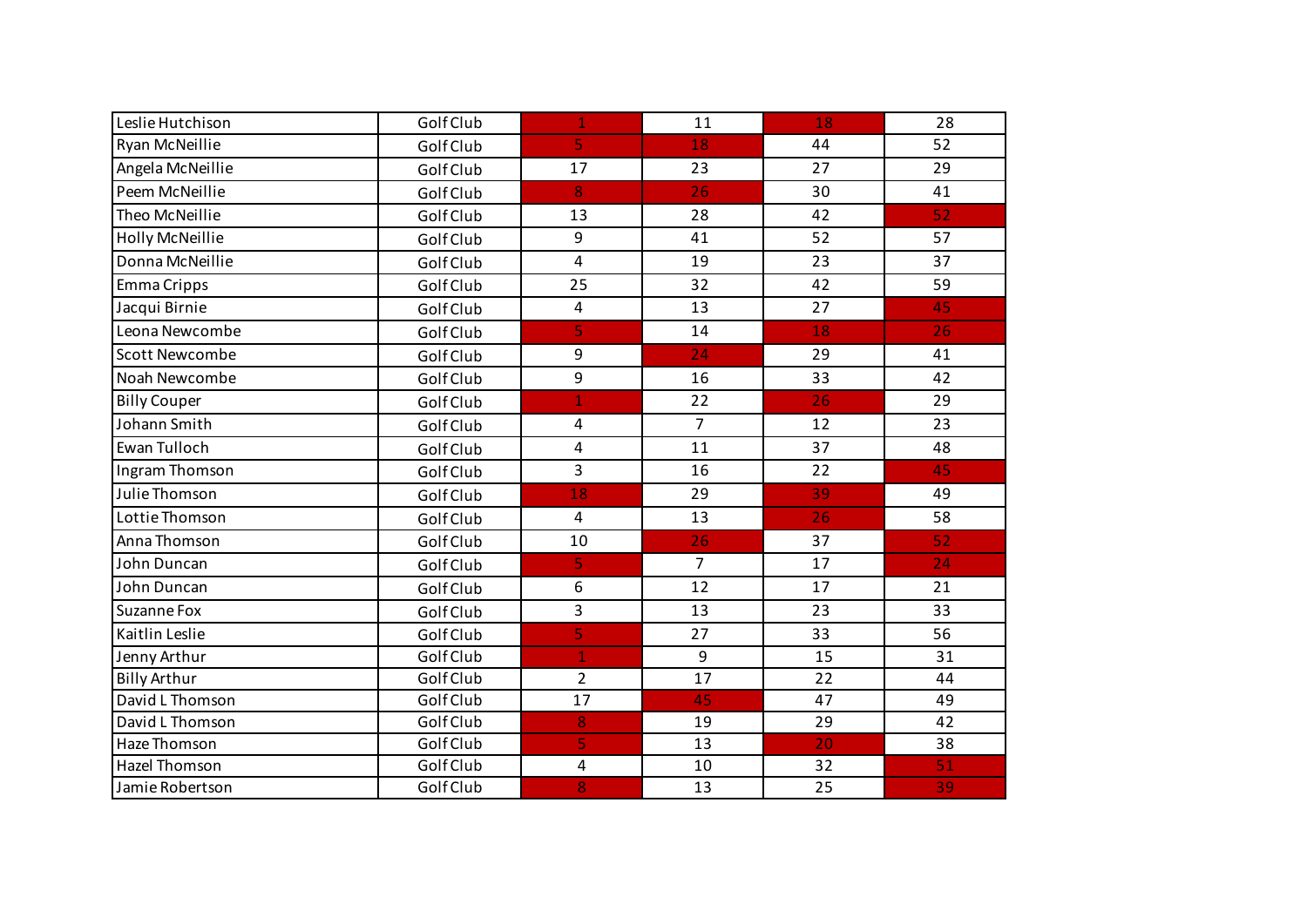| <b>Bethany Best</b> | Golf Club | $\overline{2}$ | 4               | 5  | 13 |
|---------------------|-----------|----------------|-----------------|----|----|
| Harper Robertson    | Golf Club | 10             | 15              | 29 | 49 |
| Saul Ward           | Golf Club | $\overline{7}$ | 17              | 45 | 50 |
| <b>Jock Sim</b>     | Golf Club | 12             | 16              | 24 | 48 |
| Marlene Sim         | Golf Club | $\overline{2}$ | 10              | 22 | 44 |
| Susan Whyte         | Golf Club | 3              | 27              | 39 | 44 |
| John Whyte          | Golf Club | 5              | 30              | 37 | 59 |
| David McGuire       | Golf Club | 11             | 18              | 25 | 45 |
| Ali McGuire         | Golf Club | $\overline{2}$ | 9               | 28 | 52 |
| Ailsa Sangster      | Golf Club | 3              | $\overline{12}$ | 15 | 59 |
| Andy McGuire        | Golf Club | 15             | 26              | 29 | 38 |
| <b>Alf Clews</b>    | Golf Club | $\overline{1}$ | $\overline{2}$  | 4  | 9  |
| Jenny Clews         | Golf Club | 4              | 8               | 13 | 29 |
| Caroline Bennet     | Golf Club | 5              | 16              | 37 | 43 |
| Davie Marshall      | Golf Club | $\overline{7}$ | 13              | 38 | 43 |
| James Porter        | Golf Club | 9              | 14              | 44 | 50 |
| Jeremy Duncan       | Golf Club | 4              | $\overline{7}$  | 10 | 16 |
| Ewen Johnson        | Golf Club | 3              | 5               | 15 | 22 |
| Nathan Coote        | Golf Club | 11             | 21              | 32 | 40 |
| Ralph Slater        | Golf Club | 8              | 25              | 38 | 52 |
| Liam Thomson        | Golf Club | 9              | 21              | 32 | 45 |
| Graham Irivine      | Golf Club | 5              | $\overline{7}$  | 12 | 16 |
| Darren Hitchin      | Golf Club | 20             | $\overline{24}$ | 42 | 50 |
| Dougie Nicolson     | Golf Club | 8              | 16              | 19 | 51 |
| Euan Smith          | Golf Club | $\overline{7}$ | 19              | 29 | 45 |
| Euan Smith          | Golf Club |                | 8               | 22 | 30 |
| Julie Smith         | Golf Club | 3              | 21              | 36 | 49 |
| Julie Smith         | Golf Club | $\overline{7}$ | 27              | 40 | 53 |
| Coll MacDonald      | Golf Club | 11             | 14              | 25 | 28 |
| Owen Halcrow        | Golf Club | 8              | 23              | 26 | 49 |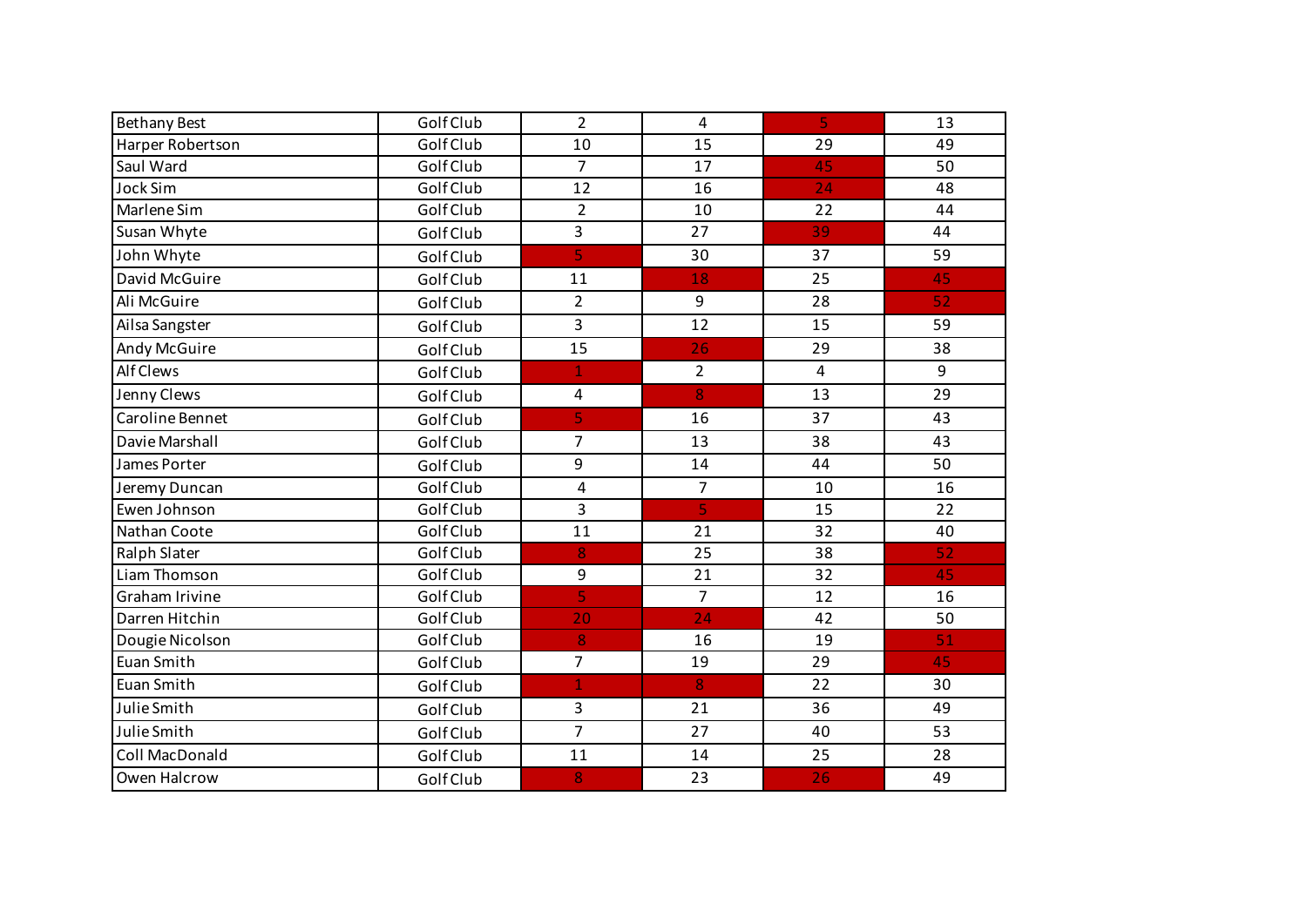| Ryan Stevenson        | Golf Club | $\overline{2}$ | 19             | 36 | 42 |
|-----------------------|-----------|----------------|----------------|----|----|
| <b>Rachel Cranie</b>  | Golf Club | 5              | 16             | 33 | 49 |
| <b>Barry Cranie</b>   | Golf Club | 9              | 12             | 22 | 31 |
| <b>Barry Cranie</b>   | Golf Club | $\overline{1}$ | 8              | 39 | 52 |
| Dawn Spall            | Golf Club | 7              | 13             | 28 | 45 |
| Jane Spall            | Golf Club | 4              | 15             | 36 | 44 |
| Kaye Peterson         | Golf Club | 3              | 13             | 19 | 28 |
| Scott Johnson         | Golf Club | 32             | 41             | 56 | 58 |
| Avril Smith           | Golf Club | 5              | 12             | 23 | 40 |
| Ian Smith             | Golf Club | 11             | 17             | 37 | 44 |
| Sheena Peterson       | Golf Club | 8              | 16             | 28 | 45 |
| <b>Brian Walsh</b>    | Golf Club | $\overline{7}$ | 11             | 28 | 44 |
| <b>Andrew Coutts</b>  | Golf Club | 6              | 13             | 27 | 59 |
| Dougie Shearer        | Golf Club | 8              | 22             | 41 | 55 |
| <b>Fiona Shearer</b>  | Golf Club | 4              | 44             | 45 | 46 |
| Logan Shearer         | Golf Club | 6              | 16             | 25 | 51 |
| Murray Shearer        | Golf Club | 6              | 32             | 38 | 50 |
| Magnus Malcolmson     | Golf Club | $\overline{7}$ | 23             | 39 | 43 |
| <b>Scott Hattrick</b> | Golf Club | 4              | 10             | 14 | 23 |
| Ian Leslie            | Golf Club | $\overline{2}$ | 3              | 19 | 22 |
| Glen Gilfillan        | Golf Club | 6              | 11             | 25 | 26 |
| Glen Gilfillan        | Golf Club | 3              | $\overline{7}$ | 37 | 41 |
| Neil Henderson        | Golf Club | $\overline{7}$ | 17             | 32 | 48 |
| Graham Fraser         | Golf Club | 15             | 27             | 31 | 58 |
| Michael Spence        | Golf Club | 6              | 17             | 27 | 44 |
| Alan Goudie           | Golf Club | 5              | $\overline{7}$ | 11 | 17 |
| Mat Chatell           | Golf Club | $\mathbf{1}$   | 11             | 19 | 29 |
| <b>Bobby Cumming</b>  | SVT       | 1              | 16             | 26 | 59 |
| <b>Bobby Cumming</b>  | SVT       | 9              | 21             | 37 | 45 |
| <b>Bobby Cumming</b>  | SVT       | 6              | 29             | 48 | 56 |
| Rosaine Sandison      | Golf Club | 6              | 8              | 13 | 52 |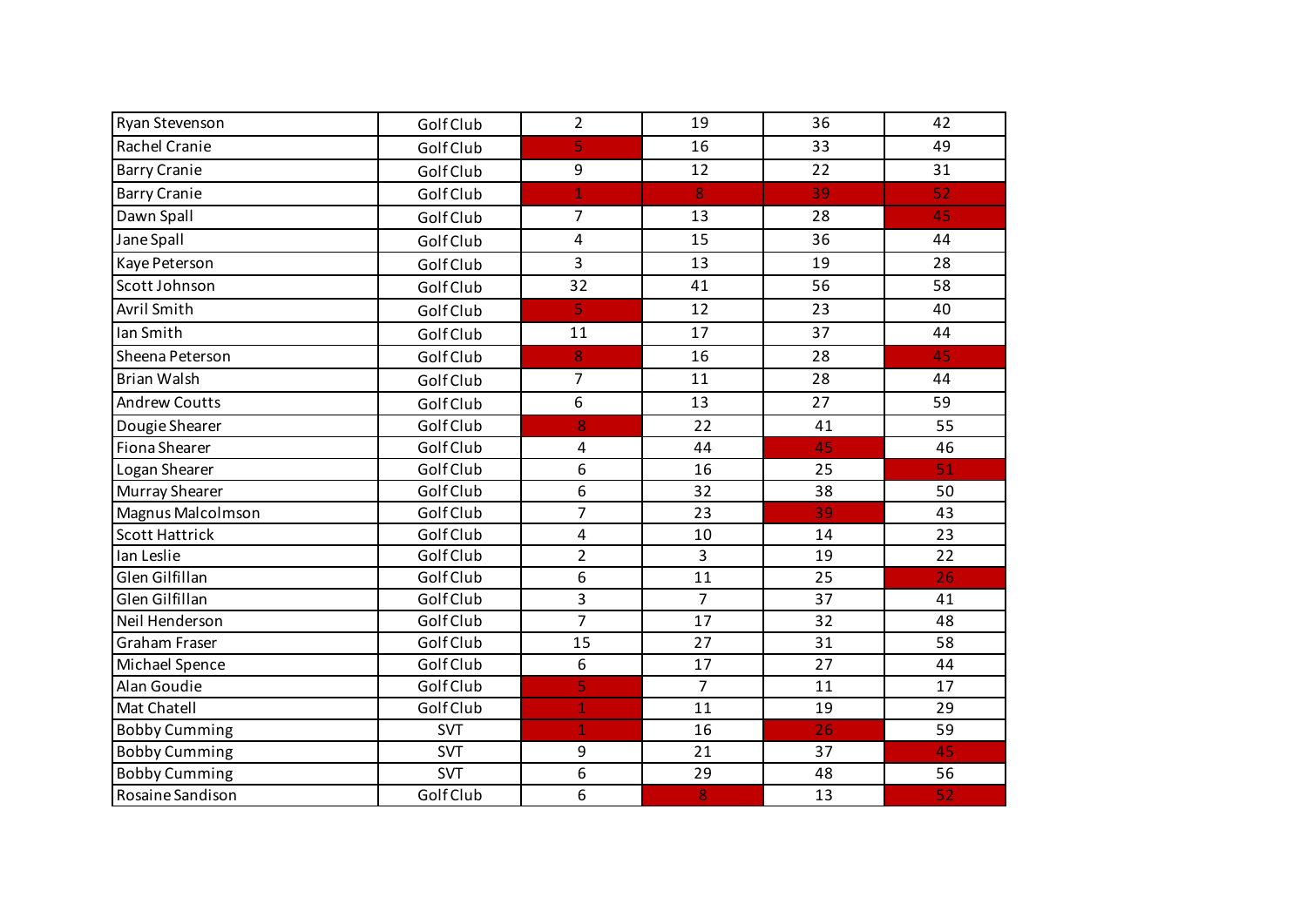| <b>Kay Foster</b>         | Golf Club | 5              | 7              | 9                       | 44 |
|---------------------------|-----------|----------------|----------------|-------------------------|----|
| Keith Fraser              | Golf Club | 11             | 19             | 22                      | 24 |
| Glenda Fraser             | Golf Club | 4              | 10             | 19                      | 45 |
| Lauren Fraser             | Golf Club | 3              | 26             | 11                      | 36 |
| <b>Tris Jones</b>         | Golf Club | $\overline{7}$ | 20             | 35                      | 43 |
| Kieren Fraser             | Golf Club | 4              | 12             | 26                      | 40 |
| Paige Buggy               | Golf Club | $\overline{2}$ | 17             | 36                      | 42 |
| Narene Fullerton          | Golf Club | 11             | 12             | 23                      | 26 |
| <b>Billy Jamieson</b>     | Golf Club | $\overline{1}$ | 3              | $\overline{\mathbf{5}}$ | 35 |
| <b>Billy Arthur</b>       | Golf Club | $\overline{7}$ | 11             | 25                      | 43 |
| <b>Judith Clubb</b>       | Golf Club | $\overline{7}$ | 15             | 19                      | 30 |
| Caroline Hinton           | Golf Club | 4              | 16             | 27                      | 42 |
| Calum Sinclair            | Golf Club | 14             | 16             | 38                      | 45 |
| Hazel Johnson             | Golf Club | 20             | 23             | 29                      | 44 |
| <b>William Sandilands</b> | Golf Club | 3              | 8              | 12                      | 22 |
| Jonathan Christie         | Golf Club | $\overline{1}$ | 46             | 47                      | 51 |
| Marc Hunter               | Golf Club | 8              | 17             | 54                      | 36 |
| <b>Bryan Pearson</b>      | Golf Club | 5              | 28             | 43                      | 57 |
| Robbie Coutts             | Golf Club | 6              | 15             | $\overline{7}$          | 3  |
| Ian Anderson              | Golf Club | 6              | 12             | 22                      | 33 |
| <b>Tommy Fraser</b>       | Golf Club | 3              | 27             | 31                      | 48 |
| <b>Agnes Fraser</b>       | Golf Club | 6              | 11             | 20                      | 45 |
| Gillian Bain              | Golf Club | 3              | 17             | 38                      | 54 |
| Lynette Polson            | Golf Club | 4              | 6              | $\overline{24}$         | 28 |
| Alison Williamson         | Golf Club | 8              | 14             | 17                      | 30 |
| Neil Beattie              | Golf Club | 4              | 23             | 36                      | 42 |
| Gillian Dempster          | Golf Club | $\overline{4}$ | 8              | 15                      | 28 |
| Paul Wilson               | Golf Club | 15             | 24             | 12                      | 5  |
| <b>Tracy Wilson</b>       | Golf Club | 3              | 10             | 45                      | 31 |
| Craig Dinwoodie           | Golf Club | 3              | $\overline{7}$ | 11                      | 27 |
| Keith Fraser              | Golf Club | 16             | 27             | 36                      | 49 |
| Glenda Fraser             | Golf Club | 11             | 19             | 26                      | 49 |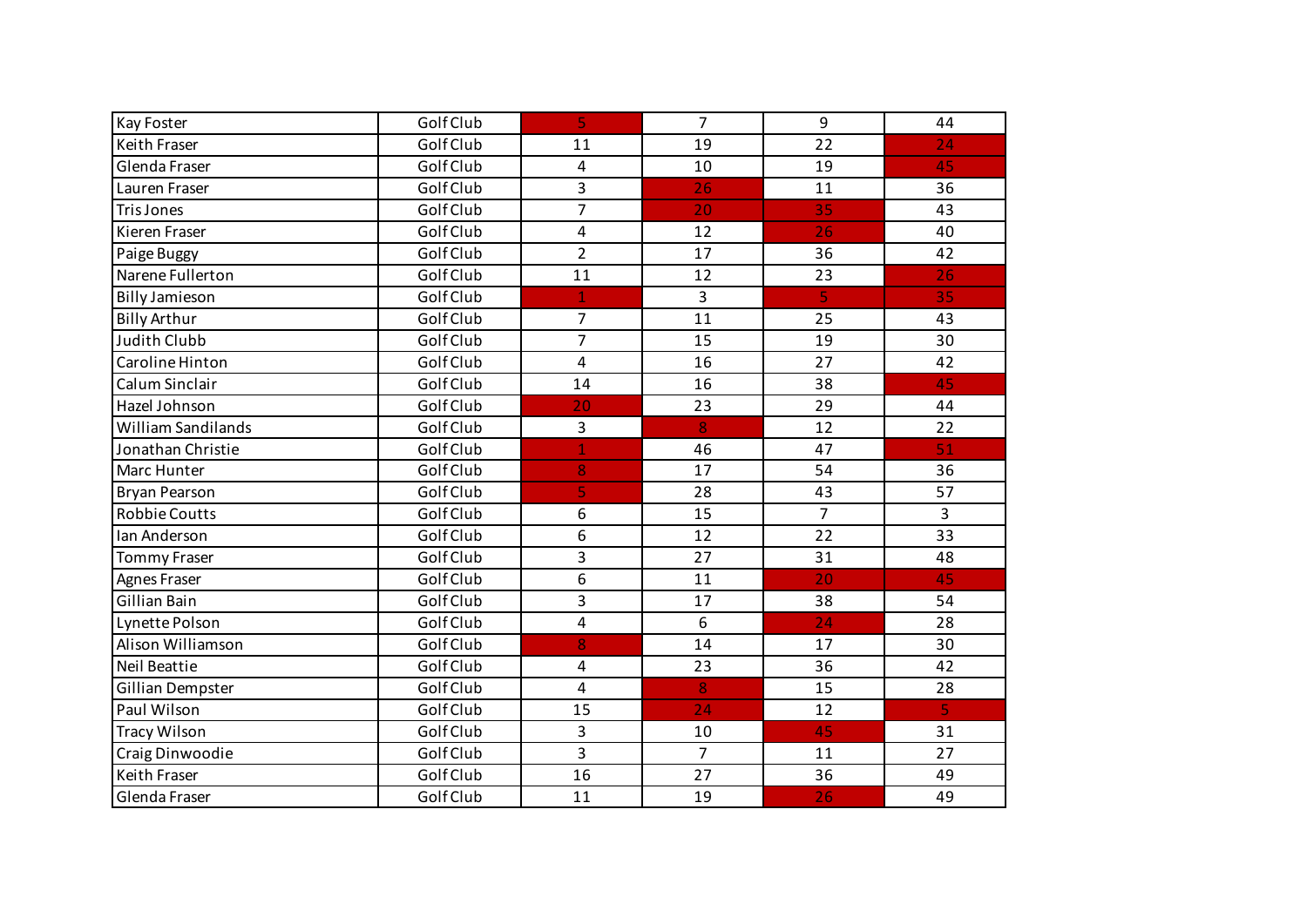| Lauren Fraser         | Golf Club | $\overline{7}$          | 19             | 26                      | 32             |
|-----------------------|-----------|-------------------------|----------------|-------------------------|----------------|
| <b>Tris Jones</b>     | Golf Club | 3                       | 14             | 29                      | 45             |
| Kieren Fraser         | Golf Club | 6                       | 14             | 27                      | 49             |
| Paige Buggy           | Golf Club | $\overline{7}$          | 25             | 39                      | 45             |
| Gary Wiseman          | Golf Club | 8                       | 10             | 29                      | 55             |
| Gary Wiseman          | Golf Club | 22                      | 33             | 44                      | 50             |
| Sadie Wiseman         | Golf Club | $\overline{2}$          | $\overline{7}$ | 9                       | 19             |
| George Miller         | Golf Club | $\overline{7}$          | 11             | 18                      | 21             |
| George Miller         | Golf Club | 5                       | 16             | 23                      | 41             |
| Robert Isbister       | Golf Club | $\overline{2}$          | 12             | 42                      | 50             |
| Mildred Blance        | Golf Club | $\overline{\mathbf{5}}$ | 6              | 21                      | 50             |
| Mildred Blance        | Golf Club | 16                      | 18             | 41                      | 59             |
| L Williamson          | Golf Club | 4                       | 18             | 27                      | 32             |
| Arthur Williamson LAW | Golf Club | 6                       | 24             | 41                      | 57             |
| R M Williamson        | Golf Club | $\mathbf{1}$            | $\overline{4}$ | $\overline{\mathbf{5}}$ | $\overline{7}$ |
| D Sandison            | Golf Club | 9                       | 28             | 37                      | 42             |
| John Niuvmen          | Golf Club | 13                      | 15             | 17                      | 29             |
| Andrew B              | Golf Club | $\overline{7}$          | 17             | 27                      | 37             |
| John Mackenzie        | Golf Club | $\overline{7}$          | 11             | 13                      | 25             |
| <b>Bruce Mculloch</b> | Golf Club | $\overline{\mathbf{4}}$ | 6              | 8                       | 24             |
| Martyn Brill          | Golf Club | $\overline{7}$          | 23             | 50                      | 59             |
| Martyn Brill          | Golf Club | 21                      | 24             | 27                      | 33             |
| Martyn Brill          | Golf Club | 5                       | 10             | 14                      | 17             |
| Michelle Smith        | Golf Club | 4                       | 17             | 29                      | 42             |
| Mike Nicholson        | Golf Club | 6                       | 11             | 18                      | 25             |
| John Stout            | Golf Club | 3                       | 9              | 18                      | 26             |
| Michael Niven         | Golf Club | 9                       | 22             | 29                      | 47             |
| Derek Duncan          | Golf Club | 5                       | 17             | 27                      | 44             |
| John Leask            | Golf Club | 9                       | 14             | 22                      | 29             |
| Dean Douglas          | Golf Club | 9                       | 17             | 24                      | 36             |
| Michael Niven         | Golf Club | 8                       | 21             | 26                      | 40             |
| Gordon Hunter         | Golf Club | $\overline{7}$          | 12             | 13                      | 28             |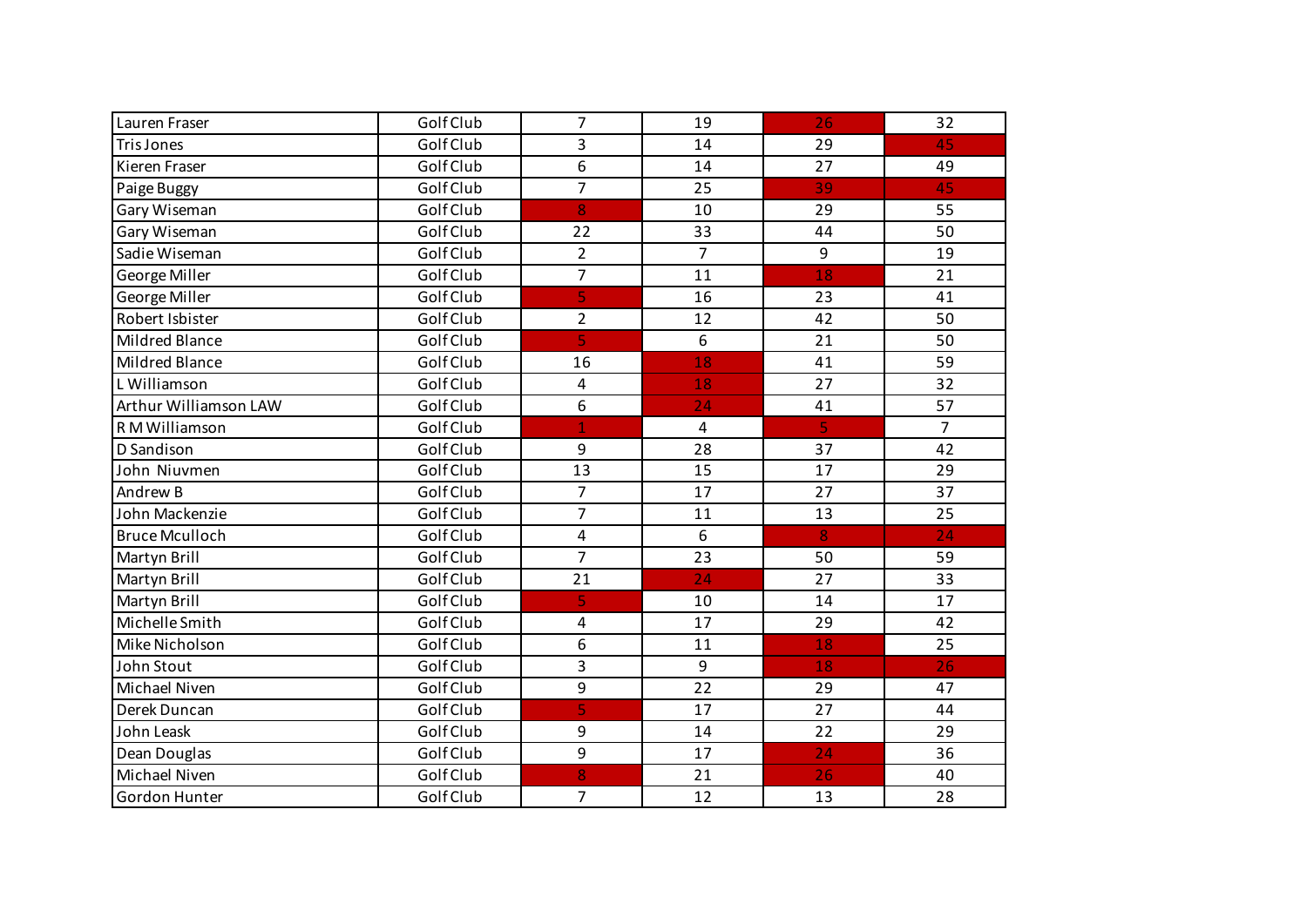| Vinny Walterson           | Golf Club  | 4                       | 13                      | 49 | 50 |
|---------------------------|------------|-------------------------|-------------------------|----|----|
| Chris Barker              | Golf Club  | 3                       | 19                      | 30 | 56 |
| Keith Poleson             | Golf Club  | $\mathbf{1}$            | 20                      | 39 | 51 |
| Tony Farquhar             | Golf Club  | $\overline{2}$          | 15                      | 23 | 59 |
| Davie Hunter              | Golf Club  | $\overline{7}$          | 18                      | 23 | 36 |
| <b>Steven Hughson</b>     | Golf Club  | 6                       | 9                       | 20 | 44 |
| Ryan Laurenson            | Golf Club  | 8                       | 11                      | 38 | 45 |
| J S Christie              | Golf Club  | 8                       | 12                      | 13 | 27 |
| Kristina Mclachlan        | Golf Club  | 8                       | 12                      | 17 | 30 |
| Margaret Thompson         | Golf Club  | $\overline{2}$          | 19                      | 23 | 40 |
| Roy Barker                | Golf Club  | 31                      | 43                      | 51 | 59 |
| Liz Barker                | Golf Club  | $\mathbf{1}$            | 19                      | 30 | 46 |
| Joan Rigby                | Golf Club  | $\overline{2}$          | 10                      | 17 | 25 |
| Catherine Brown           | Golf Club  | 4                       | 29                      | 46 | 49 |
| Derek Duncan              | Golf Club  | 8                       | 25                      | 31 | 48 |
| Leighton Flaws            | Golf Club  | $\pmb{4}$               | 18                      | 41 | 57 |
| <b>Colleen Flaws</b>      | Golf Club  | 13                      | 27                      | 43 | 52 |
| <b>Spencer Flaws</b>      | Golf Club  | 19                      | 36                      | 41 | 53 |
| Sonny Flaws               | Golf Club  | $\overline{7}$          | 8                       | 29 | 37 |
| Magnus Flaws              | Golf Club  | $\overline{\mathbf{4}}$ | 9                       | 14 | 28 |
| Joyce Flaws               | Golf Club  | 35                      | 47                      | 50 | 57 |
| Michael Leslie            | Golf Club  | 3                       | 17                      | 21 | 35 |
| Michael Leslie            | Golf Club  | $\overline{2}$          | $\overline{9}$          | 16 | 32 |
| Michael Leslie            | Golf Club  | $\overline{\mathbf{4}}$ | $\overline{\mathbf{5}}$ | 25 | 52 |
| Michael Leslie            | Golf Club  | 1                       | 22                      | 36 | 58 |
| Michael Leslie            | Golf Club  | 6                       | 10                      | 22 | 44 |
| Graham Alexander          | Golf Club  | $\overline{7}$          | $\overline{24}$         | 35 | 44 |
| Gilda Williamson          | <b>SVT</b> | 11                      | 17                      | 21 | 44 |
| Shona Williamson          | <b>SVT</b> | $\overline{7}$          | 22                      | 38 | 46 |
| <b>Stewart Williamson</b> | <b>SVT</b> | $\overline{1}$          | 11                      | 27 | 43 |
| Karis Williamson          | <b>SVT</b> | 9                       | 16                      | 21 | 36 |
| Liam Williamson           | <b>SVT</b> | 5                       | 27                      | 34 | 50 |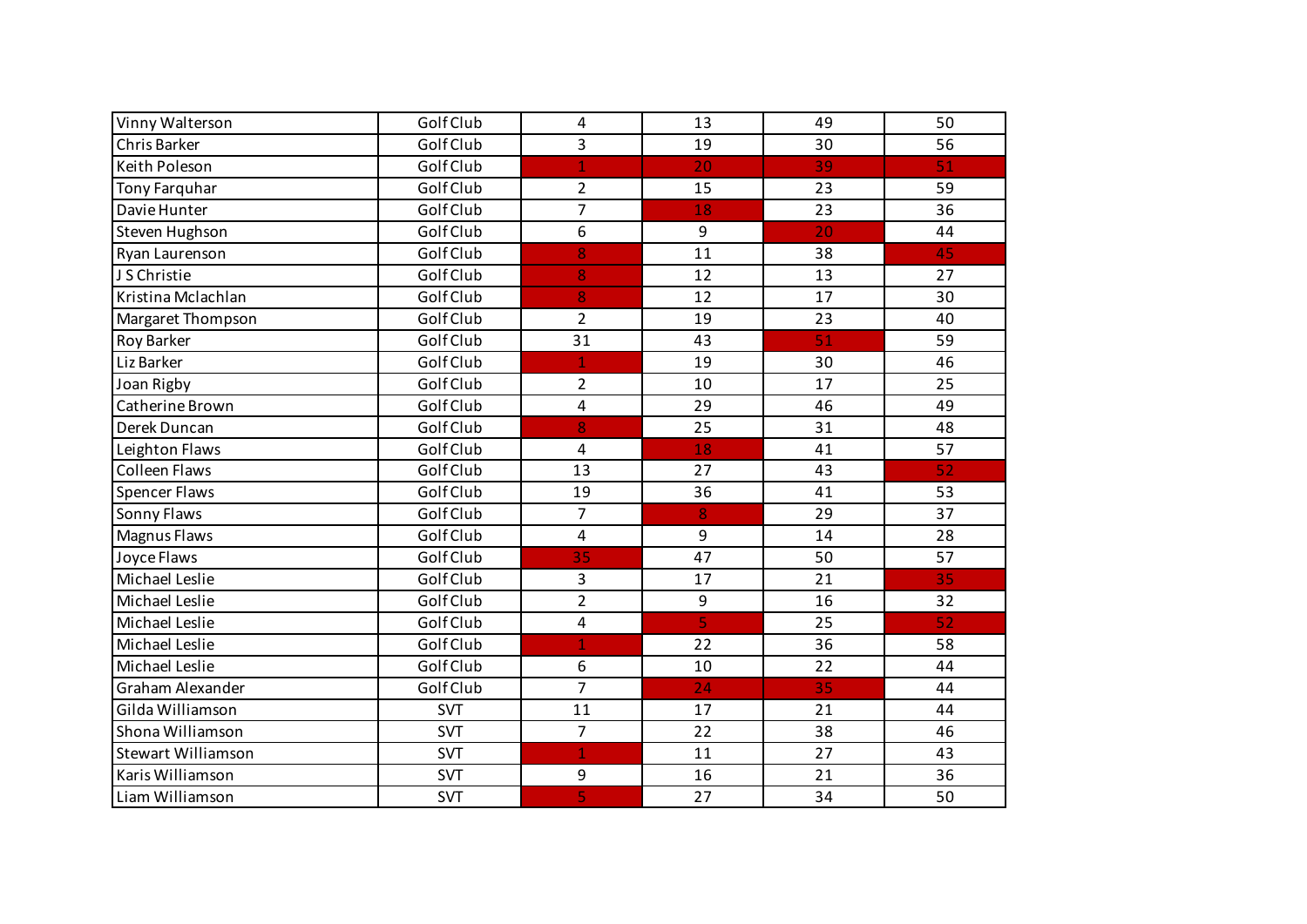| Robyn Williamson         | <b>SVT</b> | 8                       | 10                      | 18 | 21 |
|--------------------------|------------|-------------------------|-------------------------|----|----|
| Paul Nicol               | Golf Club  | 8                       | 38                      | 45 | 53 |
| Sarah Nicol              | Golf Club  | 3                       | 15                      | 28 | 44 |
| <b>LRC Nicol</b>         | Golf Club  | 6                       | 10                      | 34 | 58 |
| Anne Nicol               | Golf Club  | $\overline{2}$          | 10                      | 18 | 24 |
| Anne Nicol               | Golf Club  | 8                       | 22                      | 28 | 30 |
| <b>Grant Nicol</b>       | Golf Club  | 4                       | 17                      | 31 | 55 |
| <b>Carol Nicol</b>       | Golf Club  | 8                       | 16                      | 33 | 39 |
| David Nicol              | Golf Club  | 18                      | 24                      | 42 | 48 |
| Ingrid Nicol             | Golf Club  | $\overline{\mathbf{4}}$ | 30                      | 46 | 49 |
| James Nicol              | Golf Club  | 8                       | 20                      | 52 | 53 |
| <b>Andrew Nicol</b>      | Golf Club  | 11                      | 32                      | 44 | 54 |
| Zander Nicol             | Golf Club  | 16                      | 17                      | 20 | 59 |
| Lois Nicol               | Golf Club  | 3                       | 19                      | 22 | 24 |
| <b>Tony Manson</b>       | Golf Club  | 5                       | 6                       | 22 | 24 |
| Lyla Manson              | Golf Club  | 16                      | 40                      | 47 | 58 |
| Shane Jamieson           | Golf Club  | $\overline{4}$          | 25                      | 34 | 49 |
| Rozanne Jamieson         | Golf Club  | $\overline{\mathbf{4}}$ | 17                      | 31 | 44 |
| Stewart Jamieson         | Golf Club  | 26                      | 31                      | 49 | 51 |
| Haydn Jamieson           | Golf Club  | 3                       | $\overline{4}$          | 42 | 47 |
| Andy Sandison            | Golf Club  | $\overline{7}$          | 14                      | 16 | 23 |
| John Manson              | Golf Club  | 3                       | 21                      | 24 | 30 |
| Karl Tait                | Golf Club  | 17                      | 21                      | 24 | 48 |
| <b>Barbara Moncrieff</b> | Golf Club  | 3                       | 5                       | 9  | 13 |
| Craig Edwards            | Golf Club  | 12                      | 24                      | 28 | 46 |
| Giles Smith              | SGP        | 3                       | 18                      | 26 | 38 |
| Lucas Newcombe           | SGP        | 3                       | 10                      | 41 | 53 |
| Andy Burdin              | SGP        | 3                       | $\overline{\mathbf{5}}$ | 16 | 26 |
| Scott Wylie              | SGP        | 8                       | 12                      | 25 | 38 |
| Gerry Meldrum            | SGP        | 1                       | 11                      | 19 | 28 |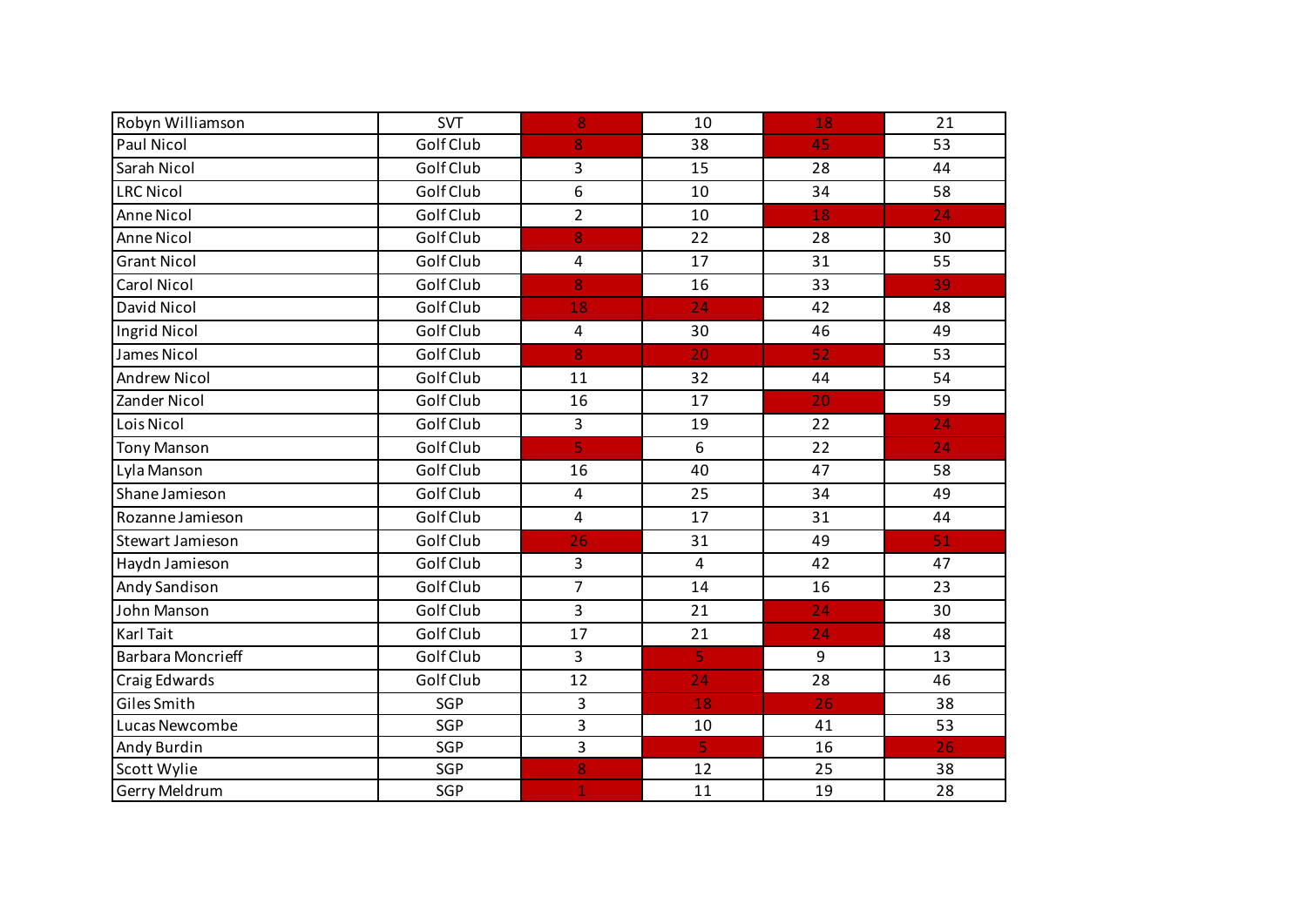| Dale Robertson (Planner) | SGP | 13                      | 16                      | 23             | 42 |
|--------------------------|-----|-------------------------|-------------------------|----------------|----|
| Alyssa Malcomson         | SGP | $\overline{\mathbf{4}}$ | 15                      | 21             | 50 |
| Geoff Young              | SGP | $\mathbf{1}$            | 6                       | $\overline{7}$ | 9  |
| Allan Wilmore            | SGP | $\mathbf{1}$            | 12                      | 18             | 39 |
| Sophie Innes             | SGP | 17                      | 19                      | 21             | 29 |
| Calum Gray               | SGP | 4                       | 16                      | 23             | 40 |
| Ewan Kite                | SGP | 4                       | 24                      | 28             | 37 |
| Danny Carter             | SGP | $\overline{7}$          | 9                       | 25             | 29 |
| Terri Watt               | SGP | 6                       | 23                      | 25             | 57 |
| Davy Summers             | SGP | $\overline{1}$          | $\overline{2}$          | 9              | 12 |
| Jamie Wood               | SGP | 5                       | $\overline{7}$          | 18             | 42 |
| <b>Richard Gray</b>      | SGP | $\overline{7}$          | 9                       | 13             | 27 |
| Scott Johnson            | SGP | 9                       | 13                      | 29             | 30 |
| <b>Patrick Nicol</b>     | SGP | 4                       | 8                       | 16             | 24 |
| <b>Patrick Nicol</b>     | SGP | 12                      | 23                      | 36             | 44 |
| Jonny Thomson            | SGP | 5                       | 29                      | 32             | 41 |
| Stephanie Eyers          | SGP | $\overline{2}$          | 16                      | 17             | 27 |
| Ken Lazenby              | SGP | $\overline{7}$          | 19                      | 20             | 21 |
| Rob Clark                | SGP | 5                       | 13                      | 25             | 41 |
| Marsh Brill              | SGP | 12                      | 37                      | 43             | 51 |
| Lewis Morrison           | SGP | $\overline{2}$          | $\overline{\mathbf{4}}$ | 29             | 31 |
| Louise Jamieson          | SGP | $\overline{2}$          | 13                      | 38             | 52 |
| Louise Jamieson          | SGP | 6                       | 27                      | 40             | 58 |
| Duncan Ross-Smith        | SGP | 11                      | 24                      | 29             | 56 |
| Colin Fraser             | SGP | $\overline{7}$          | 13                      | 44             | 58 |
| <b>Stuart Fraser</b>     | SGP | 17                      | 24                      | 36             | 43 |
| <b>Billy Morrison</b>    | SGP | 3                       | 15                      | 22             | 27 |
| Graham Johnston          | SGP | $\overline{2}$          | 10                      | 23             | 49 |
| Lewis Fraser             | SGP | 13                      | 17                      | 30             | 46 |
| Diane Thomson            | SGP | $\overline{\mathbf{4}}$ | 6                       | 27             | 47 |
| Wullie Stevenson         | SGP | 3                       | $\overline{7}$          | 15             | 28 |
| <b>Scott Newcombe</b>    | SGP | 13                      | 18                      | 23             | 33 |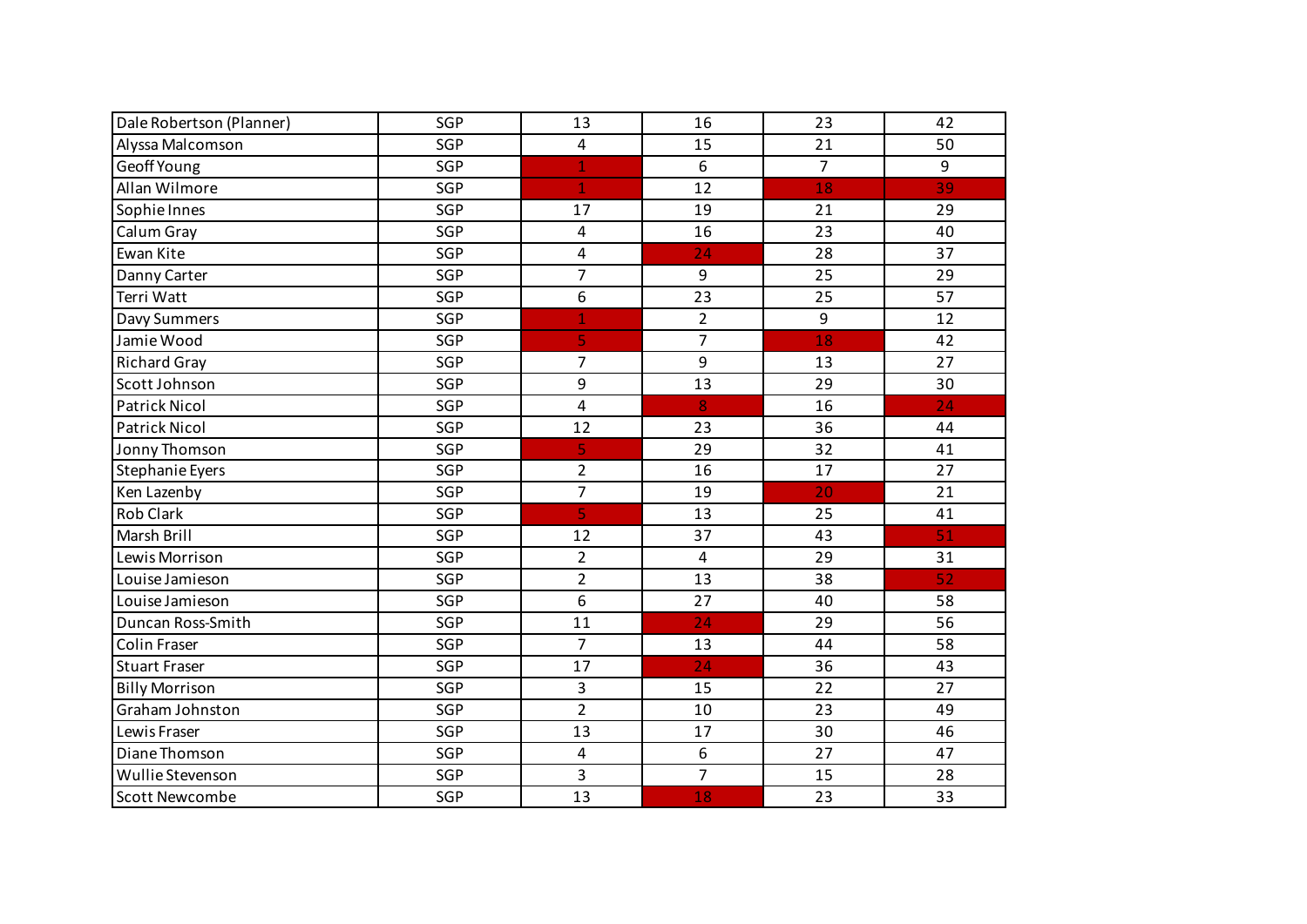| Graham Johnston       | SGP        | 23                      | 30               | 38              | 44 |
|-----------------------|------------|-------------------------|------------------|-----------------|----|
| <b>Gary Nicol</b>     | SGP        | 13                      | 28               | 30              | 33 |
| Lynette Nicol         | SGP        | $\overline{7}$          | 12               | 26              | 31 |
| Sophie Moar           | SGP        | $\overline{\mathbf{4}}$ | 11               | 21              | 32 |
| Joe Niven             | SGP        | 16                      | 27               | 31              | 44 |
| Andy Bailey           | SGP        | $\overline{7}$          | 14               | 24              | 41 |
|                       |            |                         |                  |                 |    |
| David Marshall        | SGP        | 9                       | 10               | 19              | 23 |
| Peter Hall            | SGP        | 6                       | 15               | 23              | 59 |
| Lee Newton            | <b>SGP</b> | 3                       | 6                | 15              | 29 |
| Paul Brown            | SGP        | $\mathbf 1$             | $\overline{2}$   | 24              | 26 |
| Benjamin Millen       | SGP        | 6                       | 9                | 15              | 23 |
| <b>Finnley Manson</b> | SGP        | $\overline{7}$          | 17               | 28              | 39 |
| Ryan Nicol            | SGP        | $\overline{2}$          | 14               | 26              | 45 |
| Ryan Nicol            | SGP        | 13                      | 28               | 44              | 58 |
| Calum Gray            | SGP        | 19                      | 20               | 42              | 59 |
| Jonny Thomson         | SGP        | 10                      | 15               | 42              | 49 |
| Duncan Anderson       | SGP        | $\overline{7}$          | 14               | 30              | 56 |
| Anthony Hawksey       | SGP        | 5                       | 16               | 29              | 51 |
| Bobby Kay             | SGP        | 5                       | 9                | 17              | 26 |
| Tom Ward              | SGP        | 13                      | 23               | 27              | 45 |
| Michael MacGillivary  | SGP        | $\overline{7}$          | $\boldsymbol{9}$ | $\overline{20}$ | 31 |
| Ross Love             | SGP        | 3                       | 8                | 17              | 24 |
| Luke Hazlett          | SGP        | 14                      | 24               | 25              | 31 |
| Raymie Leask          | SGP        | 10                      | 23               | 33              | 37 |
| Eoin O'Dea            | SGP        | 14                      | 26               | 51              | 59 |
| Michael Thomson       | SGP        | $\mathbf{1}$            | 13               | 28              | 51 |
| Kieren Odie           | SGP        | 6                       | 26               | 34              | 45 |
| <b>Kevin Halcrow</b>  | SGP        | 13                      | 26               | 32              | 57 |
| Russel Rooksby        | SGP        | 4                       | 6                | 20              | 32 |
| <b>Susan Thomson</b>  | SGP        | 5                       | 8                | 15              | 27 |
| David McShane         | SGP        | $\overline{7}$          | 15               | 32              | 48 |
| Jodie McShane         | SGP        | 5                       | 12               | 24              | 30 |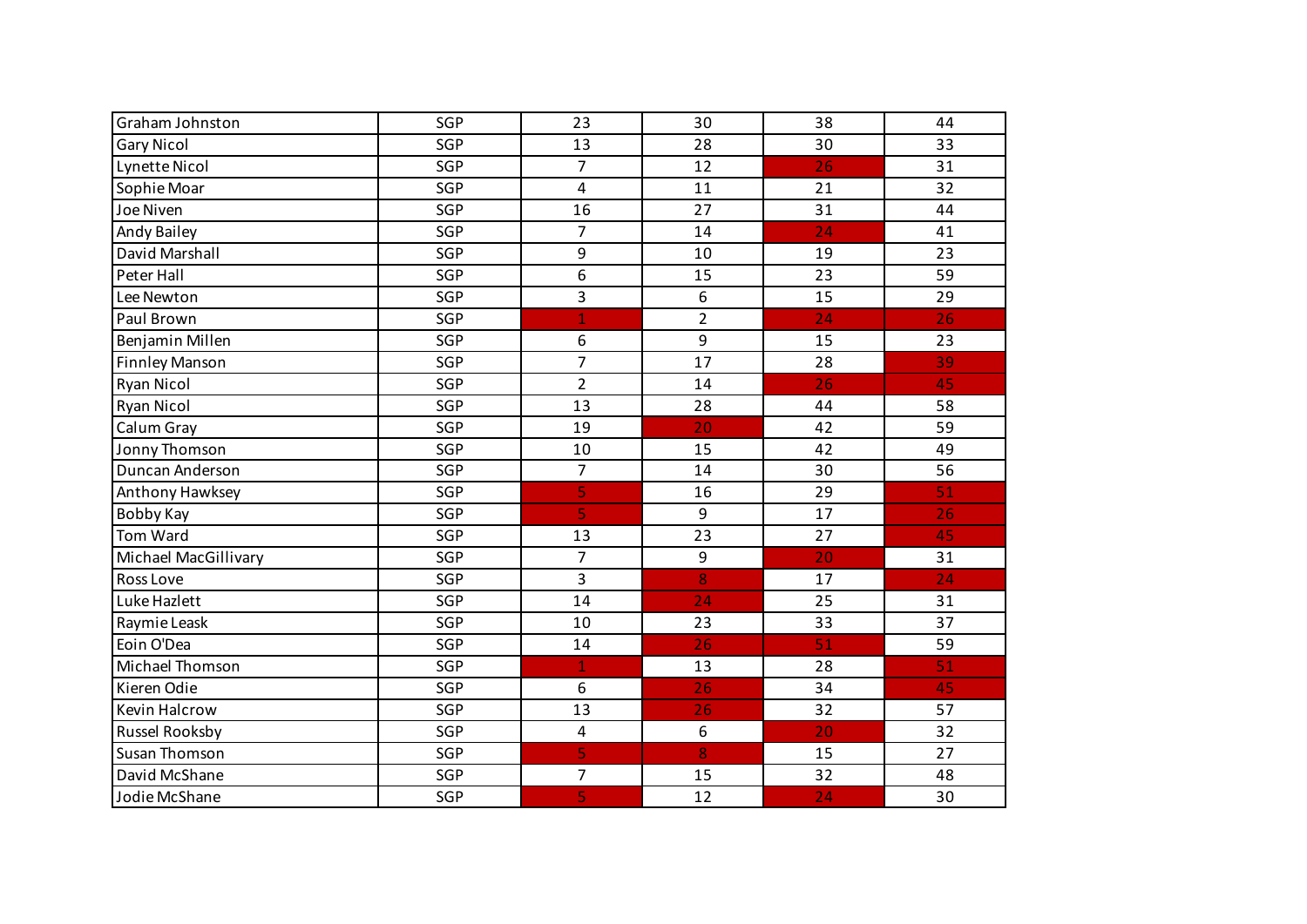| Danny Thomson           | SGP | 3                       | 14 | 27 | 58 |
|-------------------------|-----|-------------------------|----|----|----|
| Catherine Williamson    | SGP | 8                       | 18 | 33 | 51 |
| <b>Richard Sinclair</b> | SGP | 8                       | 29 | 31 | 46 |
| Martin Young            | SGP | 8                       | 9  | 13 | 16 |
| Anthony Strawbridge     | SGP | 6                       | 11 | 31 | 38 |
| Darren Melly            | SGP | 11                      | 28 | 31 | 38 |
| Gareth Ross             | SGP | 12                      | 14 | 15 | 18 |
| Andy Haste              | SGP | 6                       | 11 | 18 | 30 |
| <b>Gary Necky</b>       | SGP | 13                      | 41 | 44 | 58 |
| <b>Staurt Goodlad</b>   | SGP | 6                       | 17 | 30 | 48 |
| <b>Stuart Goodlad</b>   | SGP | 13                      | 26 | 39 | 52 |
| Drew Morrison           | SGP | $\overline{7}$          | 27 | 42 | 55 |
| Gareth Robertson        | SGP | $\overline{7}$          | 12 | 34 | 48 |
| <b>Scott Nixon</b>      | SGP | $\overline{7}$          | 13 | 14 | 48 |
| Jack McShane            | SGP | 8                       | 17 | 34 | 43 |
| <b>Stuart Davies</b>    | SGP | $\overline{7}$          | 12 | 29 | 37 |
| David Scope             | SGP | 8                       | 14 | 18 | 28 |
| Mark Lovell             | SGP | 10                      | 21 | 48 | 27 |
| Alastair McAllan        | SGP | $\mathbf{1}$            | 13 | 28 | 33 |
| Greig Henry             | SGP | 8                       | 25 | 31 | 14 |
| Lewis Tait              | SGP | 29                      | 3  | 17 | 11 |
| Paul Wright             | SGP | 23                      | 27 | 16 | 19 |
| Robert Wright           | SGP | $\overline{9}$          | 45 | 14 | 25 |
| Duncan Martin           | SGP | $\overline{\mathbf{5}}$ | 22 | 29 | 48 |
| Craig Hansen            | SGP | 1                       | 10 | 49 | 13 |
| Robbie Robertson        | SGP | 3                       | 19 | 24 | 25 |
| Karl Brown              | SGP | 44                      | 13 | 19 | 39 |
| Jamie Lee               | SGP | $\overline{7}$          | 24 | 10 | 22 |
| John Graham             | SGP | 5                       | 8  | 10 | 43 |
| Jamie Kavanagh          | SGP | 3                       | 12 | 38 | 56 |
| Paul Stemp              | SGP | 17                      | 24 | 6  | 39 |
| <b>Steven Barnes</b>    | SGP | 12                      | 26 | 28 | 50 |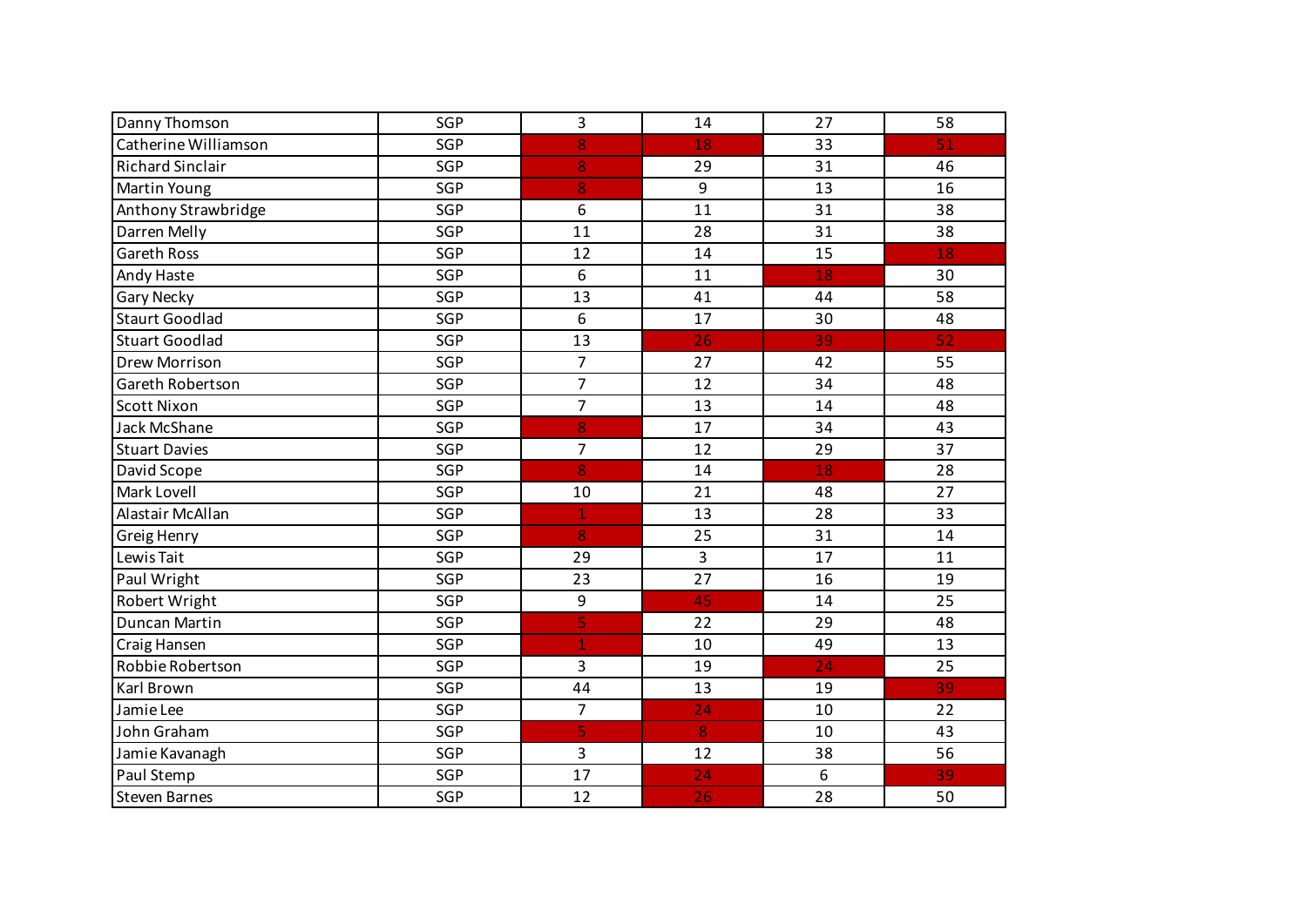| Gordon Comrie        | SGP | 25                      | 14              | 57              | $\overline{\mathbf{5}}$ |
|----------------------|-----|-------------------------|-----------------|-----------------|-------------------------|
| David Brodrick       | SGP | 14                      | 22              | 32              | 44                      |
| <b>Gary Black</b>    | SGP | 23                      | 52              | 18              | 32                      |
| Karl Batty           | SGP | 21                      | 24              | 17              | 52                      |
| Karl Batty           | SGP | $\overline{5}$          | 15              | 40              | 27                      |
| Karl Batty           | SGP | 18                      | $\overline{7}$  | 19              | 56                      |
| <b>Ross Mustard</b>  | SGP | 10                      | 47              | 40              | 22                      |
| <b>Ross Mustard</b>  | SGP | 27                      | 9               | 16              | 31                      |
| Allan Birnie         | SGP | $\mathbf{1}$            | 11              | 21              | 31                      |
| Allan Birnie         | SGP | $\overline{2}$          | 22              | 32              | 42                      |
| Allan Birnie         | SGP | 3                       | 33              | 43              | 53                      |
| <b>Marcus Mullay</b> | SGP | 18                      | $\overline{7}$  | $\overline{2}$  | 56                      |
| Mattie Isbister      | SGP | 5                       | 21              | 18              | 47                      |
| Stephne Hadden       | SGP | 8                       | 15              | 23              | 27                      |
| Stephne Hadden       | SGP | $\overline{3}$          | 21              | 25              | 42                      |
| Neil Fox             | SGP | 8                       | 10              | 14              | 21                      |
| Neil Fox             | SGP | 15                      | 18              | 29              | 40                      |
| Chris Tierney        | SGP | 12                      | 21              | 19              | 50                      |
| Niomi Pearson        | SGP | 11                      | 42              | 3               | 27                      |
| Joe Fraser           | SGP | $\overline{2}$          | 17              | $\overline{33}$ | 42                      |
| Kay Riddell          | SGP | $\overline{7}$          | 14              | 21              | 51                      |
| Megan Riddell        | SGP | $\overline{2}$          | 13              | 26              | 48                      |
| Eric Wilson          | SGP | $\overline{13}$         | $\overline{27}$ | 31              | $\overline{55}$         |
| Jim Massie           | SGP | 10                      | 13              | 19              | $\overline{26}$         |
| <b>Alison Pitts</b>  | SGP | 5                       | 57              | 10              | 17                      |
| Craig Forrest        | SGP | 5                       | 17              | 22              | 44                      |
| Lee Irvine           | SGP | 9                       | 14              | 29              | 40                      |
| Karis Georgeson      | SGP | $\overline{2}$          | 6               | 25              | 36                      |
| Alan Arthur          | SGP | 3                       | 5               | 44              | 57                      |
| <b>Tom Tulloch</b>   | SGP | $\overline{\mathbf{4}}$ | $\overline{7}$  | 17              | 23                      |
| Davey Rowe           | SGP | 57                      | 22              | 13              | 19                      |
| Jimmy Watt           | SGP | 9                       | 19              | 39              | 49                      |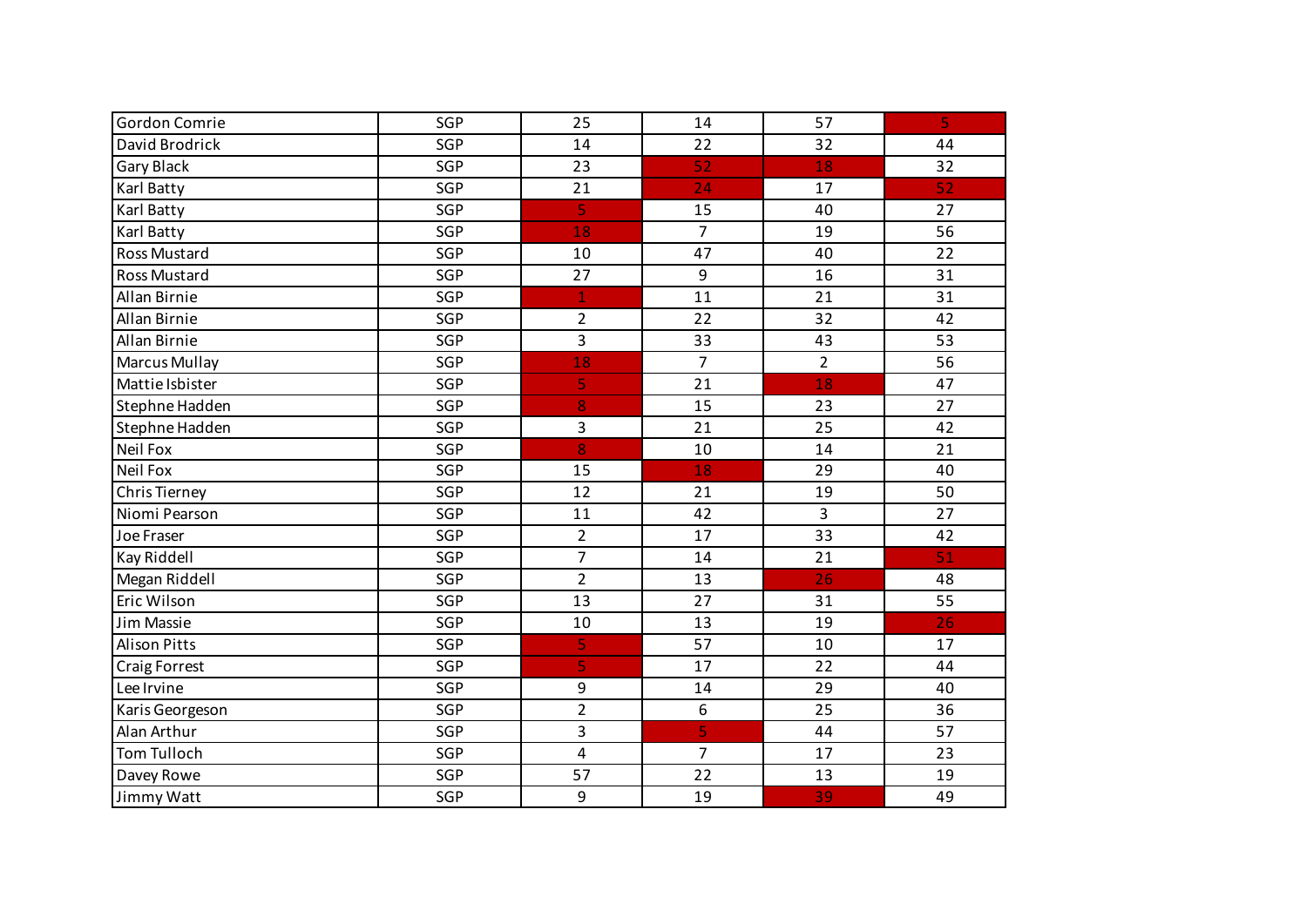| Janine Watt          | SGP        | 6                | 10             | 31             | 52             |
|----------------------|------------|------------------|----------------|----------------|----------------|
| Bethany Johnston     | SGP        | 6                | 10             | 13             | 21             |
| Allan Johnston       | SGP        | $\overline{1}$   | $\overline{2}$ | 3              | $\overline{4}$ |
| Ollie Johnston       | SGP        | $\overline{2}$   | 16             | 26             | 59             |
| <b>Scott Whittle</b> | SGP        | 15               | $\overline{7}$ | 23             | 14             |
| Mitch Leonard        | SGP        | $\boldsymbol{9}$ | 28             | 32             | 15             |
| Craig Walker         | SGP        | 3                | 8              | 44             | 51             |
| Jack Sangster        | SGP        | 12               | 24             | 15             | 8              |
| Peter McLachlan      | SGP        | 12               | 21             | 37             | 53             |
| <b>Jack Morton</b>   | SGP        | 23               | 14             | 32             | 41             |
| Colin Gray           | SGP        | 3                | 14             | 26             | 36             |
| Chris Smith          | <b>SGP</b> | $\mathbf{1}$     | $\overline{2}$ | $\overline{7}$ | 8              |
| Jamie McCulloch      | SGP        | 7                | 9              | 44             | 29             |
| <b>Barrie Paton</b>  | SGP        | 5                | 9              | 21             | 27             |
| Leo Cabrelli         | SGP        | $\overline{2}$   | 4              | 15             | 41             |
| <b>Gregg Farrel</b>  | SGP        | 8                | 14             | 23             | 47             |
| Leyton Duffy         | SGP        | 12               | 17             | 23             | 30             |
| Ali Farquhar         | SGP        | $\overline{5}$   | 19             | 21             | 27             |
| Ali Farquhar         | SGP        | 48               | 12             | $\overline{7}$ | 47             |
| Duncan Thomson       | SGP        | 6                | 19             | 31             | 41             |
| Calum Reid           | SGP        | 21               | 27             | $\overline{7}$ | 36             |
| Robin Ryan           | SGP        | $\overline{c}$   | $\overline{7}$ | 11             | 26             |
| Jordan Young         | SGP        | 3                | 10             | 21             | 33             |
| Darin Eldridge       | SGP        | $\overline{7}$   | 16             | 33             | 27             |
| Magnus Smith         | SGP        | 19               | 11             | 26             | 47             |
| Daryn McDonnell      | SGP        | 12               | 13             | 25             | 40             |
| Dave McCarthy        | SGP        | $\overline{7}$   | 4              | 17             | 42             |
| Michael Nedd         | SGP        | 15               | 23             | 27             | 50             |
| Margaret Malcolmson  | SGP        | 9                | 13             | 21             | 27             |
| Jordan Moar          | SGP        | 7                | 14             | 29             | 32             |
| Amanda Williamson    | SGP        | $\overline{2}$   | 20             | 37             | 49             |
| Amanda Williamson    | SGP        | $\overline{7}$   | 16             | 42             | 57             |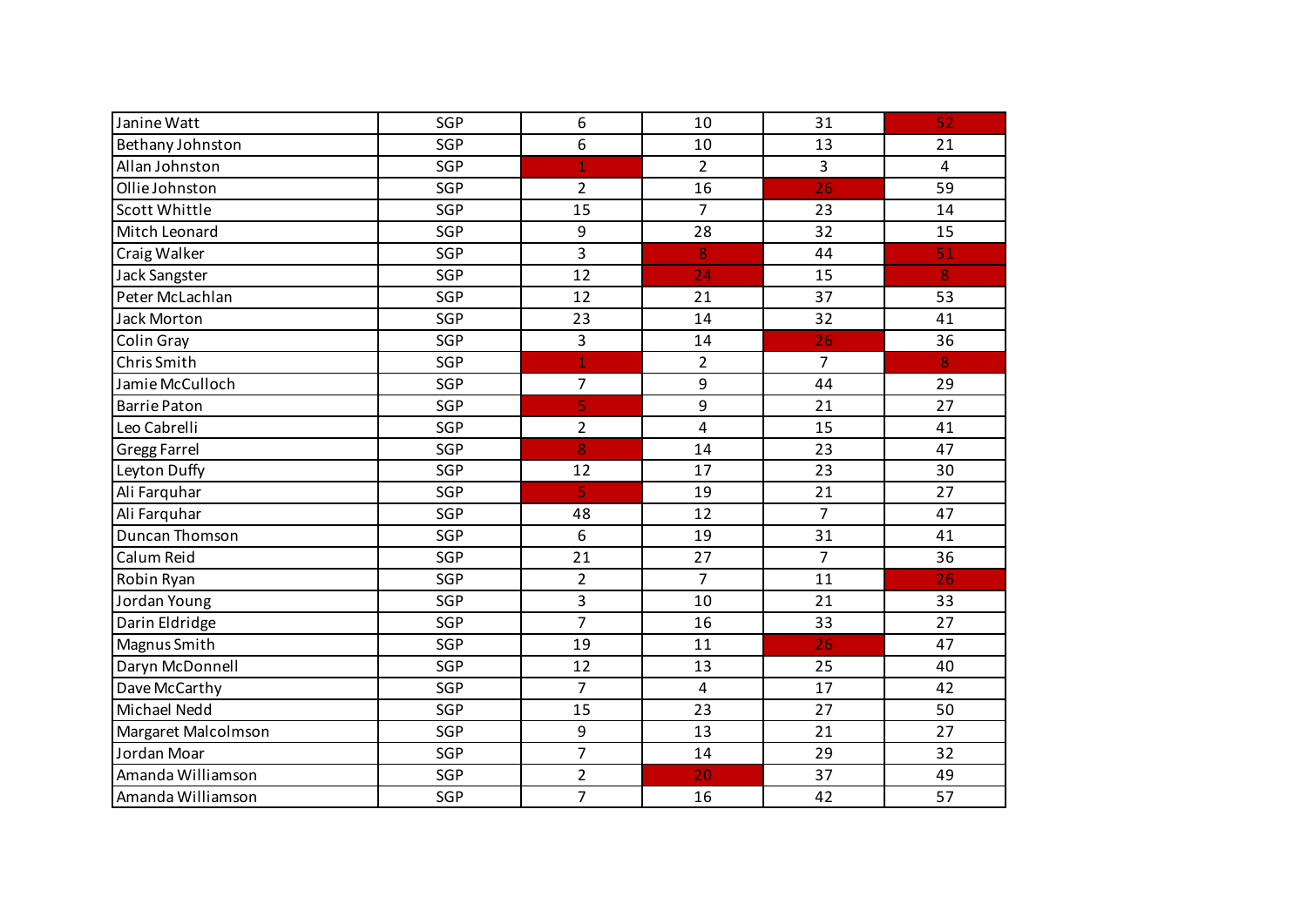| Lousie Anderson        | SGP | $\overline{a}$ | 13             | 27             | 39             |
|------------------------|-----|----------------|----------------|----------------|----------------|
| Cal Nicolson           | SGP | 56             | 57             | 58             | 59             |
| Cal Nicolson           | SGP | 22             | 41             | 49             | 52             |
| Cal Nicolson           | SGP | $\mathbf{1}$   | 5              | 27             | $\overline{2}$ |
| Cal Nicolson           | SGP | 8              | 19             | 35             | 55             |
| Alanna Taylor          | SGP | 3              | 19             | 32             | 51             |
| Peter Garton           | SGP | $\overline{7}$ | 13             | 27             | 29             |
| Euan Cameron           | SGP | 5              | 10             | 25             | 28             |
| Arthur Werry           | SGP | 3              | 6              | 13             | 30             |
| <b>Stuart Ferguson</b> | SGP | 24             | 25             | 36             | 37             |
| Claire Johnston        | SGP | $\overline{2}$ | 16             | 28             | 33             |
| <b>Steve Morrell</b>   | SGP | 11             | 22             | 33             | 44             |
| James Stephen          | SGP | 6              | 26             | 29             | 54             |
| Jim Johnson            | SGP | 11             | 20             | 38             | 46             |
| Jordan McMichael       | SGP | 4              | $\sf S$        | $\overline{7}$ | 30             |
| <b>Brian Lovie</b>     | SGP | 9              | 11             | 18             | 21             |
| Robin Ryan             | SGP | 4              | 14             | 27             | 36             |
| Neil Fox               | SGP | 4              | 30             | 45             | 59             |
| Neil Fox               | SGP | $\overline{7}$ | 21             | 39             | 45             |
| Richard McCluskey      | SGP | 8              | 16             | 19             | 33             |
| Chris Arthur           | SGP | $\overline{7}$ | 23             | 33             | 46             |
| Michael Tobin          | SGP | 3              | 16             | 32             | 57             |
| Zoe Parry              | SGP | 5              | 18             | 20             | 22             |
| Ollie Johnston         | SGP | 11             | 13             | 22             | 41             |
| <b>Gary Black</b>      | SGP | $\overline{2}$ | 8              | 23             | 27             |
| Ronnie Birnie          | SGP | 12             | 20             | 23             | 28             |
| Ronnie Birnie          | SGP | 25             | 29             | 44             | 46             |
| Wendy Birnie           | SGP | 14             | 25             | 30             | 51             |
| Louise Birnie          | SGP | 6              | 8              | 19             | 26             |
| David Isbister         | SGP | 4              | $\overline{7}$ | 23             | 33             |
| Louise Isbister        | SGP | 8              | 13             | 31             | 43             |
| <b>Brydon Wright</b>   | SGP | 8              | 13             | 31             | 43             |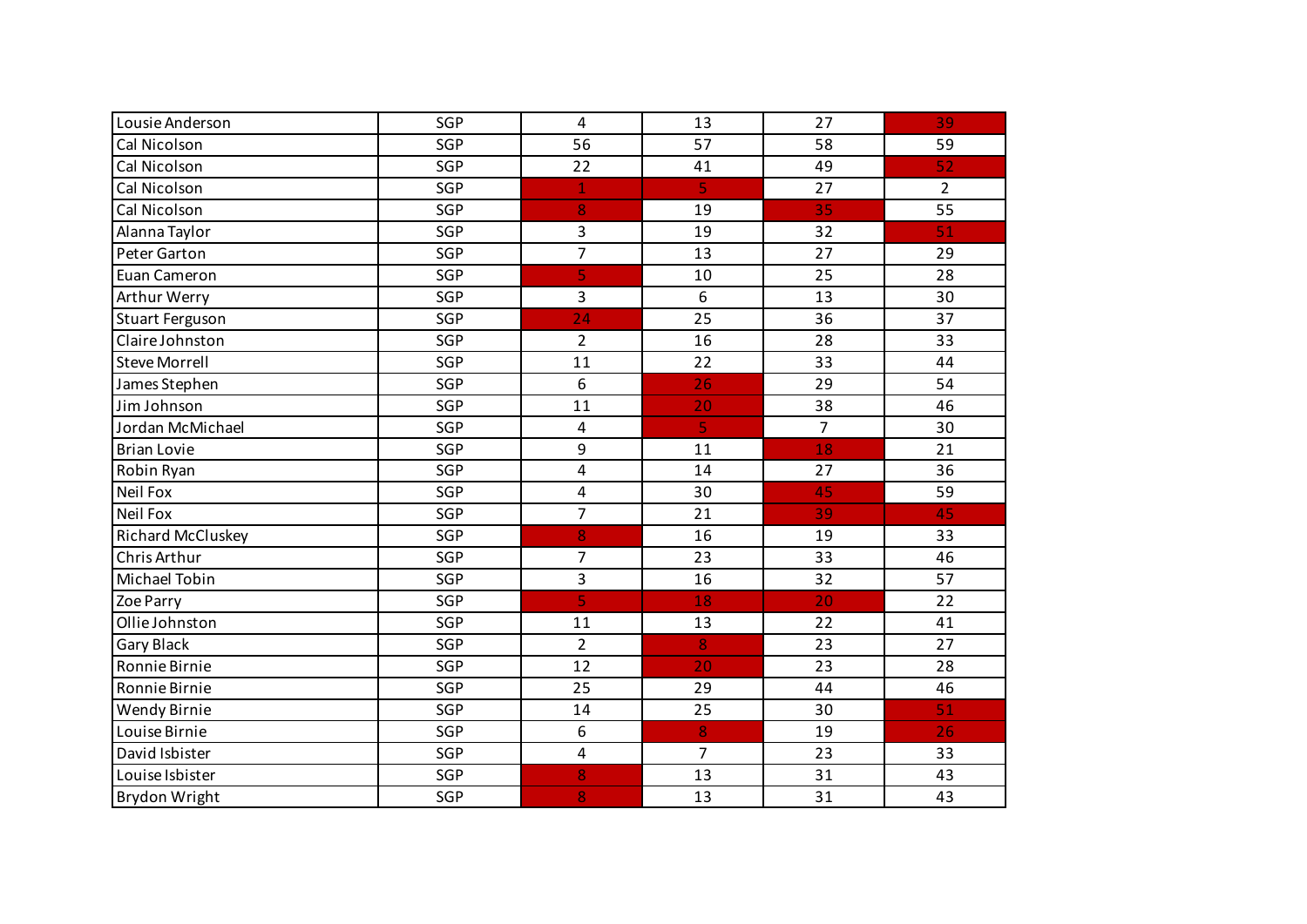| James McAreavey       | SGP        | 10                      | 24                      | 25 | 42 |
|-----------------------|------------|-------------------------|-------------------------|----|----|
| Hamish Leslie         | SGP        | 14                      | 17                      | 44 | 49 |
| Gavin Coyle           | SGP        | 6                       | 9                       | 11 | 29 |
| Gavin Coyle           | SGP        | 17                      | $\overline{24}$         | 31 | 39 |
| Robert Ross (Rosco)   | SGP        | 10                      | 23                      | 36 | 55 |
| Kerry Tierney         | SGP        | $\overline{2}$          | 18                      | 37 | 42 |
| <b>Bobby Scott</b>    | SGP        | 10                      | 20                      | 30 | 40 |
| Ryan Bazeley          | SGP        | $\overline{2}$          | 20                      | 29 | 42 |
| Gary Skakle           | SGP        | 8                       | 11                      | 22 | 49 |
| Lynne Scott           | SGP        | 4                       | 18                      | 24 | 54 |
| Robbie Scott          | SGP        | $\overline{\mathbf{4}}$ | 21                      | 51 | 57 |
| Gary Scott            | SGP        | $\mathbf{1}$            | 11                      | 21 | 31 |
| Will MacDonald        | SGP        | $\overline{2}$          | 23                      | 42 | 57 |
| Donnie McLean         | SGP        | 6                       | 12                      | 17 | 21 |
| <b>Ross Morrison</b>  | SGP        | 16                      | 20                      | 32 | 48 |
| Shaun Anderson        | SGP        | 15                      | 19                      | 37 | 40 |
| James Lusby           | SGP        | $\overline{\mathbf{4}}$ | 12                      | 20 | 27 |
| <b>Steve McKimm</b>   | SGP        | 8                       | 17                      | 22 | 43 |
| Michael Grant         | Golf Club  | 10                      | 17                      | 44 | 46 |
| <b>Kim Grant</b>      | Golf Club  | 8                       | 18                      | 27 | 52 |
| <b>Frankie Grant</b>  | Golf Club  | 3                       | $\overline{7}$          | 21 | 42 |
| Michael Grant         | Golf Club  | $\pmb{4}$               | 16                      | 31 | 47 |
| Gordon Sandilands     | Golf Club  | 10                      | 21                      | 30 | 43 |
| <b>Stevie Michael</b> | <b>SVT</b> | 5                       | 12                      | 17 | 27 |
| John Butler           | <b>SVT</b> | 18                      | 25                      | 33 | 39 |
| Poppy Sutherland      | Golf Club  | $\overline{2}$          | $\overline{\mathbf{4}}$ | 18 | 19 |
| Kevin Farquhar        | <b>SVT</b> | 6                       | $\overline{7}$          | 30 | 51 |
| Maria Farquhar        | <b>SVT</b> | 5                       | 19                      | 28 | 53 |
| George Thomason       | <b>SVT</b> | 3                       | $\overline{\mathbf{4}}$ | 34 | 38 |
| Frazer Leask          | <b>SVT</b> | 3                       | 12                      | 18 | 30 |
| Murray Jamieson       | <b>SVT</b> | 9                       | 12                      | 19 | 26 |
| <b>Mark Nisbet</b>    | <b>SVT</b> | $\overline{\mathbf{4}}$ | 18                      | 27 | 39 |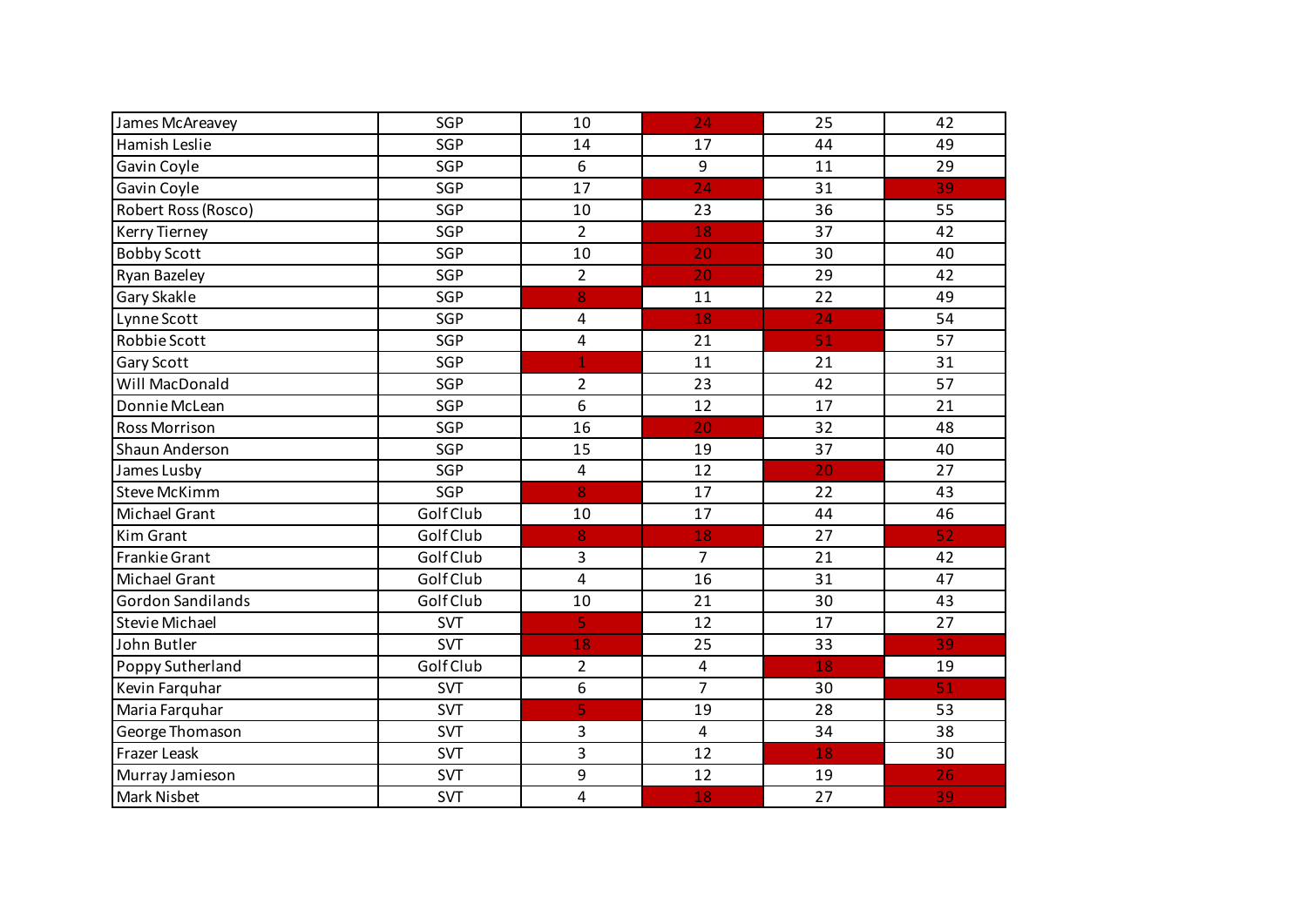| Lowrie Tulloch       | <b>SVT</b> | 8                       | 13              | 17              | 47 |
|----------------------|------------|-------------------------|-----------------|-----------------|----|
| Norman Johnston      | <b>SVT</b> | $\overline{7}$          | 19              | 21              | 48 |
| Joshua Morrison      | Golf Club  | 10                      | 11              | 27              | 46 |
| Joshua Morrison      | Golf Club  | 14                      | 23              | 28              | 33 |
| <b>Stuart Donald</b> | Golf Club  | 3                       | 16              | 18              | 42 |
| Ally Griffin         | Golf Club  | 17                      | 18              | 22              | 52 |
| Jordan Morrison      | Golf Club  | $\overline{\mathbf{4}}$ | 23              | 29              | 47 |
| Denise Morrison      | Golf Club  | 10                      | 17              | 21              | 30 |
| Colin Morrison       | Golf Club  | 3                       | 11              | 18              | 47 |
| Robby Watt           | Golf Club  | 4                       | 15              | 16              | 39 |
| Andy Thomson         | Golf Club  | 3                       | $\overline{7}$  | 28              | 48 |
| A Zaoui              | Golf Club  | $\overline{2}$          | 3               | 17              | 23 |
| Ryan Watt            | Golf Club  | 12                      | $\overline{24}$ | 36              | 48 |
| Ryan Watt            | Golf Club  | 5                       | 9               | 11              | 28 |
| Victoria Watt        | Golf Club  | 9                       | 15              | 31              | 49 |
| Victoria Watt        | Golf Club  | $\overline{\mathbf{4}}$ | 19              | 27              | 55 |
| Ramsay Hogg          | Golf Club  | 19                      | 25              | 40              | 46 |
| Nikola Hogg          | Golf Club  | 11                      | 28              | 37              | 40 |
| Atlas Hogg           | Golf Club  | 14                      | 22              | 51              | 55 |
| Atlas Hogg           | Golf Club  | 3                       | 33              | 40              | 46 |
| Atlas Hogg           | Golf Club  | 30                      | 41              | 47              | 58 |
| Jordan Simpson       | Golf Club  | 3                       | $\overline{7}$  | 16              | 22 |
| Jordan Simpson       | Golf Club  | 8                       | 20              | 33              | 46 |
| Lewis Crossan        | Golf Club  | 3                       | $\overline{7}$  | 9               | 50 |
| Zara Crossan         | Golf Club  | 3                       | 9               | 17              | 20 |
| Louise Moar          | Golf Club  | 9                       | 12              | 35              | 40 |
| <b>Bruce Crossan</b> | Golf Club  | 8                       | 30              | 51              | 58 |
| Kennedy Moar         | Golf Club  | 3                       | 15              | 22              | 23 |
| <b>Richard Moar</b>  | Golf Club  | $\overline{7}$          | 18              | 25              | 41 |
| Violet Crossan       | Golf Club  | 15                      | 29              | 39              | 59 |
| Julie Nicolson       | Golf Club  | $\overline{1}$          | $\overline{7}$  | 9               | 36 |
| <b>Ryan Moar</b>     | Golf Club  | 4                       | 12              | $\overline{37}$ | 55 |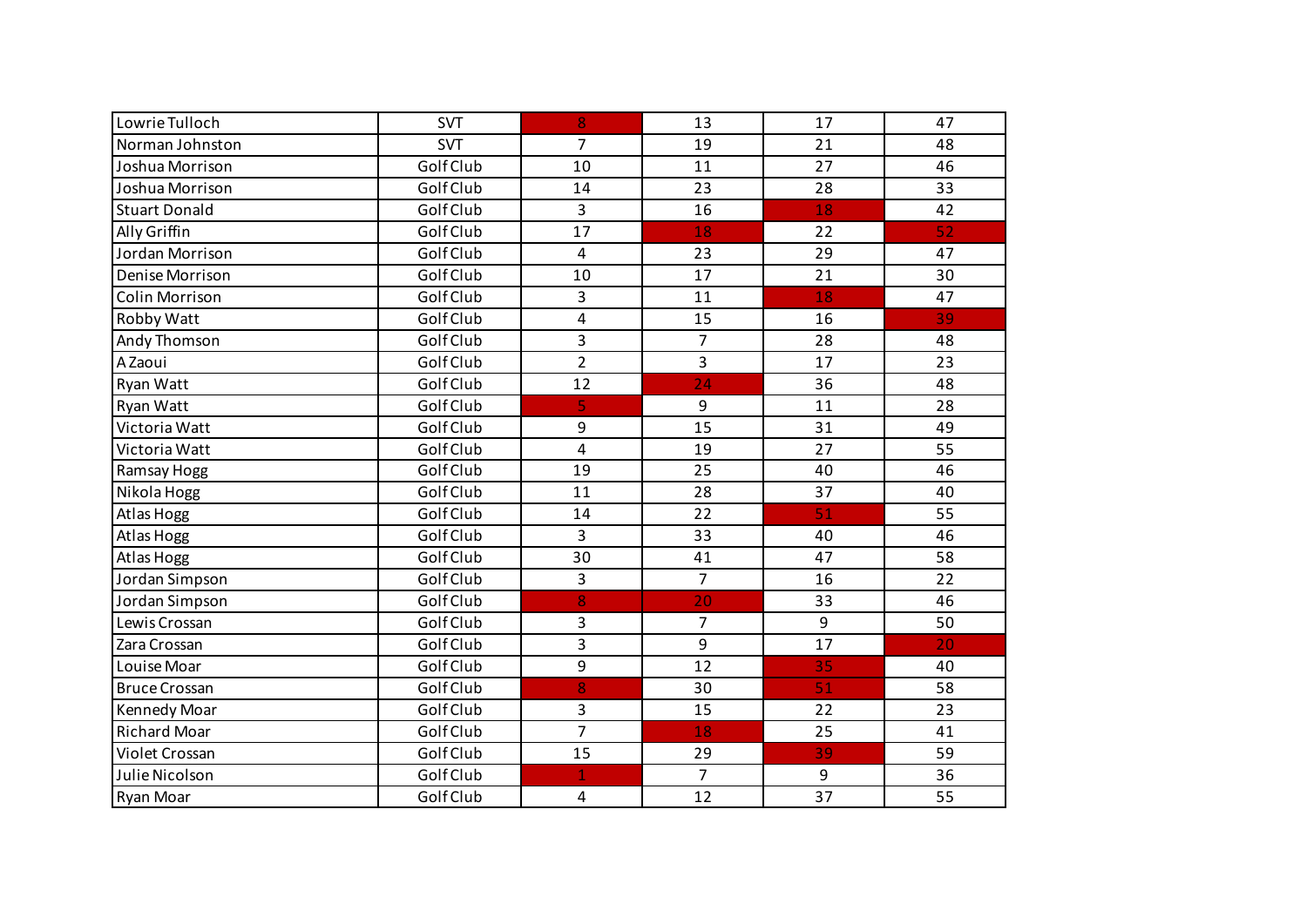| Graham Moar           | Golf Club | $\overline{2}$ | 8              | 38              | 45 |
|-----------------------|-----------|----------------|----------------|-----------------|----|
| Jim Anderson          | Golf Club | 9              | 18             | 27              | 39 |
| Jimmy Roberston       | Golf Club | 12             | 18             | 28              | 38 |
| Mike Stein            | Golf Club | 3              | 11             | 12              | 47 |
| Alison Guthrie        | Golf Club | 19             | 21             | 27              | 32 |
| Richie Stein          | Golf Club | 4              | 10             | 19              | 26 |
| John Nicolson         | Golf Club | 11             | 16             | 20              | 49 |
| John Nicolson         | Golf Club | 8              | 27             | 33              | 45 |
| John Nicolson         | Golf Club | $\overline{7}$ | 13             | 28              | 35 |
| John Nicolson         | Golf Club | $\overline{2}$ | 19             | 38              | 43 |
| Madge Swannie         | Golf Club | 3              | 6              | 26              | 29 |
| Marc Henry            | Golf Club | 3              | 11             | 21              | 29 |
| Maggie Henry          | Golf Club | 8              | 12             | 24              | 54 |
| Theo Henry            | Golf Club | 15             | 18             | 20              | 29 |
| Abi Henry             | Golf Club | 32             | 34             | 36              | 45 |
| Callie Henry          | Golf Club | $\overline{1}$ | $\overline{2}$ | 4               | 59 |
| Magnus Eunson         | Golf Club | 14             | 29             | 34              | 48 |
| George Dunnet         | Golf Club | 9              | 23             | 27              | 39 |
| Phil Quarmby          | Golf Club | $\overline{2}$ | 17             | 19              | 50 |
| Kenneth Shearer       | Golf Club | 4              | 16             | 41              | 43 |
| Kenneth Shearer       | Golf Club | $\overline{1}$ | 23             | 39              | 50 |
| Jack Clubb            | Golf Club | 8              | 18             | 23              | 31 |
| Katie Clubb           | Golf Club | $\overline{2}$ | 15             | 28              | 45 |
| <b>Honor Clubb</b>    | Golf Club | 12             | 26             | 27              | 31 |
| Joe Clubb             | Golf Club | 12             | 18             | 31              | 52 |
| <b>Stuart Clubb</b>   | Golf Club | $\overline{2}$ | 8              | 30              | 43 |
| Sandy Cluness         | Golf Club | 6              | 17             | 29              | 44 |
| Craig Leslie          | Golf Club | 8              | 25             | 37              | 38 |
| Irelanne Laurenson    | Golf Club | 4              | 23             | 36              | 42 |
| Ashleigh Gray         | Golf Club | 3              | 16             | 26              | 33 |
| <b>Gregor Manson</b>  | Golf Club | 4              | 14             | 33              | 44 |
| <b>Frances Hornal</b> | Golf Club | $\overline{7}$ | 13             | $\overline{25}$ | 31 |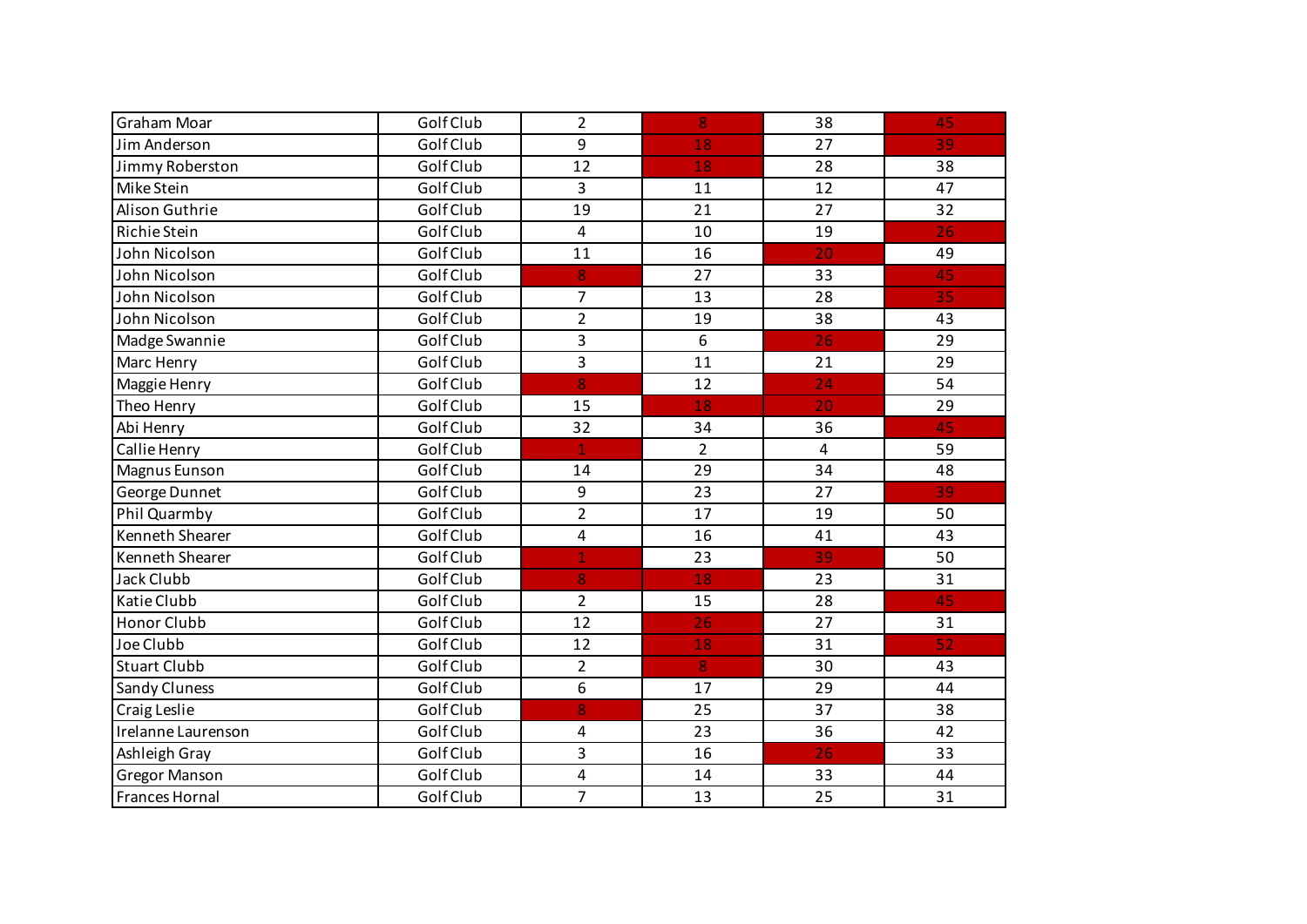| <b>Glenn Snabel</b>   | Golf Club | 5                       | 10             | 21 | 24 |
|-----------------------|-----------|-------------------------|----------------|----|----|
| Janice Thomason       | Golf Club | $\overline{7}$          | 13             | 29 | 58 |
| Steven Laidlaw        | Golf Club | $\overline{\mathbf{4}}$ | 15             | 26 | 28 |
| Emma Geddes           | Golf Club | 5                       | 11             | 27 | 28 |
| <b>Robert Geddes</b>  | Golf Club | 4                       | 12             | 21 | 47 |
| Kerry Geddes          | Golf Club | $\overline{7}$          | 13             | 40 | 50 |
| <b>Bill Johnson</b>   | Golf Club | 8                       | 37             | 47 | 57 |
| <b>Bill Johnson</b>   | Golf Club | 11                      | 36             | 38 | 45 |
| Janice Johnson        | Golf Club | $\overline{7}$          | 9              | 25 | 31 |
| Janice Johnson        | Golf Club | $\overline{2}$          | 44             | 48 | 51 |
| Jean Johnson          | Golf Club | 3                       | 6              | 9  | 12 |
| Colleen Ganson        | Golf Club | 12                      | 29             | 44 | 57 |
| Nicola Johnson        | Golf Club | 6                       | 9              | 39 | 46 |
| Joe Williamson        | Golf Club | 9                       | $\overline{4}$ | 48 | 57 |
| <b>Richard Manson</b> | Golf Club | 8                       | 11             | 32 | 48 |
| Dana Johnson          | Golf Club | 17                      | 26             | 29 | 43 |
| Derek Manson          | Golf Club | 10                      | 13             | 16 | 36 |
| Mandy Barclay         | Golf Club | 9                       | 19             | 27 | 40 |
| Niamh Barclay         | Golf Club | 6                       | 10             | 13 | 20 |
| Alison Goodlad        | Golf Club | 10                      | 23             | 25 | 31 |
| Alison Goodlad        | Golf Club | 10                      | 16             | 48 | 55 |
| Alison Goodlad        | Golf Club | 8                       | 17             | 29 | 42 |
| Jakub Pierzynowski    | Golf Club | 12                      | 21             | 33 | 42 |
| Jakub Pierzynowski    | Golf Club | 6                       | 15             | 24 | 36 |
| Graham Watt           | Golf Club | $\overline{7}$          | 14             | 21 | 44 |
| Graham Watt           | Golf Club | 10                      | 17             | 19 | 30 |
| <b>Brian Shearer</b>  | Golf Club | $\overline{7}$          | 13             | 23 | 42 |
| Jack McEvoy           | Golf Club | 5                       | $\overline{7}$ | 11 | 28 |
| Stephen Simpson       | Golf Club | 26                      | 31             | 32 | 34 |
| Helga Agustsdottir    | Golf Club | $\overline{7}$          | 13             | 16 | 44 |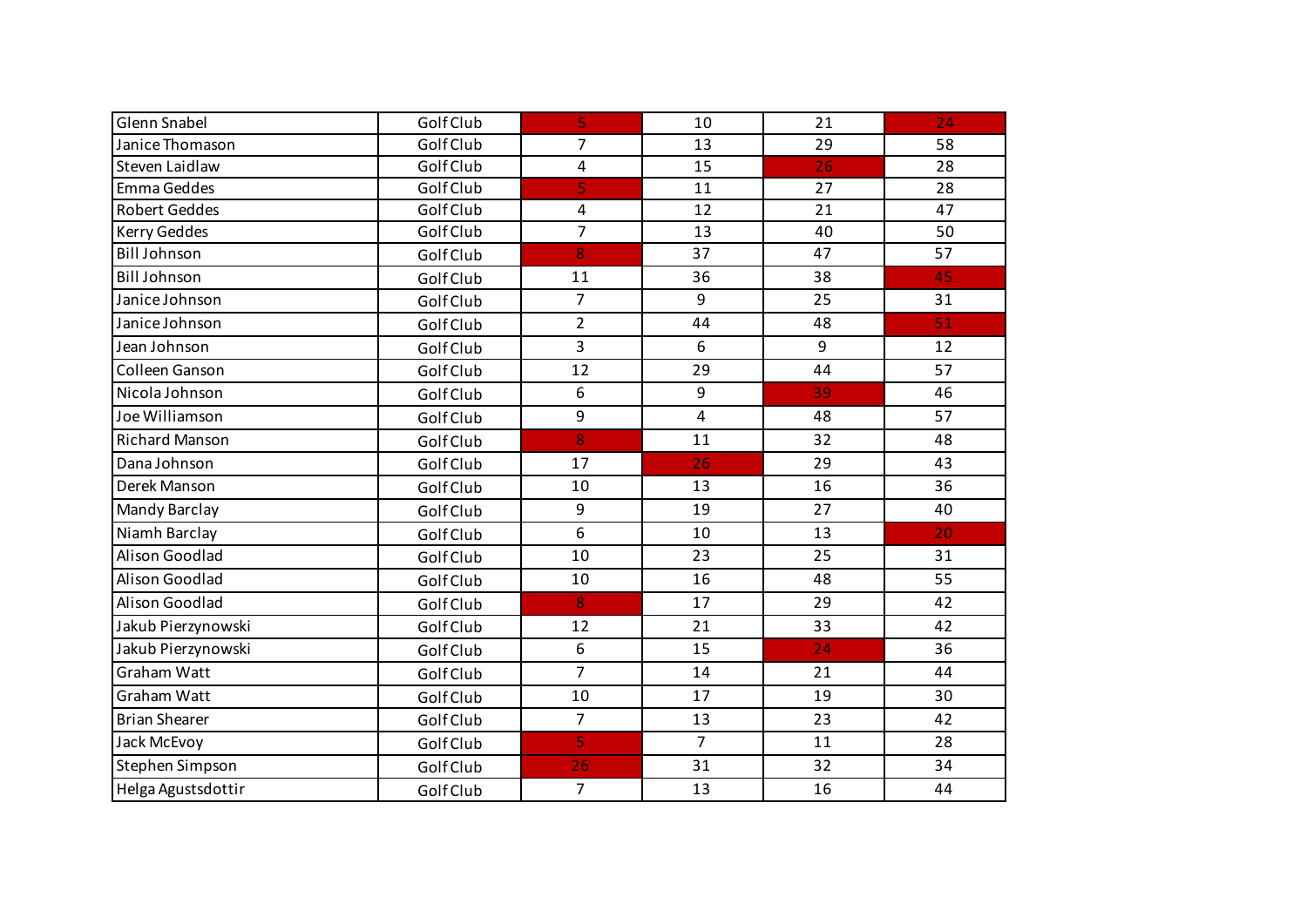| Oskar Kerr               | Golf Club | 12                      | 17             | 42 | 51 |
|--------------------------|-----------|-------------------------|----------------|----|----|
| Kristjan Kerr            | Golf Club | 5                       | 19             | 32 | 40 |
| Charlene Doogan          | Golf Club | 3                       | $\overline{7}$ | 14 | 24 |
| Lyle Williamson          | Golf Club | $\overline{7}$          | 13             | 18 | 24 |
| Graeme Amedro            | Golf Club | 10                      | 11             | 27 | 34 |
| Andrew Swannie           | Golf Club | $\mathbf{1}$            | 30             | 33 | 46 |
| Jason Manson             | Golf Club | 5                       | 15             | 42 | 50 |
| Andrew Hardy             | Golf Club | $\overline{2}$          | 14             | 23 | 44 |
| <b>Bert Sinclair</b>     | Golf Club | 6                       | 9              | 24 | 42 |
| Liam Billington          | Golf Club | 14                      | 17             | 19 | 29 |
| David Leask              | Golf Club | $\overline{7}$          | 9              | 11 | 16 |
| <b>Graham McAllister</b> | Golf Club | 4                       | $\overline{7}$ | 11 | 26 |
| Jim A Odie               | Golf Club | 3                       | 14             | 17 | 29 |
| Paul Millarkie           | Golf Club | $\overline{\mathbf{4}}$ | $\overline{7}$ | 26 | 52 |
| Lewis Arthur             | Golf Club | 22                      | 37             | 46 | 58 |
| <b>Thomas Grant</b>      | Golf Club | 5                       | 13             | 23 | 59 |
| Harold Swannie           | Golf Club | 6                       | 21             | 26 | 37 |
| James Sim                | Golf Club | 17                      | 39             | 40 | 55 |
| <b>Steve Glaister</b>    | Golf Club | $\mathbf{1}$            | 12             | 17 | 26 |
| Monica Sandison          | Golf Club | $\overline{7}$          | 13             | 29 | 42 |
| Monica Sandison          | Golf Club | 8                       | 9              | 27 | 28 |
| Theo Sandison            | Golf Club | 8                       | 19             | 31 | 54 |
| <b>Eden Leask</b>        | Golf Club | $\overline{2}$          | 13             | 28 | 34 |
| Calum Smith              | Golf Club | 8                       | 18             | 29 | 51 |
| Alan Munro               | Golf Club | 5                       | 21             | 31 | 52 |
| Greg Tulloch             | Golf Club | $\mathbf{1}$            | 10             | 16 | 27 |
| Ryan Kirk                | Golf Club | 21                      | 25             | 34 | 21 |
| Ryan Kirk                | Golf Club | 17                      | 39             | 43 | 57 |
| Elaine Kirk              | Golf Club | 4                       | 21             | 45 | 51 |
| David Kirk               | Golf Club | $\overline{2}$          | 9              | 22 | 25 |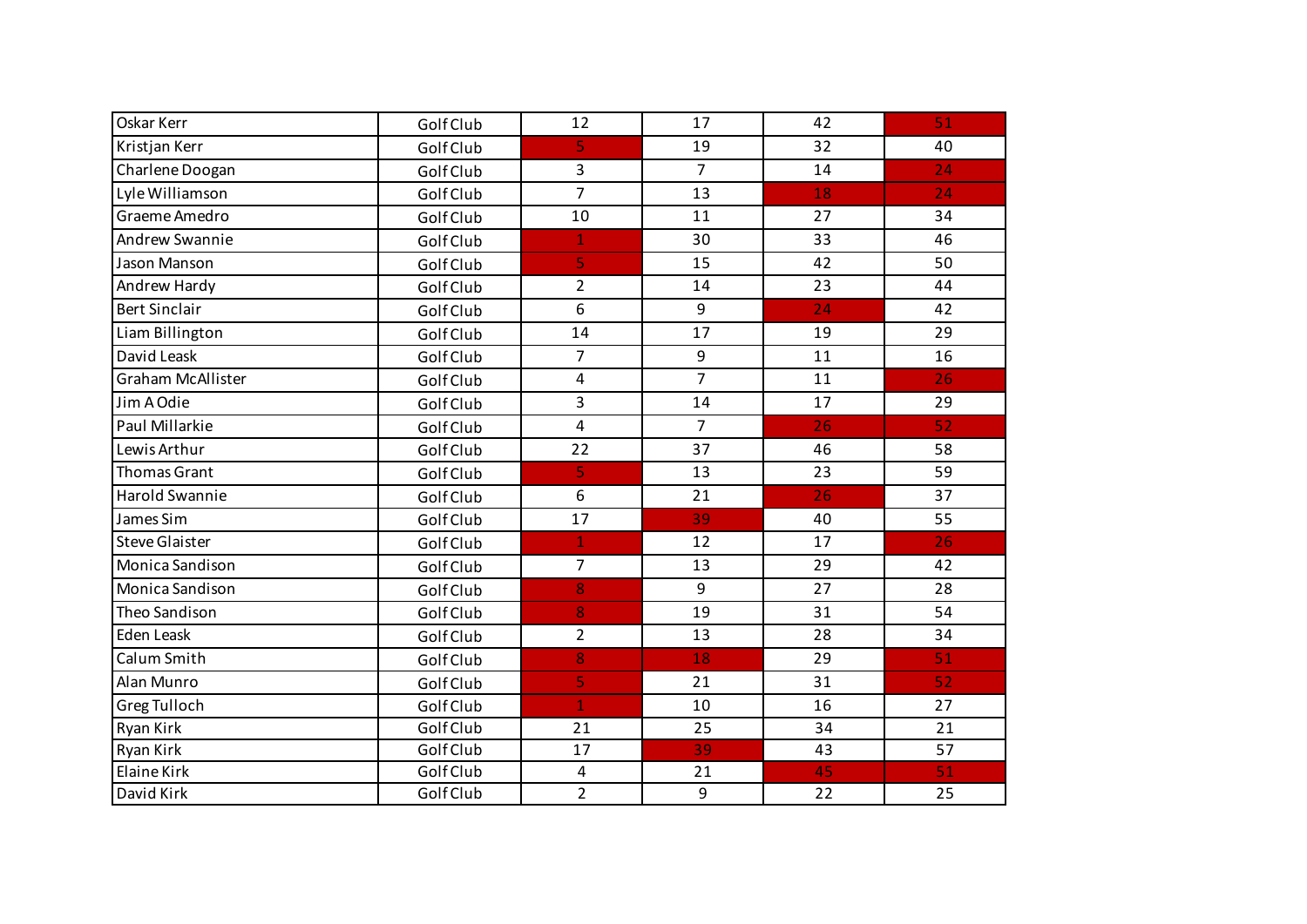| <b>Bobby Kirk</b>        | Golf Club  | $\overline{2}$          | 19             | 35 | 47 |
|--------------------------|------------|-------------------------|----------------|----|----|
| Ben Laurenson            | Golf Club  | 1                       | 6              | 18 | 34 |
| Ben Laurenson            | Golf Club  | 3                       | $\overline{7}$ | 33 | 58 |
| Ben Laurenson            | Golf Club  | 19                      | 20             | 44 | 51 |
| Ben Laurenson            | Golf Club  | $\overline{7}$          | 17             | 27 | 37 |
| Ben Laurenson            | Golf Club  | $\overline{\mathbf{4}}$ | 14             | 22 | 31 |
| Ben Laurenson            | Golf Club  | 36                      | 38             | 47 | 57 |
| Ben Laurenson            | Golf Club  | 9                       | 19             | 26 | 49 |
| Ben Laurenson            | Golf Club  | 15                      | 36             | 40 | 59 |
| Ben Laurenson            | Golf Club  | 6                       | 9              | 15 | 30 |
| Ben Laurenson            | Golf Club  | 8                       | 17             | 25 | 50 |
| Steve pusscat Lamb       | Golf Club  | 9                       | 22             | 31 | 53 |
| Harriet Lamb             | Golf Club  | 6                       | 17             | 44 | 56 |
| <b>Steve Lamb</b>        | Golf Club  | 3                       | 24             | 36 | 34 |
| Harriet Lamb             | Golf Club  | $\overline{7}$          | 15             | 28 | 34 |
| Steve pusscat Lamb       | Golf Club  | $\overline{1}$          | 10             | 13 | 42 |
| Steve Lamb               | Golf Club  | 8                       | 14             | 42 | 59 |
| <b>Russell Swainston</b> | Golf Club  | 4                       | 12             | 25 | 49 |
| Dinah Swainston          | Golf Club  | $\pmb{4}$               | 8              | 16 | 22 |
| Duncan Swainston         | Golf Club  | 24                      | 30             | 39 | 49 |
| Jenny Swainston          | Golf Club  | 15                      | 16             | 45 | 53 |
| <b>Stuart Swainston</b>  | Golf Club  | 15                      | 22             | 29 | 36 |
| <b>Isla Swainston</b>    | Golf Club  | 11                      | 13             | 31 | 44 |
| <b>Duncan Swainston</b>  | Golf Club  | $\overline{5}$          | 16             | 18 | 22 |
| Dinah Swainston          | Golf Club  | 23                      | 35             | 40 | 51 |
| <b>Russell Swainston</b> | Golf Club  | $\overline{9}$          | 36             | 44 | 58 |
| Jenny Swainston          | Golf Club  | 18                      | 29             | 44 | 57 |
| <b>Tom Anderson</b>      | <b>SVT</b> | 3                       | 17             | 43 | 56 |
| Tom Anderson             | <b>SVT</b> | $\overline{7}$          | 26             | 38 | 58 |
| Shona Arthur             | <b>SVT</b> | 14                      | 24             | 46 | 50 |
| Shona Arthur             | <b>SVT</b> | 8                       | 12             | 25 | 36 |
| Linda Johnson            | <b>SVT</b> | 18                      | 21             | 25 | 30 |